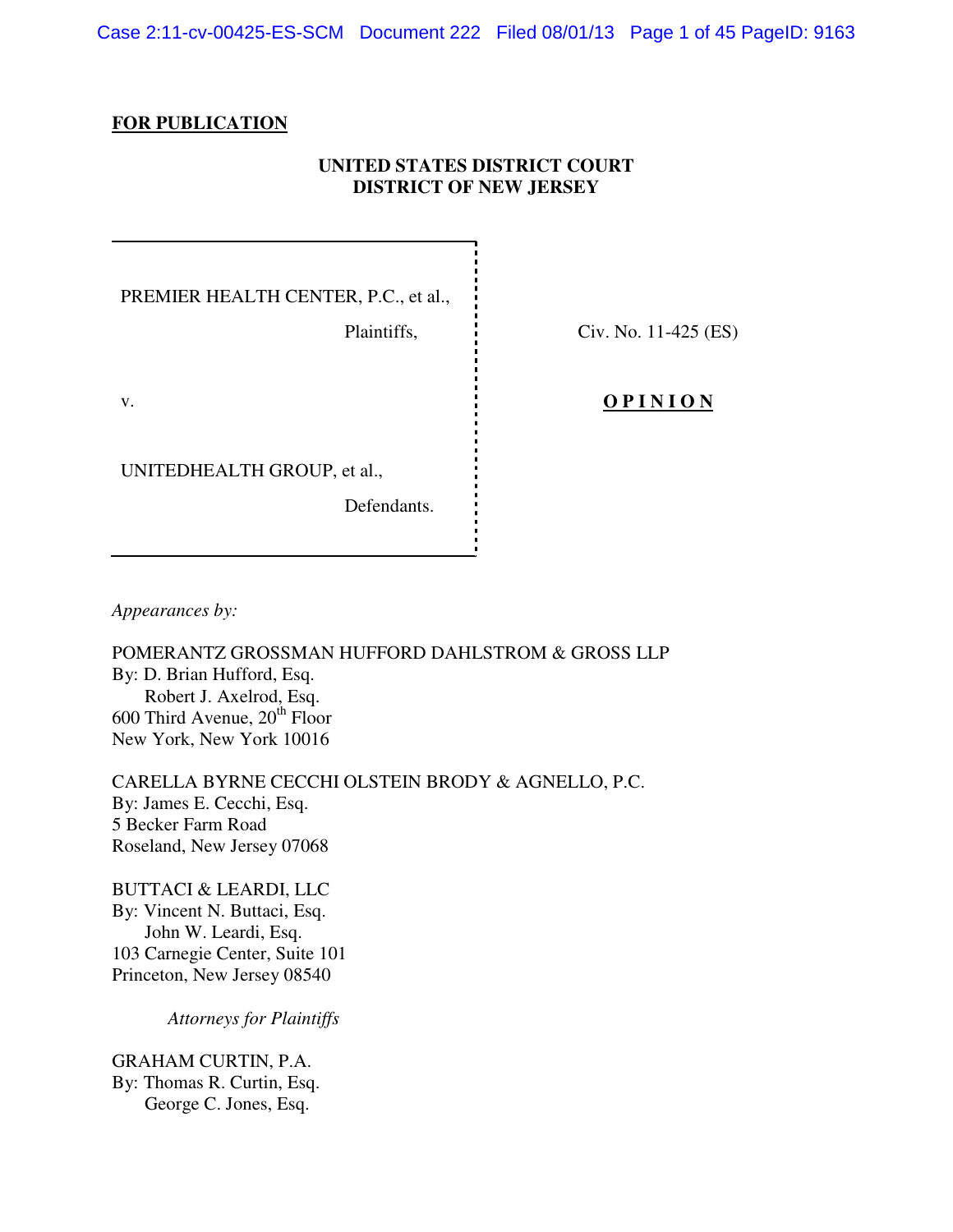4 Headquarters Plaza P.O. Box 1991 Morristown, New Jersey 07962

O'MELVENEY & MYERS LLP By: Henry C. Thumann, Esq. Brian D. Boyle, Esq. Stephen D. Brody, Esq. 1625 Eye Street, N.W. Washington, DC 20006

> *Attorneys for Defendants UnitedHealth Group, UnitedHealthCare Services, Inc., and OptumHealth Care Solutions, Inc.*

# **DEBEVOISE, Senior District Judge**

-

This matter arises out of the methods by which Defendant UnitedHealth Group ("United") (1) monitors and recoups benefit overpayments from a variety of healthcare providers, and (2) regulates reimbursement of services provided by chiropractors. On January 24, 2011, Plaintiffs Premier Health Center, P.C. ("Premier"), Judson G. Sprandel, II, D.C., Brian S. Hicks, D.C., Tri3 Enterprises, LLC ("Tri3"), Beverly Hills Surgical Center ("BHSC"), and Jeremy Rogers,  $D.C.<sup>1</sup>$  filed a Class Action Complaint against United and several of its subsidiaries, including United HealthCare Services, Inc. ("United Healthcare"), OptumHealth Solutions, Inc. ("Optum"), Health Net of the Northeast, Inc. ("HNNE"), and Health Net of New York, Inc. ("HNNY"), asserting claims for benefits, failure to provide a full and fair review, and equitable relief under the Employee Retirement Income Security Act ("ERISA"), 29 U.S.C. § 1002 et seq.

<sup>&</sup>lt;sup>1</sup> Joining in the Complaint on behalf of their members are the Congress of Chiropractic State Associations, the American Chiropractic Association, the Ohio State Chiropractic Association, and the Missouri State Chiropractic Association.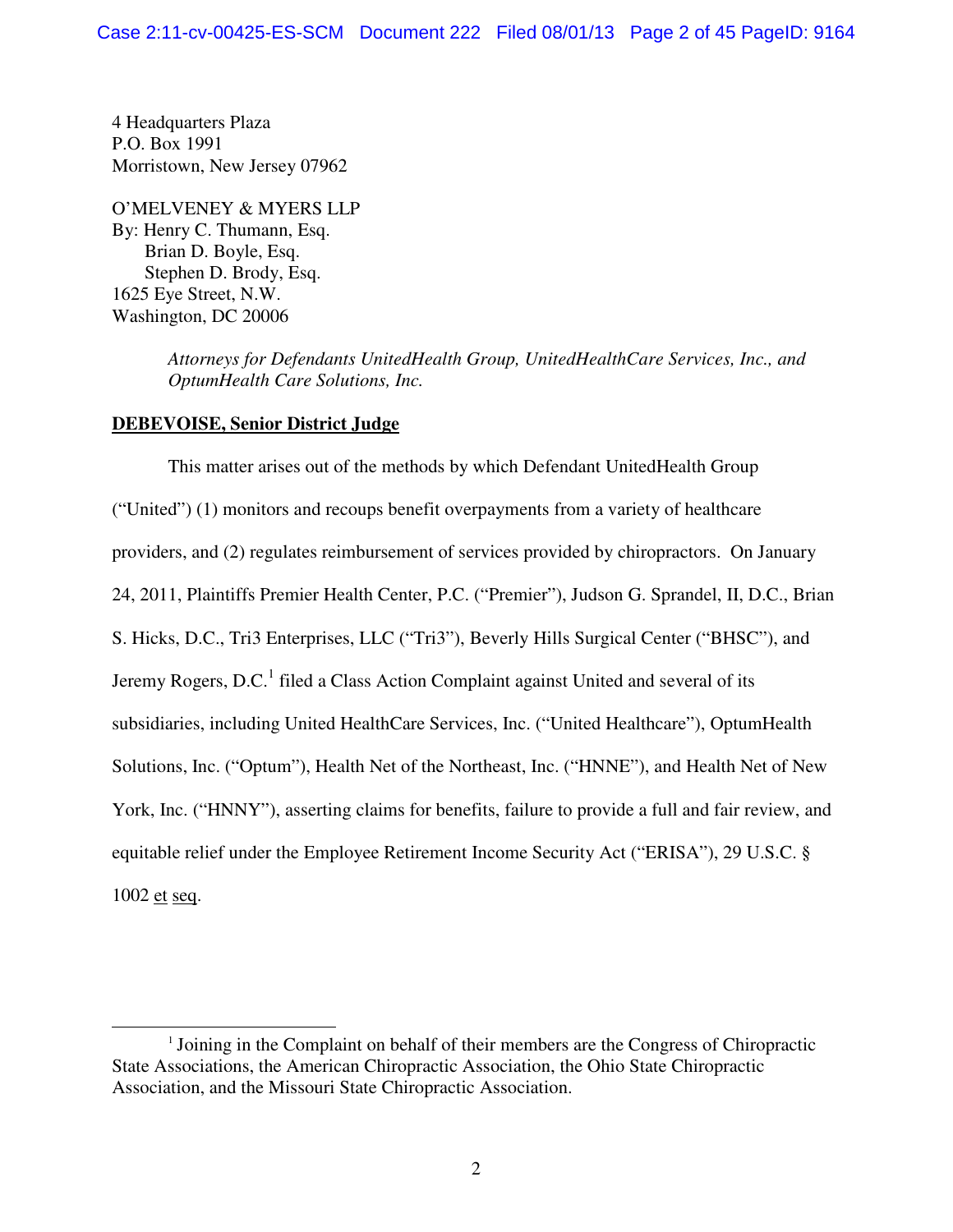On April 22, 2011, Plaintiffs filed an Amended Class Action Complaint ("ACAC")<sup>2</sup> with

additional factual allegations in support of their claims. The ACAC sets forth two proposed

classes: the ERISA Recoupment Class and the ERISA Chiropractor Class. The ERISA

Recoupment Class, whose named Plaintiffs are Tri3, BHSC, and Dr. Sprandel, is defined as:

All healthcare providers (such as individual practitioners, durable medical equipment providers or facilities) who, from six years prior to the filing date of this action to its final termination ("ERISA Class Period"), provided healthcare services to patients insured under healthcare plans governed by ERISA and insured or administered by Defendants, and who, after having received payments from Defendants, were subjected to retroactive requests for repayment of all or a portion of such payments and/or to recoupments or coerced repayments of prior benefits.

(ACAC ¶ 135.) The ERISA Recoupment Class asks the Court "(1) to enjoin Defendants from

continuing to compel return of prior payments of plan benefits; (2) to order Defendants to return

to all Class members all funds, plus interest, that Defendants have withheld to offset the amounts

demanded or that have been paid by Class members to Defendants in response to such demands;

and (3) to declare that any future efforts to recoup payments for errors or mistakes in prior

payments must comply with the specific requirements under ERISA for adverse benefit

determinations." (Id. ¶ 137.)

-

<sup>&</sup>lt;sup>2</sup> This Opinion contains a substantial number of acronyms. For ease of reference, the Court will list all of them here.

ACAC: Amended Class Action Complaint ARO: Audit & Recovery Operations PAS: Premium Audit Services EOB: Explanation of Benefits PRA: Provider Remittance Advice UR: Utilization Review PIP: Performance Improvement Program DOL Document: a document published by the United States Department of Labor, entitled Compliance Assistance, Group Health and Disability Plans, Benefit Claims Procedure Regulation (29 CFR 2560.503-1) MTB: Maximum Therapeutic Benefit ABD: Adverse Benefit Determination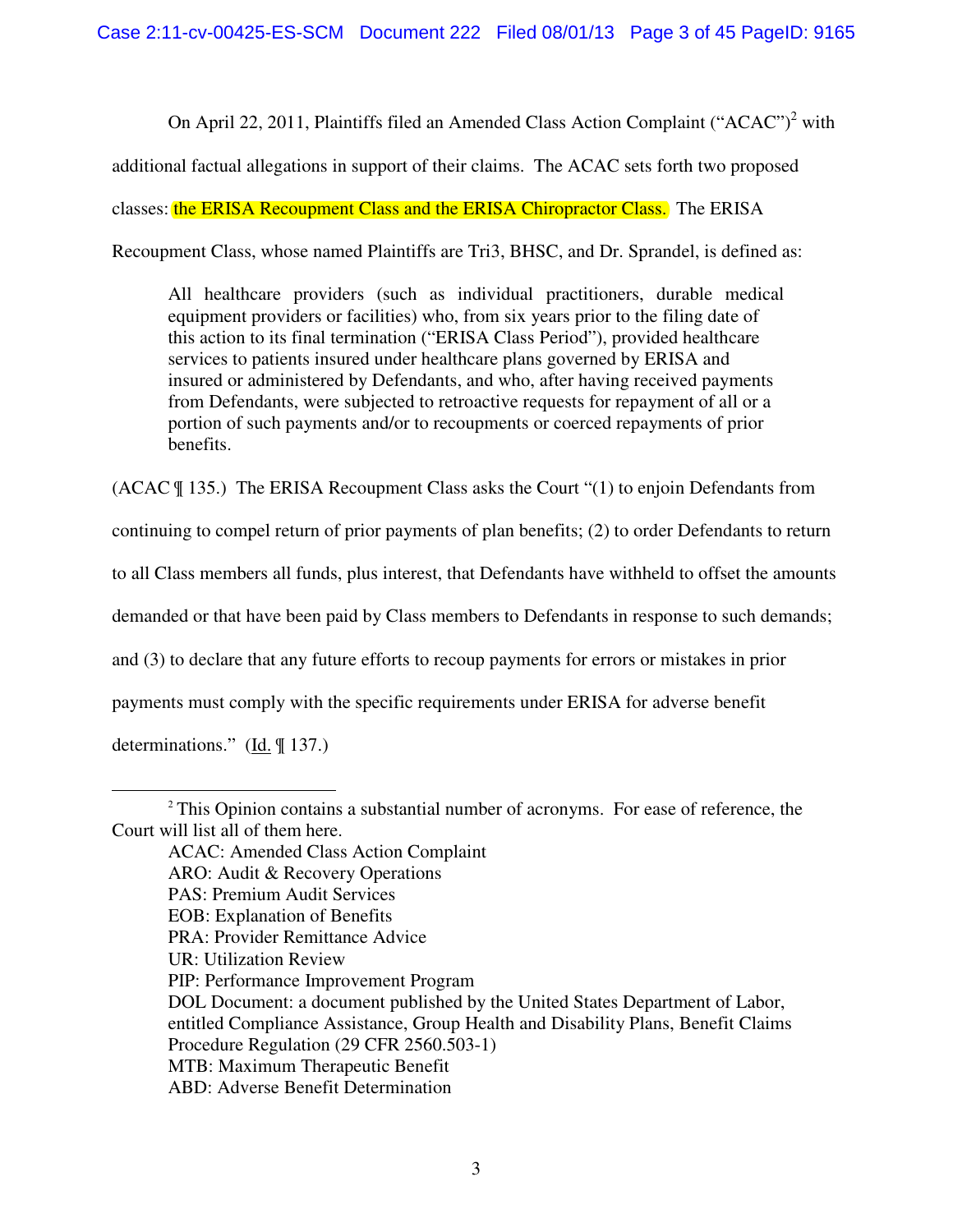The ERISA Chiropractor Class, whose named Plaintiffs are Dr. Rodgers and

Dr. O'Donnell, is defined as:

All chiropractic physicians who, from six years prior to the filing date of this action to its final termination ("ERISA Class Period"), provided healthcare services to patients insured under healthcare plans governed by ERISA and insured or administered by Defendants, and whose claims were subjected to utilization review requirements imposed by United and/or Optum.

(ACAC ¶ 136.) The ERISA Chiropractor Class seeks "to enjoin Defendants from (1) tiering providers based on statistical parameters, (2) denying treatment plans without regard to patients' medical needs, (3) imposing pre-certification requirements on patient care without regard to the terms of the ERISA health care plans, and (4) threatening providers with being placed on a lower tier or potential loss of network participation if they do not defer to Optum's demands by limiting care to patients, and to compel United and Optum to replace them with policies and procedures which comply with ERISA." (Id. ¶ 137.)

On June 21, 2011, Defendants filed a Motion to Dismiss the ACAC. On March 30, 2012, the Court issued an Opinion and Order denying the motion with respect to Plaintiffs' claims against United, UnitedHealthcare, and Optum, but granting the motion with respect to all of Plaintiffs' claims against HNNE and Plaintiffs' claim against HNNY for failure to provide a full and fair review under ERISA. The Court dismissed all of Plaintiffs' claims against HNNE, and their claim against HNNY for failure to provide a full and fair review, without prejudice.

Plaintiffs now move to certify both the ERISA Recoupment Class and the ERISA Chiropractor Class. Defendants move for Summary Judgment against the named plaintiffs of the ERISA Chiropractor Class on all of their claims. For the reasons set forth below, Defendants' Motion for Summary Judgment is GRANTED. Consequently, Plaintiffs' Motion to Certify the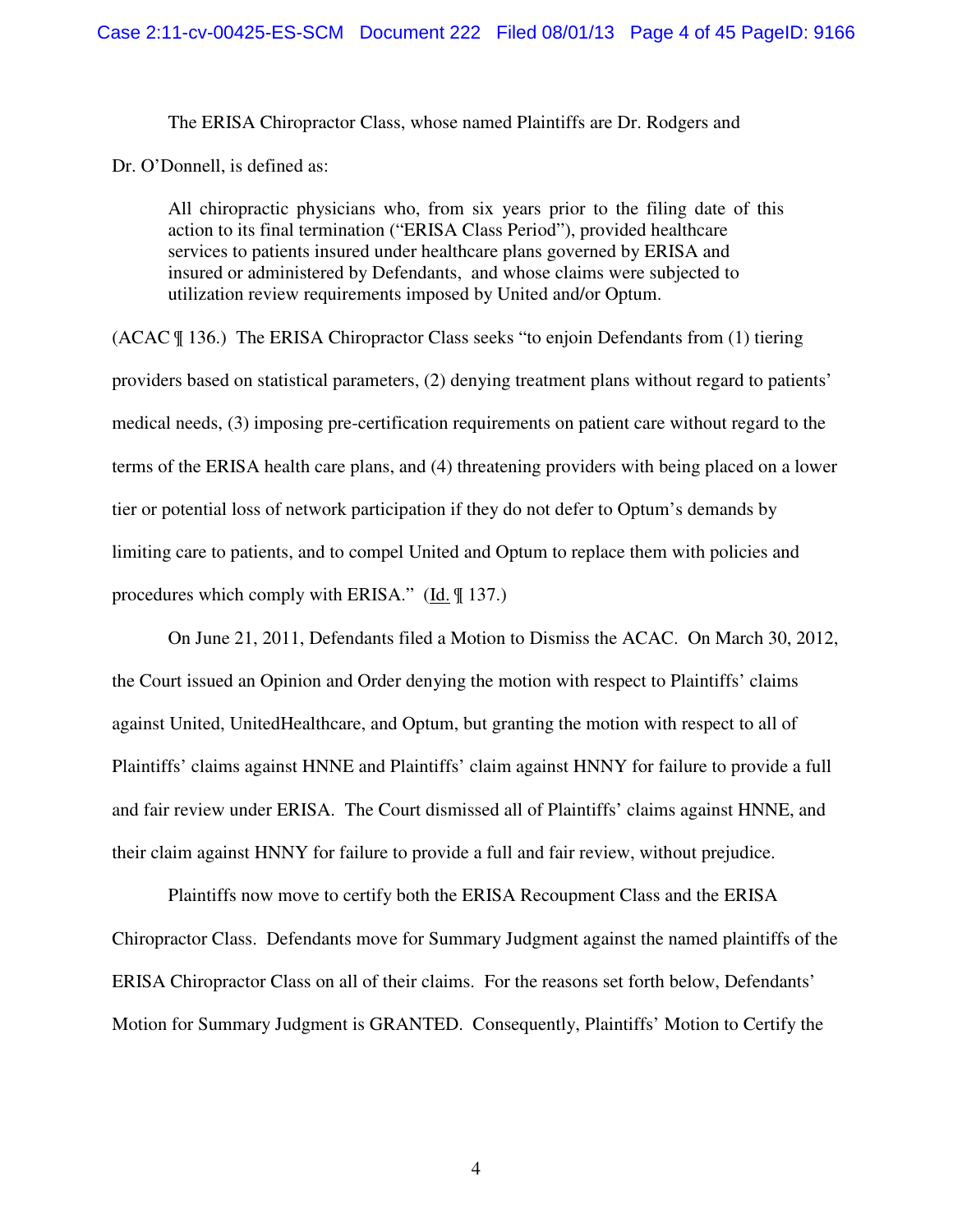ERISA Chiropractor Class is DENIED as moot. Plaintiffs' Motion to Certify the ERISA Recoupment Class is also DENIED.

# **I. BACKGROUND**

# **A. United's Claims Processing Procedures**

-

United is a major health insurer that operates nationally through its wholly owned subsidiaries, including UnitedHealthcare, Optum, HNNE, and HNNY. As a national insurer, United processes an enormous number of claims for benefits from a wide variety of healthcare providers on a regular basis.<sup>3</sup> These claims are submitted to United in a standardized coding format that describes the services performed. United processes provider claims according to this format because of various state laws that require health insurers to pay claims quickly. Consequently, in initially processing claims, United relies exclusively on the codes submitted by healthcare providers.

To be sure, processing claims in this manner results in erroneous payments to healthcare providers. Therefore, United regularly conducts post-payment audits to ferret out coding errors and improper claims. In doing so, United typically requests a provider's clinical records and compares the services indicated in the records with those noted in the provider's claim for payment.

These post-payment audits are also intended to discern errors on United's part, such as (1) paying the same claim twice; (2) incorrectly coordinating benefits with another insurance

<sup>&</sup>lt;sup>3</sup> For purposes of benefits administration, providers are generally classified as either in network or out of network. An in network provider is bound to a network agreement with United (separate and apart from the ERISA plan), under which the provider accepts reduced benefits. This results in relatively small copayment obligations for United plan members, and, in turn, a powerful incentive for United plan members to seek treatment from in network providers. In contrast, an out of network provider is bound to no such agreement with United and therefore may seek greater benefits from United plan members, which often results in significantly greater copayment obligations.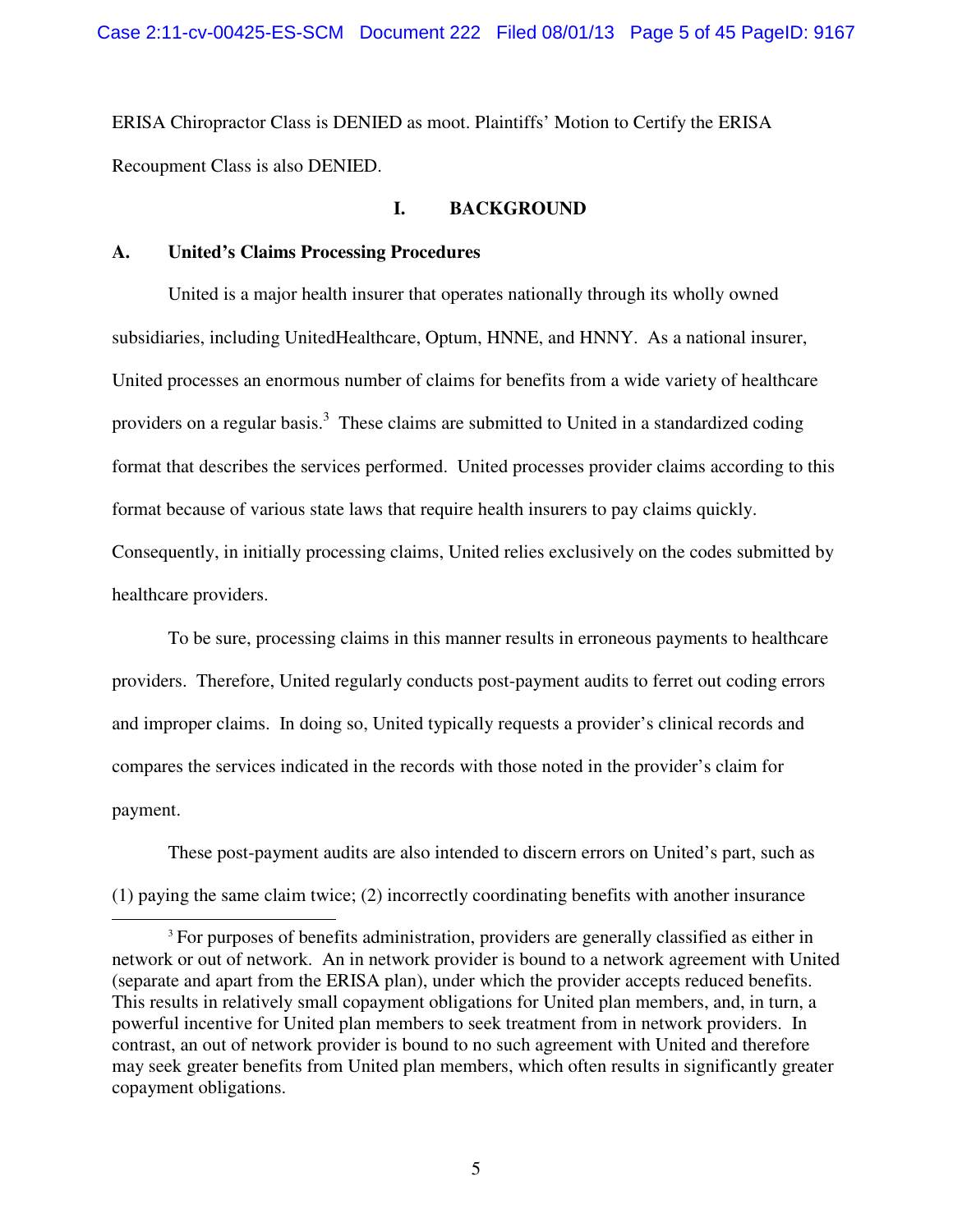plan; and (3) paying a claim incorrectly under the terms of a provider's contract with United. These audits may result in either a determination of underpayment, in which case United will remit further payment to a provider, or one of overpayment, in which case United will seek remittance from the provider for the amount that was overpaid.<sup>4</sup>

Three separate divisions within United conduct post-payment audits. Benefits Operations, which processes benefits claims, regularly performs manual quality control audits that incidentally identify both underpayments and overpayments. Audit & Recovery Operations ("ARO") employs algorithms and other auditing techniques, including review of clinical records, to identify overpayments.<sup>5</sup> Premium Audit Services ("PAS") uses similar techniques as ARO to identify overpayments made to institutional providers such as hospitals.

### **B. Recouping Overpayments from Providers**

-

United engages in a multistep process to recover benefit overpayments. First, United sends a letter to the provider identifying (1) the specific claim that was overpaid; (2) the amount that United overpaid on that claim; and (3) the reason for overpayment. These letters further (1) request a check from the provider for the amount overpaid; (2) note that the provider may appeal United's assessment<sup>6</sup>; and (3) state that if the provider does not remit the amount overpaid, United may deduct that amount from future claims submitted by that provider.

<sup>&</sup>lt;sup>4</sup> To the extent United determines that an overpayment arises out of a provider's fraudulent billing practices, United will not readjudicate the provider's claims but rather enter into a formal settlement agreement with the provider.

<sup>&</sup>lt;sup>5</sup> This division's work is farmed out to a company called OptumInsight that performs claims payment integrity services for United.

<sup>6</sup> According to United, providers are given between 30 and 365 days to appeal United's assessment. (Price Decl. ¶ 3.) Certain letters provide no timeline for appeal.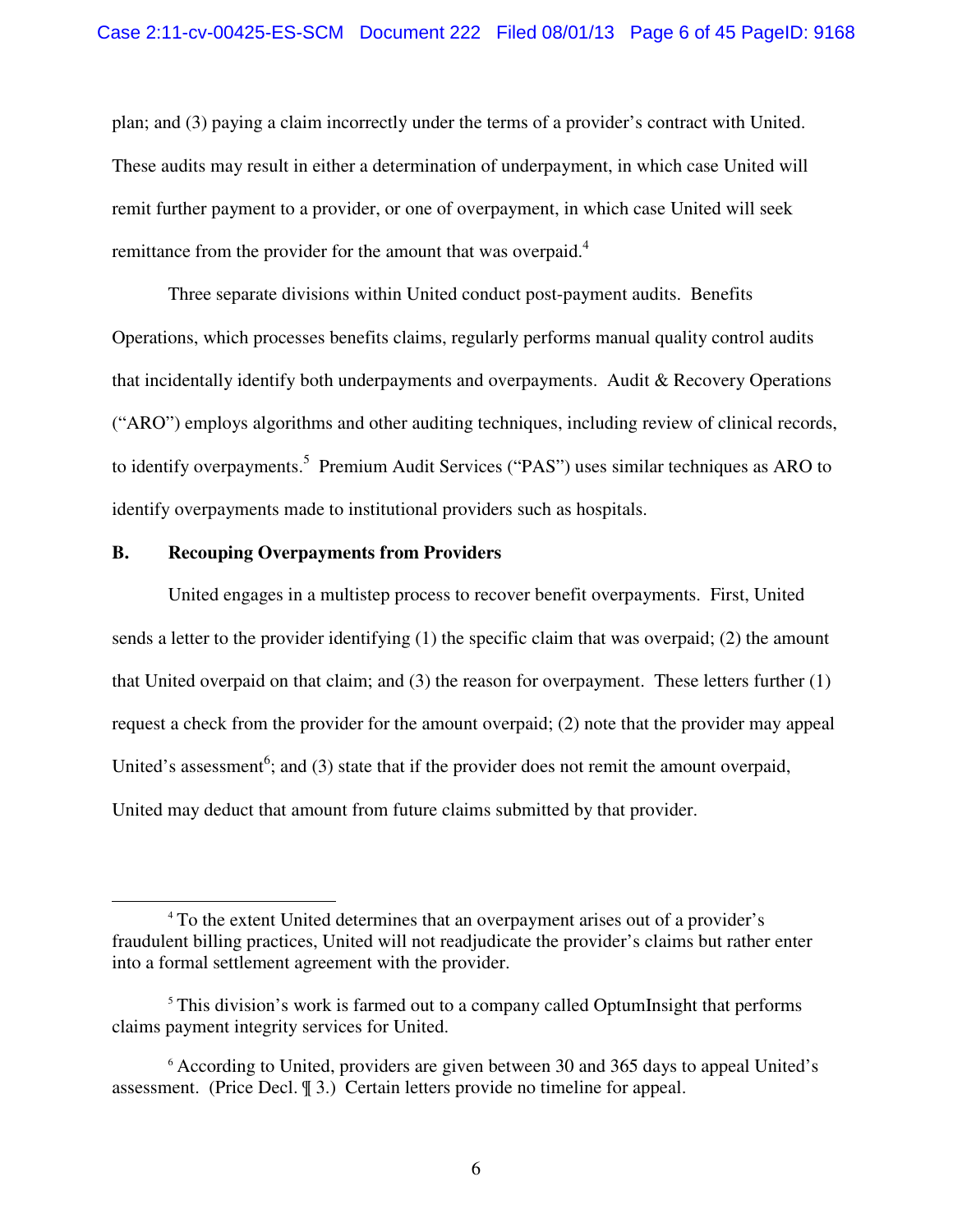### Case 2:11-cv-00425-ES-SCM Document 222 Filed 08/01/13 Page 7 of 45 PageID: 9169

 United will send follow up letters to providers in an effort to secure voluntary repayment, and those letters will always note that the provider may appeal United's determination. (Price Decl. ¶ 3.) United at times outsources overpayment recovery operations to outside vendors that "employ the same basic process[.]" (Id. ¶ 13.)

 To the extent United decides that an overpayment determination changes a member's paid benefits under his or her health insurance policy, United will issue a revised Explanation of Benefits ("EOB") to the member and a similar document known as a Provider Remittance Advice ("PRA") to the provider. The revised EOB notes the member's formal remedies under ERISA to contest United's reassessment. If the overpayment is identified by Benefits Operations, the revised EOB and PRA are sent at the same time as the initial letter seeking reimbursement. If the overpayment is identified by ARO, United issues the revised EOB and PRA at the time the provider makes voluntary repayment or when the time in which to make voluntary repayment expires, whichever occurs first.

 In 2011, United recovered approximately \$430 million in overpayments to providers. 58% of the \$430 million was recovered as a result of providers' voluntarily sending a check to United, while 42% was recovered through offsets.<sup>7</sup> (Bescwick Decl.  $\parallel$  10.)

### **C. United's Appeals Process**

j

Provider appeals are considered by a group of ten to twelve members of the ARO Appeals Team. $8\,$  In addition, an ARO quality team reviews the Appeals Team's determinations for accuracy and seeks to ensure that appeal resolution letters provide sufficient explanatory

<sup>&</sup>lt;sup>7</sup> According to United, providers will also at times consent to remitting an overpayment to United via a future offset. (Bescwick Decl. ¶ 10.)

<sup>&</sup>lt;sup>8</sup> The ARO Appeals Team is an entirely separate group from those that make an initial overpayment determination.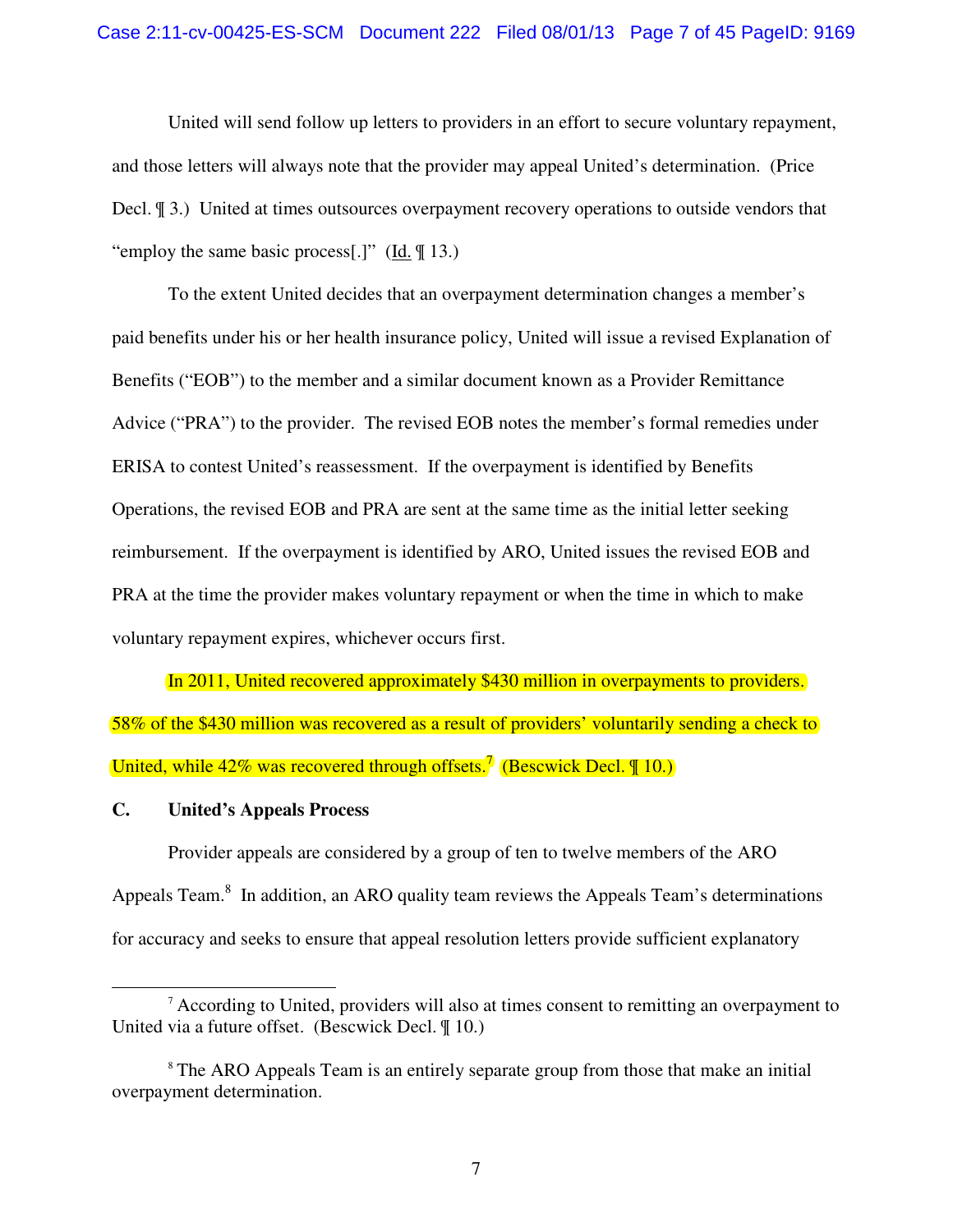information. As with the overpayment recovery process, United will at times outsource the appeal process to outside vendors.<sup>9</sup> Neither the ARO Appeals Team nor the ARO quality team considers appeals pursuant to ERISA.

 If a provider prevails in an appeal, United sends the provider a letter stating that United will no longer seek remittance. If an appeal is resolved against a provider, United sends a letter to the provider stating that the provider has sixty days in which to file a subsequent appeal before United will offset a given overpayment against future benefit claims by that provider.<sup>10</sup>

According to United, in 2011, approximately 2.25% of its overpayment determinations were appealed. (Price Decl.  $\sqrt{5}$ .) Of that 2.25%, roughly two-thirds were resolved against the provider. (Id.)

# **D. United's Recoupment Procedures as Applied to the Named Plaintiffs of ERISA Recoupment Class**

*i. Tri3* 

-

Tri3 is a healthcare facility that provides durable medical equipment through its

subsidiaries, Wabash Medical Company, LLC ("Wabash") and Orthoflex Inc., d/b/a Integrated

Orthopedics ("Orthoflex"), to many United plan members, on an out of network basis, <sup>11</sup> pursuant

<sup>&</sup>lt;sup>9</sup> As of 2009, those vendors may only consider first-time and second appeals of "simple" overpayment issues." (Price Decl. ¶ 13.)

 $10$  According to United, there is no limit on the number of appeals that a provider may file on a particular overpayment determination. Thus, the appeals process for a given overpayment determination may take years or even, in theory, go on forever. (Price Decl. ¶ 8.) In addition, providers are allowed to appeal after the designated time for appeal has expired, including at the time United offsets overpaid amounts against future claims. (Id. ¶ 17.)

 $11$  From August 1, 2009 through March 4, 2010, Wabash was an in network provider with United. At all other times, Wabash was an out of network provider. Orthoflex was at all times an out of network provider.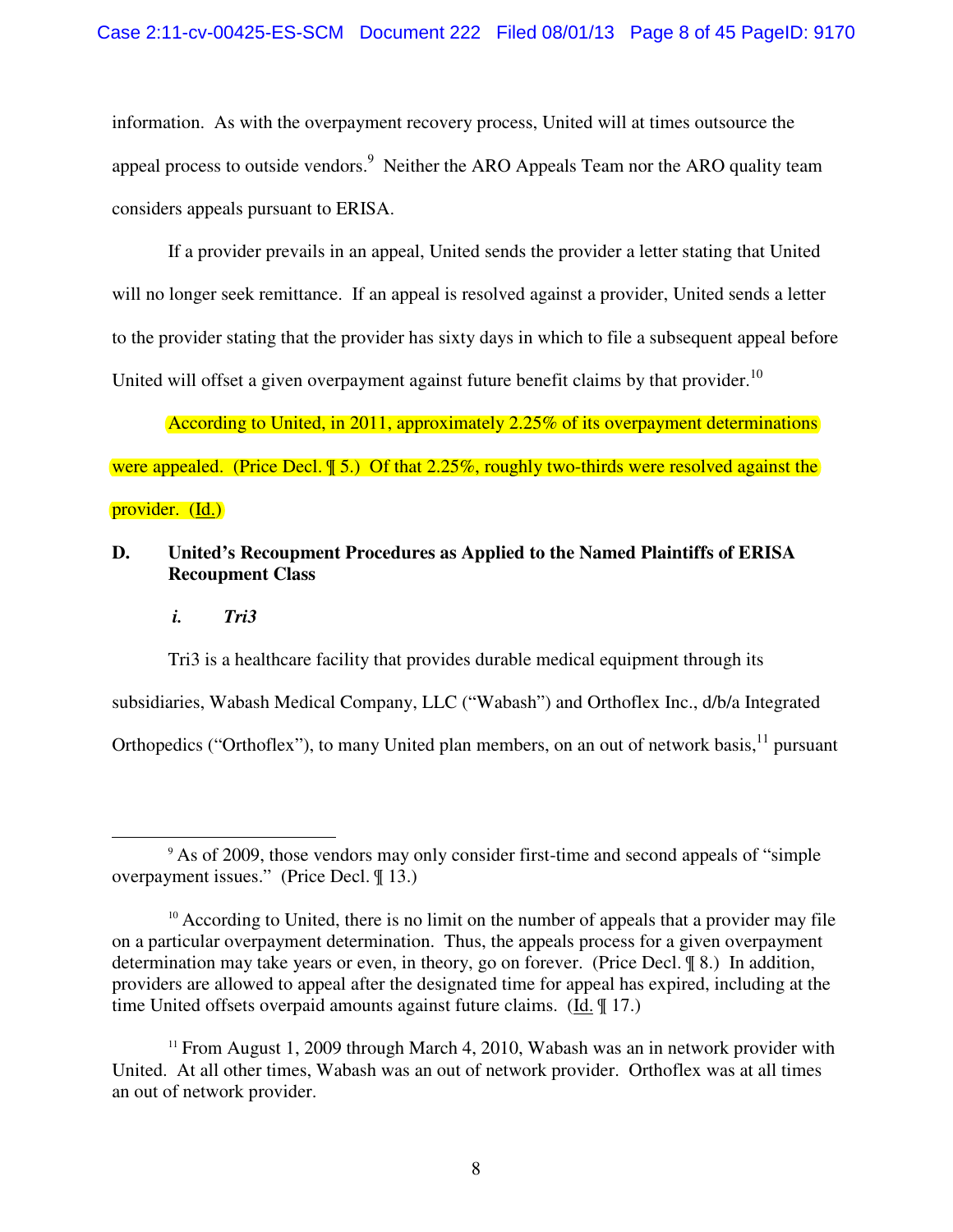to prescriptions from the members' health care providers. Tri3 seeks to contest 141 overpayment determinations for durable medical equipment on behalf of sixty United plan members.

Tri3 offers several examples where United issued notices adjusting payments for claims downward based on past overpayments. These notices fail to indicate the basis for the overpayment or how to appeal United's determination. In addition, a Tri3 corporate representative testified that in many instances Tri3 would not receive any prior letters from United notifying Tri3 of an overpayment determination. See (Boyle Decl., Ex. 33 at 123.)

United, however, offers examples of letters sent to Tri3, dated March 26, 2010 and July 2, 2009, respectively, (1) stating that Tri3 had been overpaid on one or more particular claims; (2) setting forth the nature of the claims and the reasons why United believed they overpaid on those claims; and (3) noting that Tri3 could appeal United's determination. See (id., Exs. 37, 40.) United also points to two instances where it sent an initial letter to Tri3, issued a revised EOB and PRA, and ultimately offset the requested amount in overpayment from a future claim submitted by Tri3 when it failed to respond to the initial letter. See (id. Ex. 33 at 122-124, 155.)

In addition, United notes an instance where Tri3 submitted two appeals in response to a letter from United seeking reimbursement for overpayment on a claim and in fact won the second level appeal. See (id. Ex. 33 at 156-157, 162-163; Ex. 41.) Moreover, a Tri3 corporate representative admitted in deposition that, in general, if Tri3 believed that United committed a clerical error in assessing an overpayment, Tri3 would appeal the assessment. See (id. Ex. 33 at 163.)

### *ii. BHSC*

BHSC is a licensed surgical center that offers health care services on an out of networking basis to United subscribers. BHSC is pursuing an overpayment determination on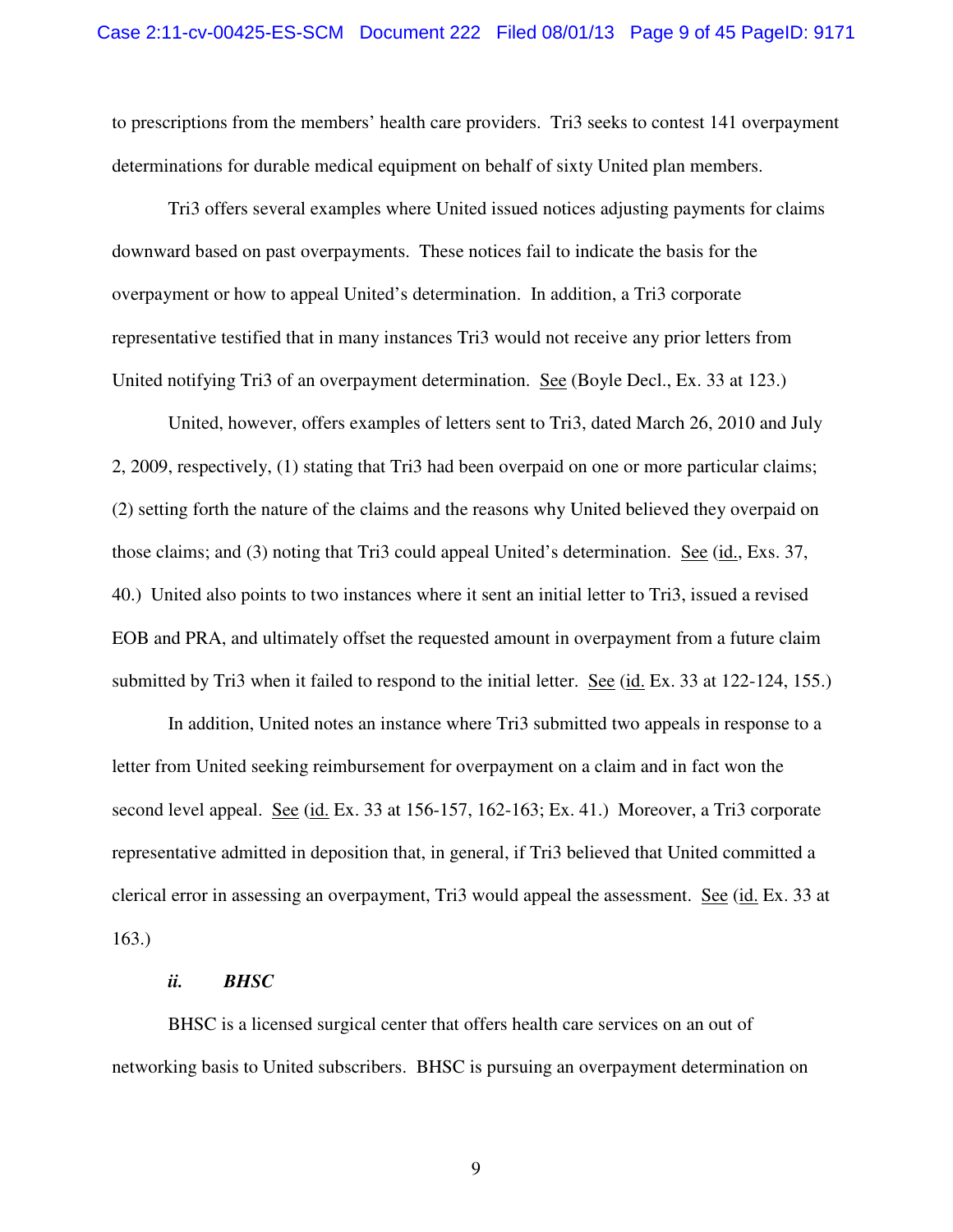behalf of a single patient. On May 18, 2010, BHSC submitted a claim for reimbursement on behalf of the patient, which United paid on June 21, 2010. On August 12, 2010, United issued a letter to BHSC stating that (1) United had overpaid the claim due to incorrectly calculating the patient's coverage for the service provided; (2) BHSC was to remit the overpaid amount within 45 days; (3) if BHSC did not remit the amount, United would deduct that amount from future claims; and (4) if BHSC did not agree with United's determination, it could appeal on the patient's behalf with signed authorization. (Boyle Decl., Ex. 10.)

United issued a revised EOB to the plan member on August 13, 2010, and sent a PRA to BHSC on August 16. 2010.<sup>12</sup> (Id., Exs. 11, 42.) On October 3, 2010, United sent a follow up letter to BHSC requesting reimbursement of the overpaid amount. (Weiswasser Decl., Ex. 9.) There is no indication that BHSC attempted to appeal the determination. Several months later, United offset the overpaid amount from future claims submitted by BHSC on behalf of other patients. On January 3, 2011, United issued a PRA to BHSC explaining the offset and stating that the member, provider, or authorized representative has the right to appeal the determination. See (Boyle Decl., Exs. 7, 15.)

### *iii. Dr. Sprandel*

Dr. Sprandel, a licensed Doctor of Chiropractic, provides chiropractic services to United subscribers on an out of network basis.<sup>13</sup> He is contesting overpayment determinations for services provided to three patients. In August 2009, United submitted initial letters for each overpayment stating (1) the specific claims that United deemed overpaid; (2) that those claims

j <sup>12</sup> United contends that both the EOB and PRA stated ERISA appeal rights. While the EOB sent to the patient sets forth ERISA appeal rights, see (Boyle Decl., Ex. 11), the PRA issued to BHSC does not, see (id, Ex. 42.)

<sup>&</sup>lt;sup>13</sup> Dr. Sprandel was an in network provider to United subscribers prior to 2001.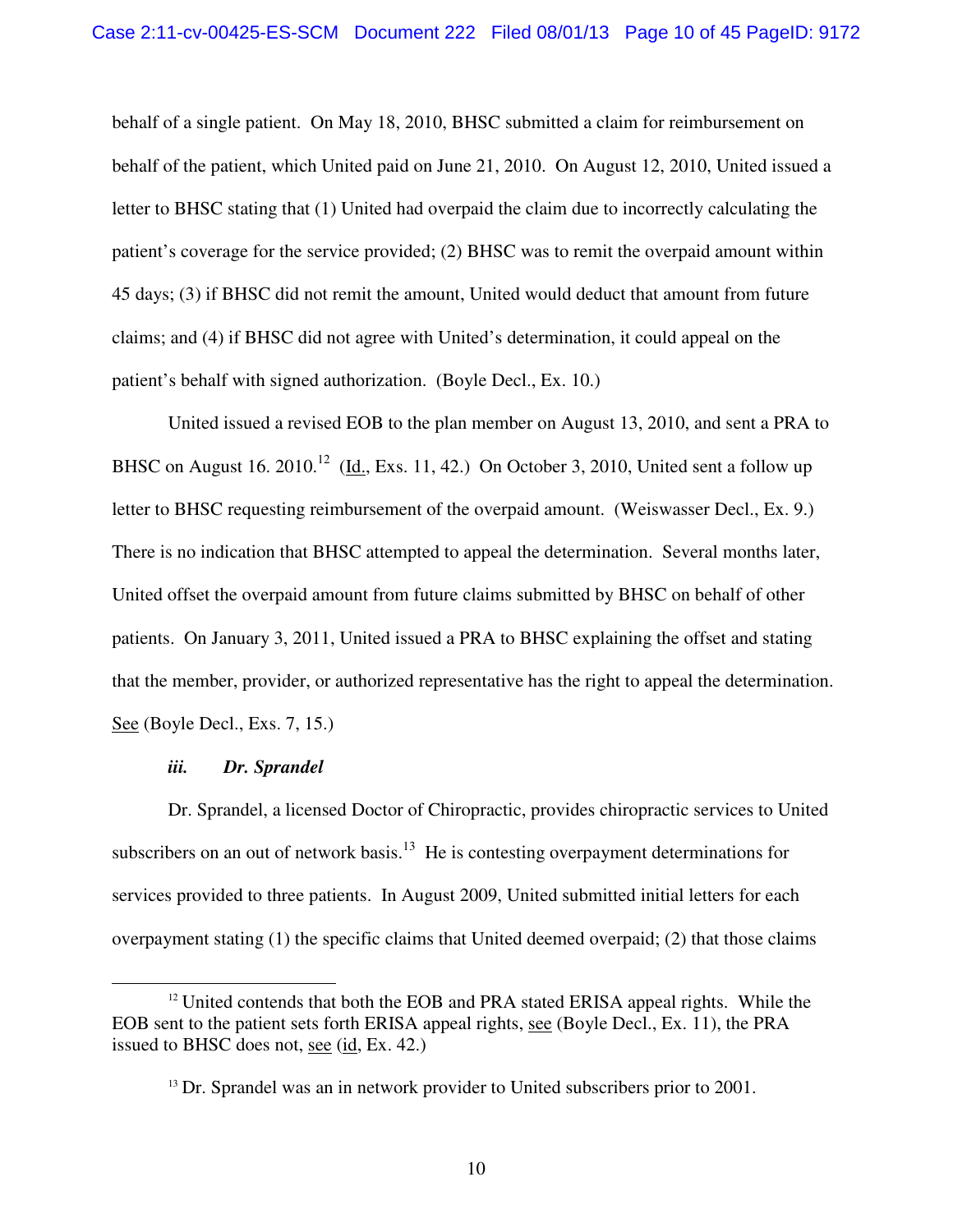were not payable under the relevant reimbursement policy because the codes used by Dr. Sprandel did not correspond with the services performed in the patients' medical records; and (3) that Dr. Sprandel could appeal United's determination within thirty days. See (Boyle Decl., Exs. 20-22.) On September 30, 2009, United sent follow up letters to Dr. Sprandel stating the same.

On November 4, 2009, Dr. Sprandel submitted a formal appeal of United's determinations. United subsequently issued letters denying the appeal and finding the initial overpayment determinations to be valid.<sup>14</sup> Dr. Sprandel submitted a second appeal, and United issued a letter denying it. Dr. Sprandel did, however, prevail on one appeal.

# **E. United's Utilization Review Process**

-

Utilization Review ("UR") is a process under which a health insurer requires that "specific treatment decisions are reviewed by a decisionmaker other than the treating physician[] and approval in advance (precertification) for many types of care, keyed to standards of medical necessity or the reasonableness of the proposed treatment." Pegram v. Herdrich, 530 U.S. 211, 219 (2000). Upon becoming a member of United's chiropractic network, a chiropractor agrees pursuant to United's network provider contract to adhere to the requirements of United's UR process.

 Under the UR process, United only allows reimbursement for services that it deems to be medically necessary. In doing so, United requires in network chiropractors to submit a summary form containing demographic and clinical information about United member patients immediately following their initial evaluation. Trained chiropractic clinicians employed by United review this information and other data and come up with a recovery milestone—the point

 $14$ <sup>14</sup> The letters submitted by Plaintiffs state that "[t]he details of the decision(s) are explained on the attached lists." (Weiswasser Decl., Exs. 18-19.) However, Plaintiffs fail to attach those lists.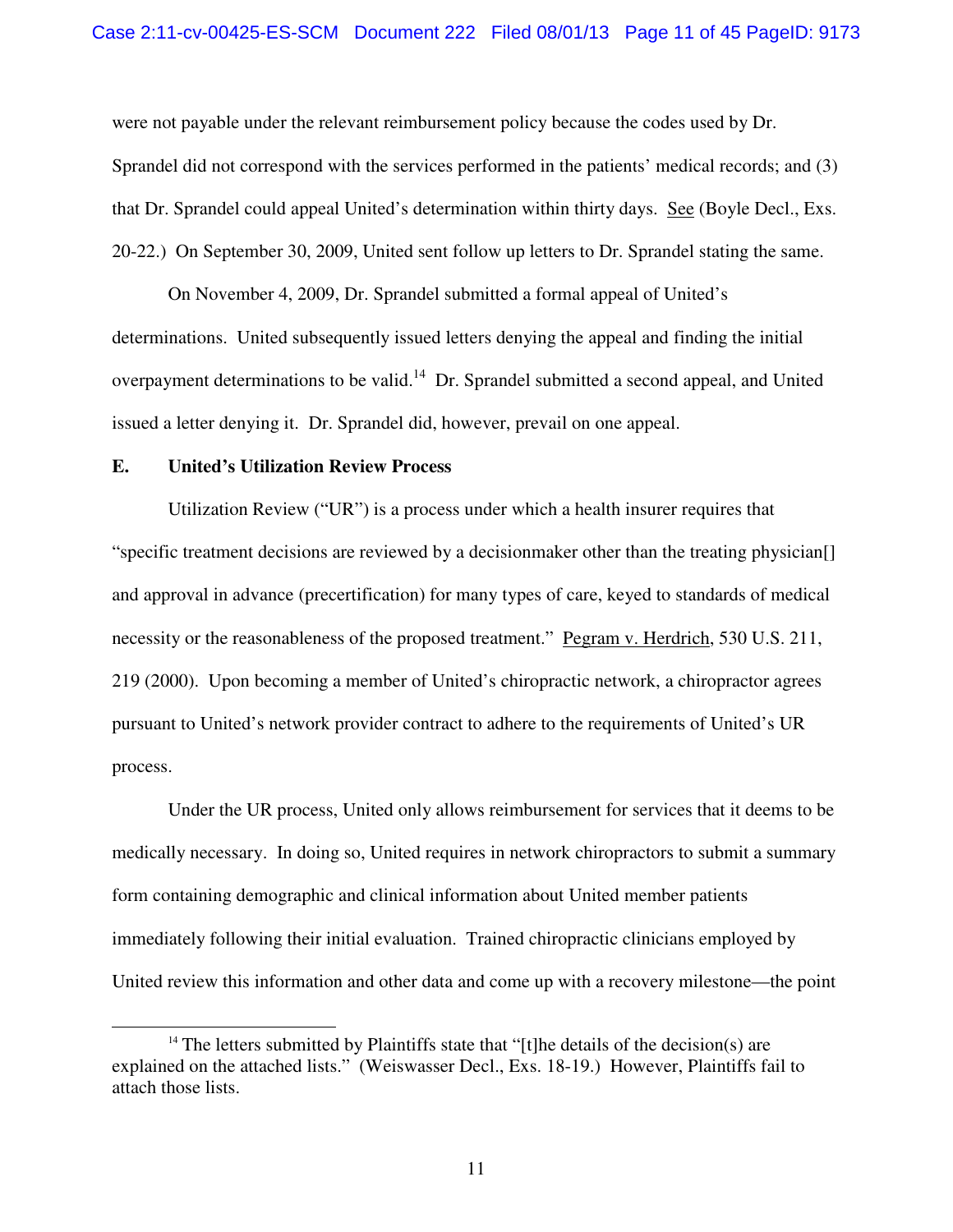by which the vast majority of similarly situated patients are expected to recover—for each patient. United will only cover treatment rendered by an in network chiropractor up to a given patient's recovery milestone.<sup>15</sup>

If an in network chiropractor wants to treat a patient beyond his or her recovery milestone, the chiropractor must submit a new patient summary form and updated clinical information to United. United then determines whether to issue a new recovery milestone for that patient. Once United determines that a patient has achieved maximum therapeutic benefit ("MTB"), it will deny in network chiropractors reimbursement for further treatment of that patient. When United makes such a determination, it advises the patient and chiropractor of their rights under ERISA.

In the past, United required in network providers to participate in a Performance Improvement Program ("PIP") when their treatment patterns and practices deviated significantly from what United believed to be best practices. United discontinued the PIP program in 2009 and has no plans to reinstate it.

# **F. United's UR Procedures as Applied to the Named Plaintiffs of the ERISA Chiropractor Class**

# *i. Dr. Rodgers*

Dr. Rodgers is a licensed chiropractic radiologist who was a United in network provider of chiropractic services up until August 30, 2005, when he resigned from the network. While still a member of the network, Dr. Rodgers received a letter from United, dated April 26, 2005, requiring him submit to a Performance Improvement Agreement for having performed what

j <sup>15</sup> The UR process differs somewhat for United in network providers depending on what tier they fall into. Tier 2 providers are issued recovery milestones for up to two months of treatment and number of authorized visits within those two months. Tier 1 providers receive recovery milestones for up to a year of treatment with an unlimited number of authorized visits. Tier 1A providers are exempt from the UR process altogether. All new providers are placed into Tier 2 by default for at least one year.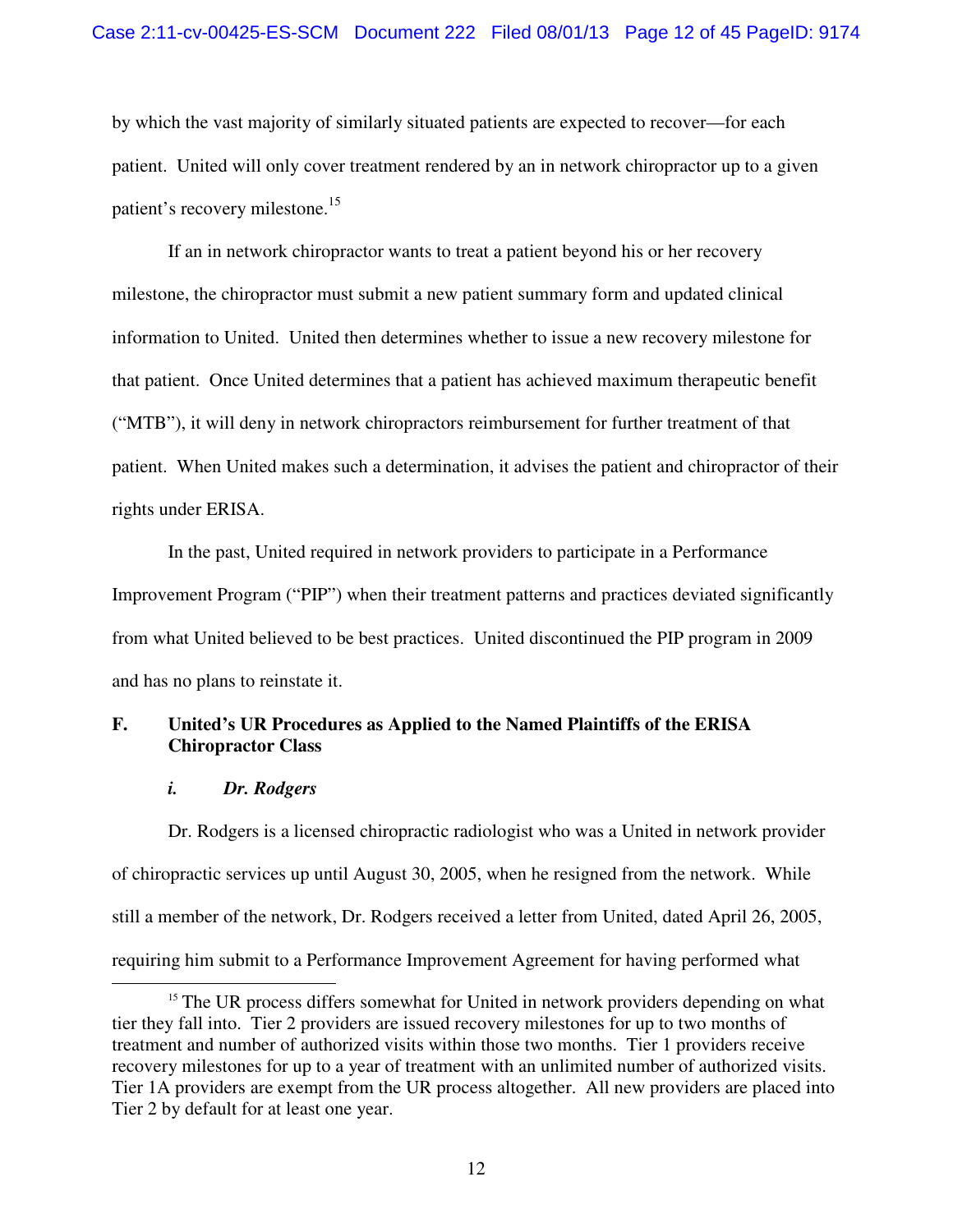United believed to be an excessive amount of x-rays in 2004. Dr. Rodgers refused to sign the agreement and consequently received a letter from United, dated June 1, 2005, stating that he would be terminated from United's network as of August 29, 2005. The letter further stated that Dr. Rodgers could appeal his termination within thirty days.

 On June 6, 2005, Dr. Rogers wrote a letter to United appealing his termination. The letter asked that United to rescind the termination and upgrade his provider status to Tier 1. In that letter, Dr. Rogers also noted that he performed a substantial number of x-rays because of his radiology specialty. On July 18, 2005, United issued a letter to Dr. Rogers stating that his termination was upheld because there was no new information provided by him that merited overturning its previous decision. On August 1, 2005, Dr. Rogers wrote a second letter to United with additional defenses of his practices. On August 29, 2005, Dr. Rogers sent United a fax stating that he was resigning from its chiropractor network and would provide services to United members on an out of network basis.

### *ii. Dr. O'Donnell*

 Dr. O'Donnell is a licensed chiropractic physician who used to be an in network provider with United. According to the ACAC, at some point after 2002, United required Dr. O'Donnell to submit to frequent reviews of her practices because she was deemed to have provided excessive treatment to her patients. In addition, United representatives telephoned Dr. O'Donnell and asked her to reduce the number and types of services she was providing.

 At an unspecified point, Dr. O'Donnell wrote to United to explain why her care differed from other practitioners and why her treatment was legitimate and necessary. United allegedly never responded to this letter, continued to pressure her to reduce her services, and delayed and/or refused to reimburse her claims. On July 25, 2008, Dr. O'Donnell resigned from United's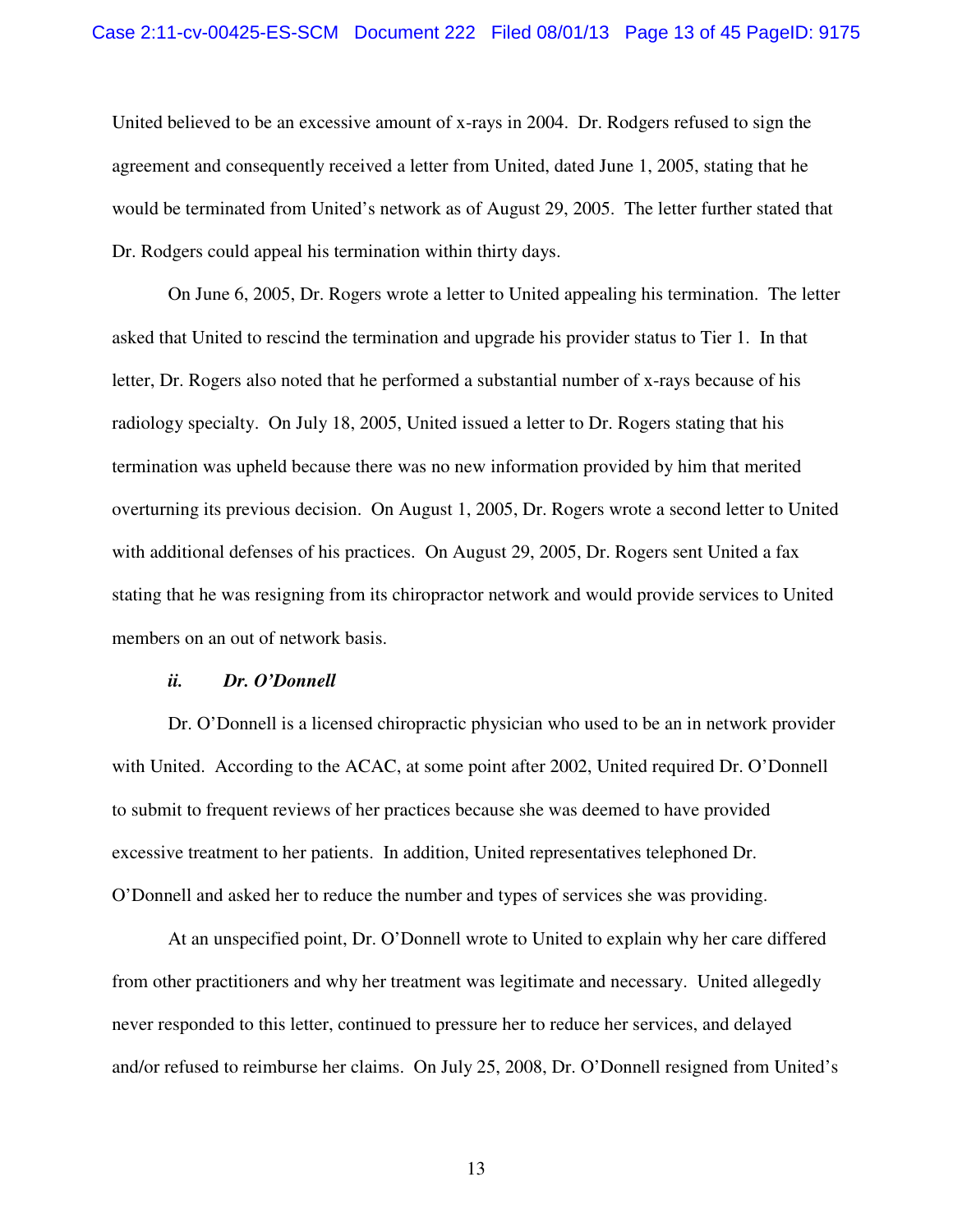chiropractor network and currently provides services to United members on an out of network basis.

# **II. DISCUSSION**

Plaintiffs now move to certify both the ERISA Recoupment Class and the ERISA Chiropractor Class pursuant to Federal Rule of Civil Procedure 23. In doing so, they argue that both proposed classes satisfy the requirements of Rule 23. Defendants oppose the motion, arguing that neither class satisfies the requirements of Rule 23.

In addition, Defendants move for summary judgment against the named plaintiffs of the ERISA Chiropractor Class (Dr. Rodgers and Dr. O'Donnell) on all of their claims, pursuant to Federal Rule of Civil Procedure 56(a). In doing so, they argue that Dr. Rodgers and Dr. O'Donnell (1) lack standing to pursue declaratory and injunctive relief under ERISA; and (2) have no claim for monetary relief under ERISA. Plaintiffs argue that (1) the Court's decision upholding Dr. Rodgers's and Dr. O'Donnell's standing to pursue injunctive relief under ERISA precludes Defendants' current challenge to standing under the law of the case doctrine; (2) Dr. Rodgers's and Dr. O'Donnell's patient assignments give them standing to pursue injunctive relief under ERISA; (3) disputed facts exist concerning the existence of valid assignments from Dr. O'Donnell's patients who are currently United members; and (4) Dr. Rodgers and Dr. O'Donnell have standing to pursue appropriate equitable relief under ERISA, which may include monetary components.

#### **A. United's Motion for Summary Judgment Against the ERISA Chiropractor Class**

# *i.* **Standard of Review**

Summary judgment is proper where "there is no genuine dispute as to any material fact and the movant is entitled to judgment as a matter of law." Fed. R. Civ. P. 56(a). For an issue to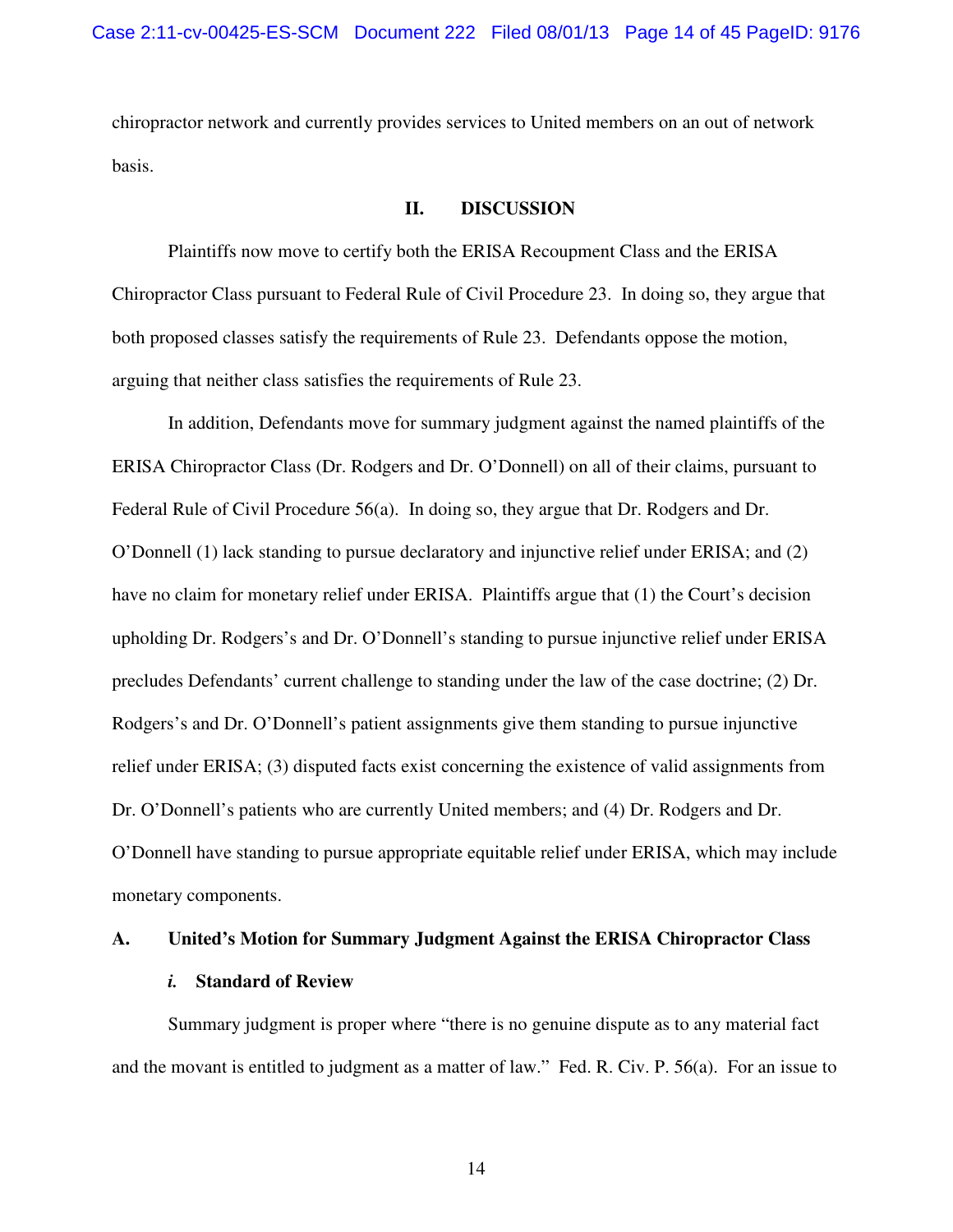be genuine, there must be "a sufficient evidentiary basis on which a reasonable jury could find for the non-moving party." Kaucher v. County of Bucks, 455 F.3d 418, 423 (3d Cir. 2006). For a fact to be material, it must have the ability to "affect the outcome of the suit under governing law." Id. Disputes over irrelevant or unnecessary facts will not preclude granting summary judgment.

The party moving for summary judgment has the burden of showing that no genuine dispute of material fact exists. Celotex Corp. v. Catrett, 477 U.S. 317, 323 (1986). When the moving party does not bear the burden of proof at trial, it may discharge its burden under the summary judgment standard by showing that there is an absence of evidence to support the nonmoving party's case. Id. at 325. If the moving party can make such a showing, then the burden shifts to the non-moving party to present evidence that a genuine factual dispute exists and a trial is necessary. Id. at 324. In meeting its burden, the non-moving party must offer specific facts that establish a material dispute, not simply create "some metaphysical doubt as to the material facts." Matsushita Elec. Indus. Co., Ltd. v. Zenith Radio Corp., 475 U.S. 574, 586-87 (1986). In deciding whether a dispute of material fact exists, the Court must consider all facts and their reasonable inferences in the light most favorable to the non-moving party. See Pa. Coal Ass'n v. Babbitt, 63 F.3d 231, 236 (3d Cir. 1995). The Court's function, however, is not to weigh the evidence and rule on the truth of the matter, but rather to determine whether there is a genuine issue for trial. Anderson v. Liberty Lobby, Inc., 477 U.S. 242, 249 (1986). If there are no issues that require a trial, then judgment as a matter of law is appropriate. Id. at 251-52.

# *ii. The Named Plaintiffs' Standing to Bring ERISA Claims*

 "Section 502(a) of ERISA allows 'a participant or beneficiary' to bring a civil action, *inter alia*, 'to recover benefits due to him under the terms of his plan, to enforce his rights under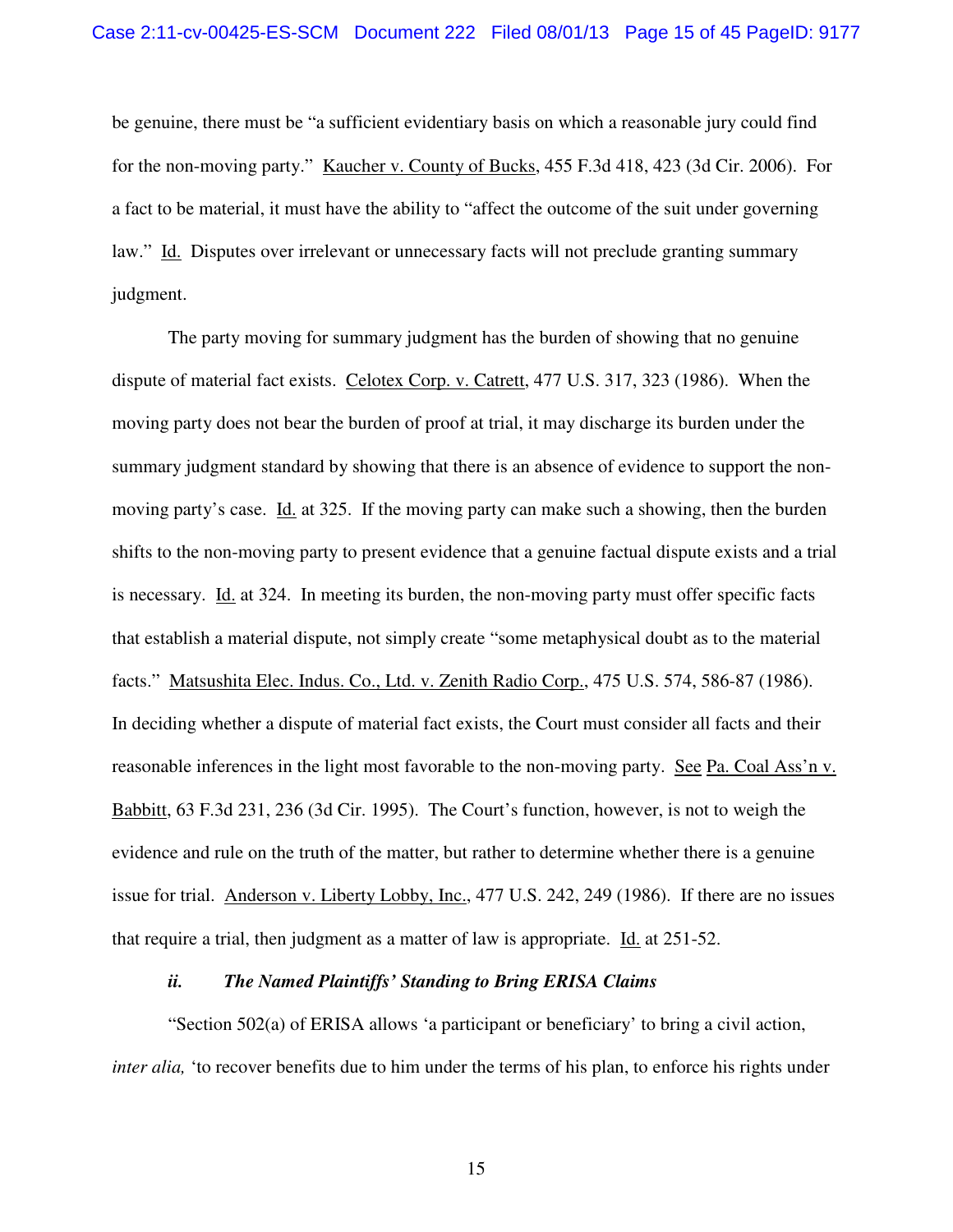the terms of the plan, or to clarify his rights to future benefits under the terms of the plan.'" Pascack Valley Hosp. v. Local 464A UFCW Welfare Reimbursement Plan, 388 F.3d 393, 400 (3d Cir. 2004) (quoting 29 U.S.C. § 1132(a)(1)(B)). That provision also allows "a participant, beneficiary, or fiduciary [] to enjoin any act or practice which violates [ERISA] or the terms of the plan, or [] to obtain other appropriate equitable relief [] to redress such violations or [] to enforce any provisions of [ERISA] or the terms of the plan." 29 U.S.C.  $\S$  1132(a)(3).

Here, Dr. Rodgers and Dr. O'Donnell, the named Plaintiffs of the ERISA Chiropractor Class, assert claims under Section 502(a) of ERISA to enjoin the UR procedures that United applied to their practices while they were rendering care to United member patients on an in network basis. The parties to not dispute that Dr. Rodgers and Dr. O'Donnell cannot meet the statutory requirements to assert claims under ERISA simply by virtue of being healthcare providers. However, Plaintiffs maintain that Dr. Rodgers and Dr. O'Donnell have derivative standing to assert ERISA claims for injunctive relief against United's UR procedures, as beneficiaries, based on assignment of benefits forms executed by their United member patients.

To be sure, Dr. Rodgers and Dr. O'Donnell do not assert derivative standing under ERISA based on assignments from those patients whose treatment was subject to United's UR procedures because their network agreements with United provide that any claim arising out of the time they were in United's chiropractor network is subject to arbitration.<sup>16</sup> They instead assert derivative standing, based on assignments from United member patients that they treated on an out of network basis, in order to enjoin United from applying its UR procedures to those patients in the future. However, because Dr. Rodgers and Dr. O'Donnell remain out of network,

l

<sup>&</sup>lt;sup>16</sup> United does not apply its UR procedures to out of network providers.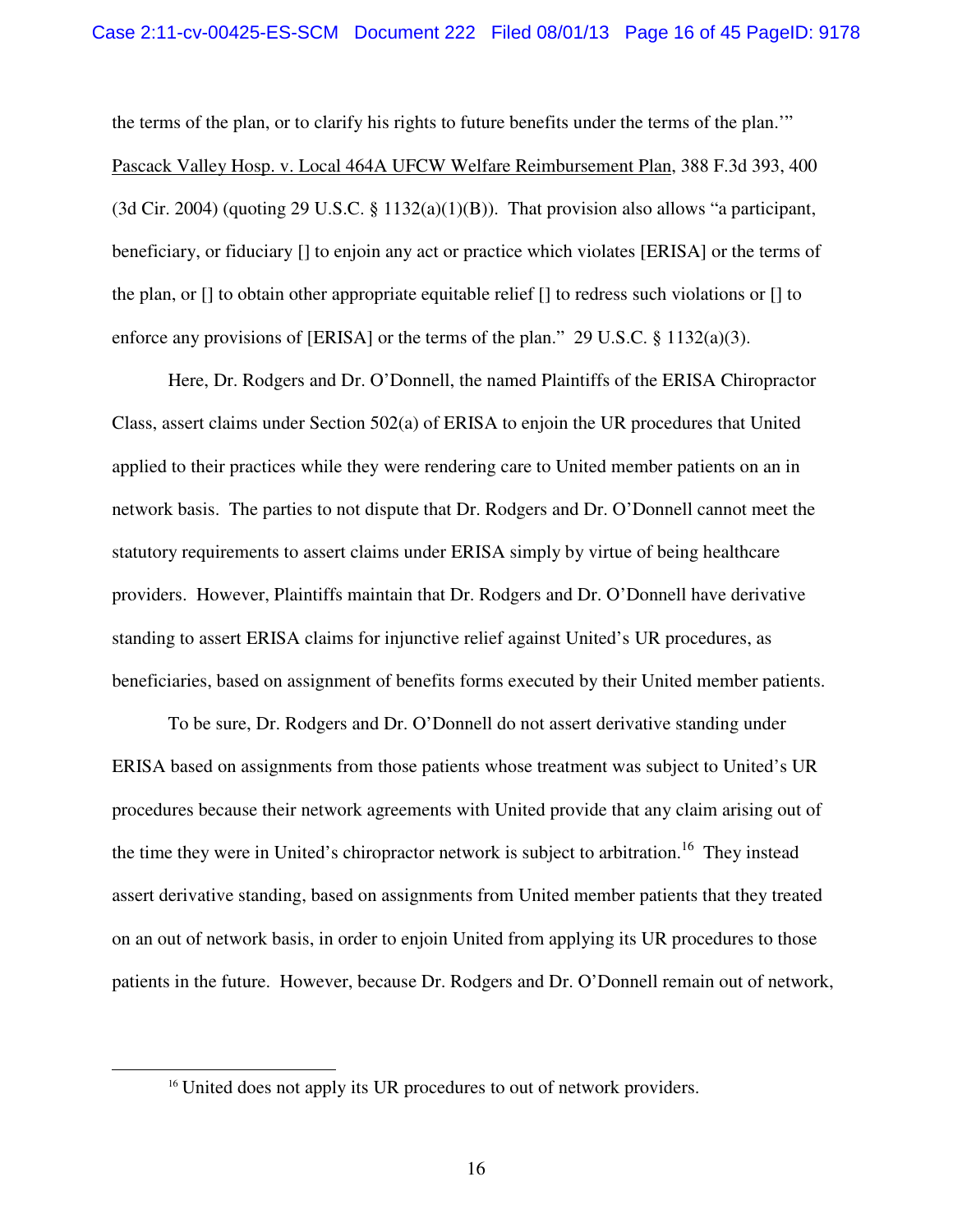those patients on behalf of whom they seek to enjoin United's UR procedures would only be subject to those procedures in the future when seeking treatment from other providers.

# 1. The Court's Prior Opinion Regarding Plaintiffs' Standing at the Motion to Dismiss Stage

 The Court considered the issue of derivative standing in resolving Defendants' Motion to Dismiss. In doing so, it noted that while the Court of Appeals has "not addressed the question of whether a health care provider may obtain standing to sue under § 502 by assignment from a plan participant or beneficiary," it "has acknowledged that 'almost every circuit that has addressed the issue has ruled that a health care provider can assert a claim under § 502(a) when a beneficiary or participant has assigned to the provider the individual's benefits under the plan.'" Premier Health Ctr., P.C. v. UnitedHealth Grp., Civil Action No. 11–425, 2012 WL 1135608, at \*5 (D.N.J. April 4, 2012) (quoting Pascack Valley, 388 F.3d at 401). The Court further noted that "[s]ince Pascack Valley, courts in this district have interpreted the [Court of Appeals'] statements as an indirect affirmation of derivative standing for health care providers." Id. (collecting cases). Consequently, the Court found that the standard form language set forth in the ACAC that United member patients executed in order to assign their insurance benefits to Plaintiffs was sufficient to establish derivative standing to bring ERISA claims.<sup>17</sup> Id. at  $*7$ .

 In making this determination, the Court rejected Defendants' argument that the standard form language assigning a patient's benefits to Plaintiffs merely allows Plaintiffs to seek reimbursement from United for the care rendered to that patient, not the ability to pursue litigation on behalf of the patient. Citing to Wayne Surgical Ctr., LLC v. Concentra Preferred Sys., Inc., Civil Action No. 06-928, 2007 WL 2416428 (D.N.J. Aug. 29, 2007), the Court

l

<sup>&</sup>lt;sup>17</sup> The standard form language specifically stated that "THIS IS A DIRECT" ASSIGMENT OF MY RIGHTS AND BENEFITS UNDER THIS POLICY." (ACAC ¶ 7.)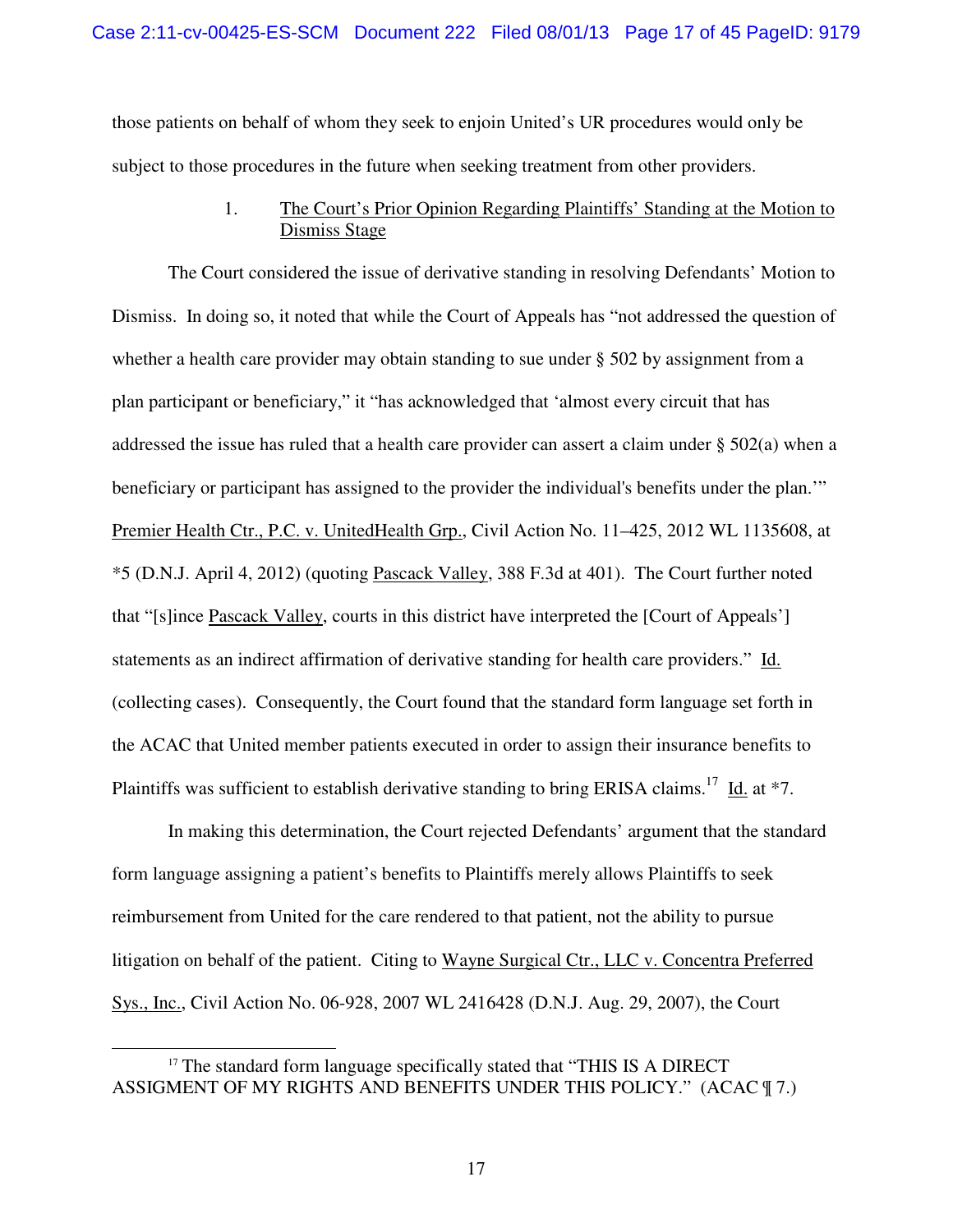reasoned that assignment of the right to reimbursement "must logically include the ability to seek judicial enforcement of that right." Id. at \*8.

 The Court also rejected Defendants' argument that Dr. Rodgers and Dr. O'Donnell lack standing to seek injunctive relief against United's UR procedures because, as out of network providers, they are no longer subject to those procedures and therefore cannot show any risk of future injury from them. In doing so, the Court found that while Dr. Rogers and Dr. O'Donnell may not experience future injuries from United's UR procedures, they are bringing their claims as assignees of their patients, who remain United members and may very well suffer injuries from United's UR procedures in the future. Id. at \*14. Quoting Horvath v. Keystone Health Plan E., Inc., 333 F.3d 450, 456 (3d Cir. 2003), the Court noted that '"the actual or threatened injury required by Art. III may exist solely by virtue of statutes creating legal rights[;]' that ERISA created certain rights in the non-provider plaintiff[;] and that [a] plaintiff 'need not demonstrate actual harm in order to have standing to seek injunctive relief' under ERISA." Id.

# 2. Defendants' Arguments against Plaintiffs' Standing at the Summary Judgment Stage

 With respect to Dr. Rodgers's standing to bring ERISA claims, United now argues that (1) the patient assignments produced by Dr. Rodgers in discovery convey only the right to reimbursement, not the right to bring ERISA claims; and (2) five of the seven patients identified by Dr. Rodgers that executed an assignment are no longer enrolled in a United healthcare plan and therefore have no standing to seek prospective relief. Defendants argue that Dr. O'Donnell also lacks standing to bring ERISA claims on behalf of her patients because (1) she has only produced an assignment for one of her patients; (2) that assignment cannot convey the right to seek prospective relief because the patient is no longer a United subscriber; (3) even if that patient were currently a United subscriber, the assignment could not convey the right to seek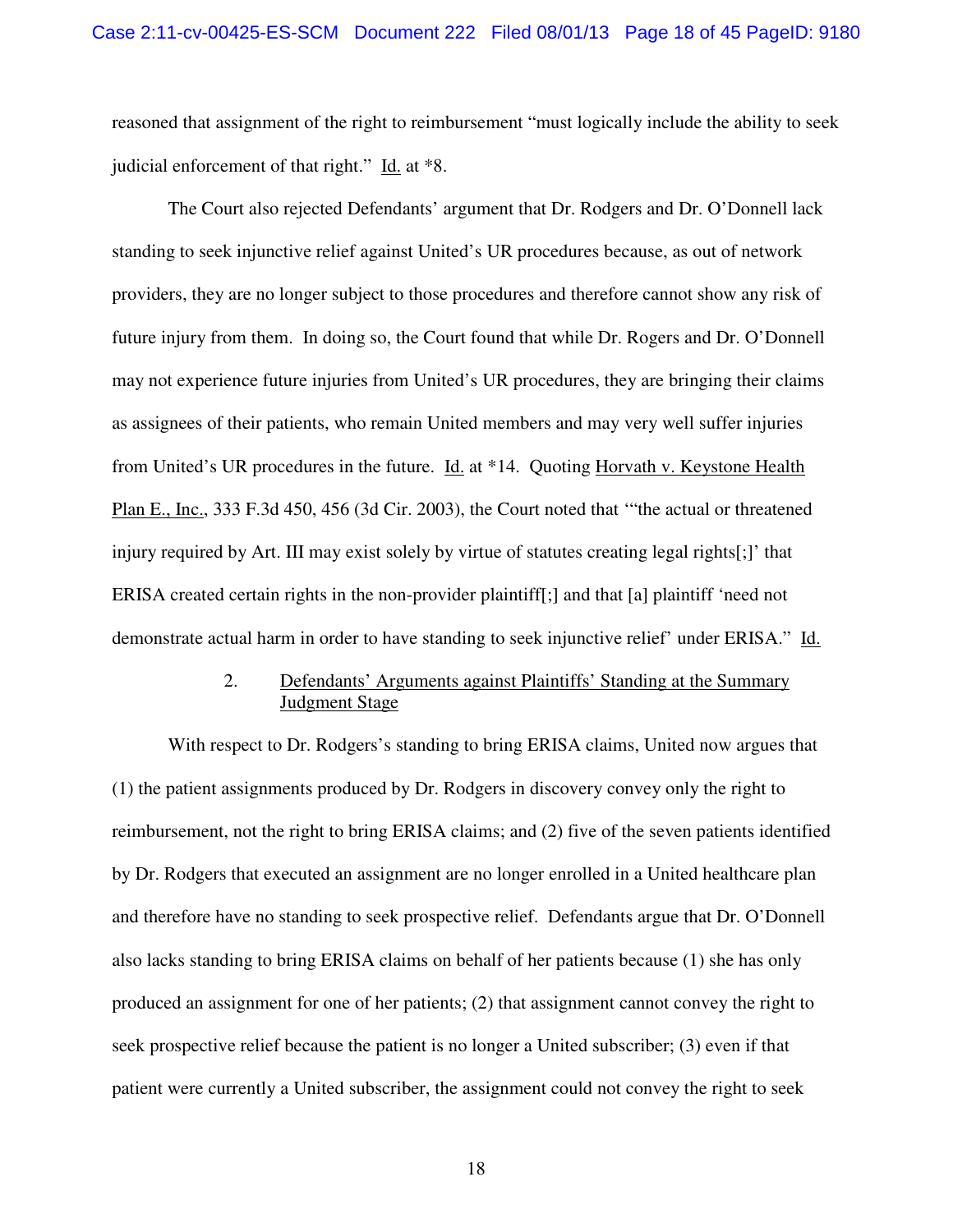prospective relief because it does not relate to services that Dr. O'Donnell provided to that patient; and (4) even if it did relate to such services, it does not expressly convey the right to seek prospective relief under ERISA.

 Plaintiffs counter that Defendants' arguments against Dr. Rodgers's and Dr. O'Donnell's standing to pursue ERISA claims were squarely addressed and rejected in the Court's April 4, 2012 opinion and are therefore precluded from reconsideration at this juncture under the law of the case doctrine. Plaintiffs further contend that, even if the Court were not to apply the law of the case doctrine, Defendants' arguments have no merit because (1) an assignment of health insurance benefits is, as a matter of law, an assignment of the right to pursue claims under ERISA as a beneficiary, including those for prospective relief; and (2) Dr. O'Donnell's failure to produce patient assignments does not necessarily deprive her of standing to seek ERISA claims because she sets forth independent evidence of patient assignments.

### a. Law of the Case Doctrine

Under the law of the case doctrine, a court will generally not reconsider questions previously ruled upon in the same case. In re City of Phila. Litig., 158 F.3d 711, 717 (3d Cir. 1998). "The doctrine is designed to protect traditional ideals such as finality, judicial economy and jurisprudential integrity." Id. at 717-18. However, "it does not restrict a court's power but rather governs its exercise of discretion." Id. at 718. Therefore, "the doctrine does not preclude [] reconsideration of previously decided issues in extraordinary circumstances such as where: (1) new evidence is available; (2) a supervening new law has been announced; or (3) the earlier decision was clearly erroneous and would create manifest injustice." Id.

 Here, the Court cannot apply the law of the case doctrine to United's arguments against Dr. Rodgers's and Dr. O'Donnell's standing to assert ERISA claims because the Court's prior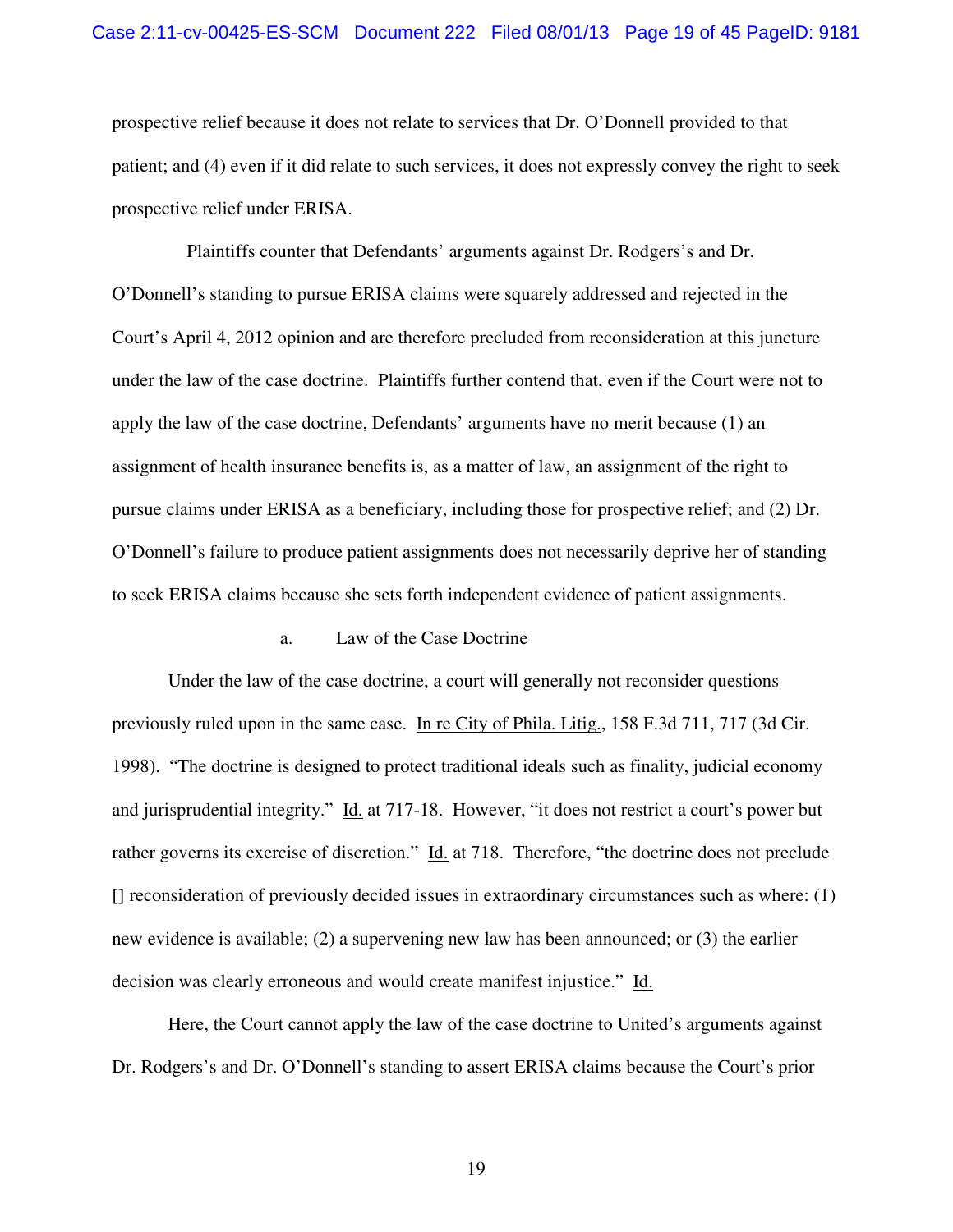ruling that Dr. Rodgers and Dr. O'Donnell had standing was based on allegations in the ACAC of standard form language assigning to them their patients' rights and benefits under their United healthcare policies. The patient assignments produced by Dr. Rodgers and Dr. O'Donnell contain different language that must be scrutinized under the summary judgment standard. Thus, the Court will consider the nature of those assignments.

# b. Dr. Rodgers's Patient Assignments

Dr. Rodgers produced executed patient assignments stating that the patient "assign[s] directly to Dr. Rodgers all insurance benefits, if any, otherwise payable to me for the services rendered. I understand that I am financially responsible for all charges whether or not paid by insurance. I hereby authorize the doctor to release all information necessary to secure the payment of benefits."<sup>18</sup> (Buffaloe Decl., Ex. D.)

Defendants argue that this language merely grants Dr. Rodgers the right to receive insurance benefits on behalf of his patients, not standing to pursue ERISA claims on their behalf. In doing so, they cite a document published by the United States Department of Labor ("DOL"), entitled Compliance Assistance, Group Health and Disability Plans, Benefit Claims Procedure Regulation (29 CFR 2560.503-1) (the "DOL Document"). The document purports to provide guidance regarding processing benefit claims in accordance with ERISA in a question and answer format.

Defendants specifically point to a question asking: "Does an 'assignment of benefits' by a claimant to a healthcare provider constitute the designation of an 'authorized representative?'" (Buffaloe Decl., Ex. G.) The DOL document answers: "No. An assignment of benefits by a

-

 $18$  Dr. Rodgers produced seven such patient assignments. However, five of the seven patients that at one time assigned their benefits to Dr. Rodgers are no longer United subscribers, which, as Plaintiffs concede, deprives Dr. Rodgers of standing to pursue prospective relief under ERISA on behalf of those patients.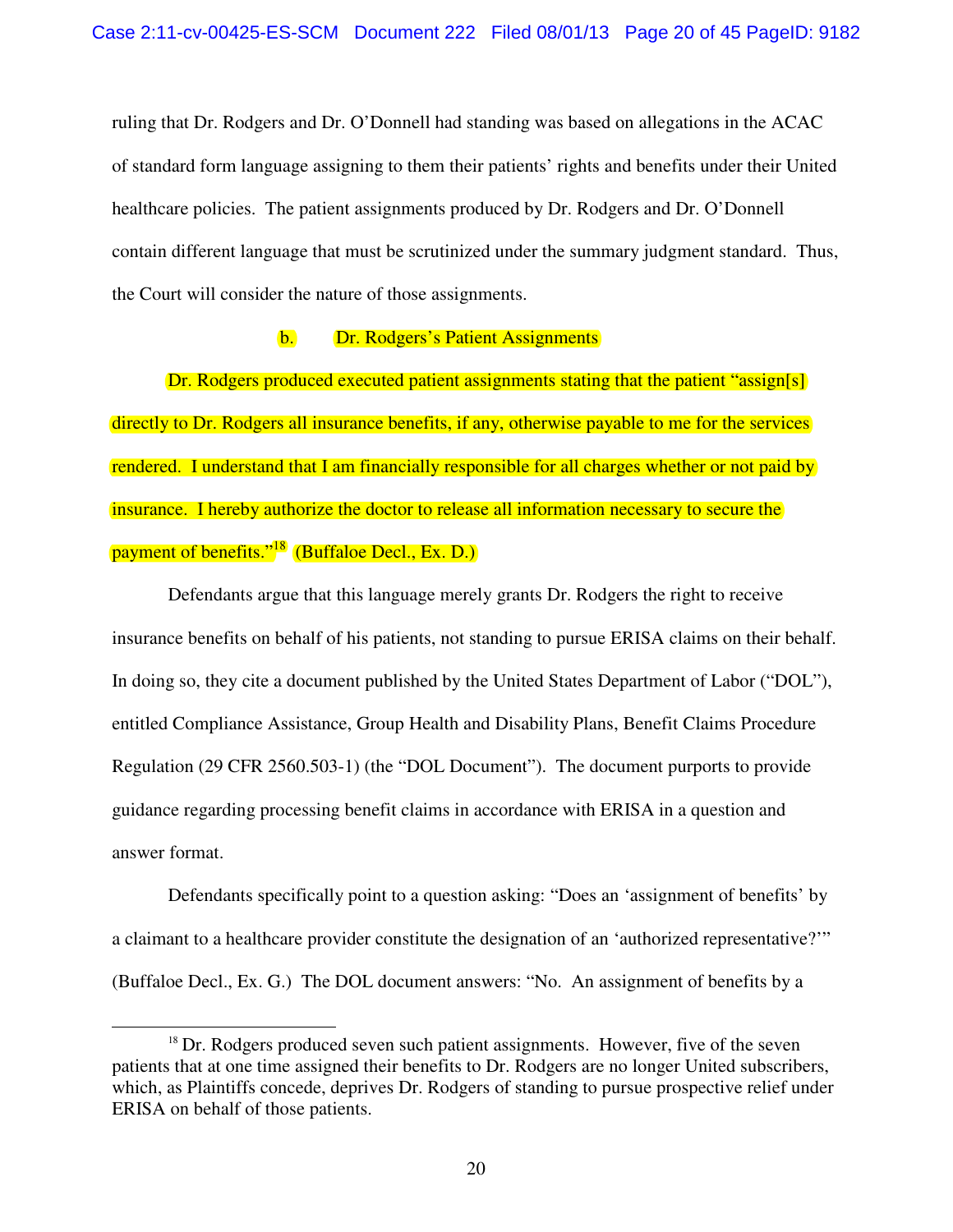claimant is generally limited to assignment of the claimant's right to receive a benefit payment

under the terms of the plan. Typically, assignments are not a grant of authority to act on a

claimant's behalf in pursuing and appealing a benefit determination under a plan." (Id.)

Defendants then cite to the following language:

"[W]hen a claimant clearly designates an authorized representative to act and receive notices on his or her behalf with respect to a claim, the plan should, in the absence of a contrary direction from the claimant, direct all information and notifications to which the claimant is otherwise entitled to the representative authorized to act on the claimant's behalf with respect to that aspect of the claim (e.g., initial determination, request for documents, appeal, etc.). In this regard, it is important that both claimants and plans understand and make clear the extent to which an authorized representative will be acting on behalf of the claimant.

(Id.) Based on this language, Defendants maintain that (1) "[p]atients can designate an 'authorized representative' to pursue specific ERISA claims on their behalf, but such appointments require express language and will not be inferred from a more general assignment," and (2) "all of the assignments produced by [Dr.] Rodgers" are "strictly limited to assigning the right to receive payment for services Rodgers himself has rendered, and cannot be read to encompass the right to pursue ERISA claims seeking forward-looking declaratory and injunctive relief, particularly relief that is entirely unrelated to payment for services rendered by [Dr.] Rodgers." (United Br. Summ. J. 8, 9.)

 Plaintiffs, on the other hand, argue that, as a matter of law, a medical care provider that receives an assignment of benefits from a patient is a beneficiary under ERISA with standing to seek the full array of remedies afforded by the ERISA statute, including prospective injunctive relief. In doing so, they cite language from the Seventh Circuit Court of Appeals stating that "[a] medical care provider who receives benefits from the fund at the behest of a participant is a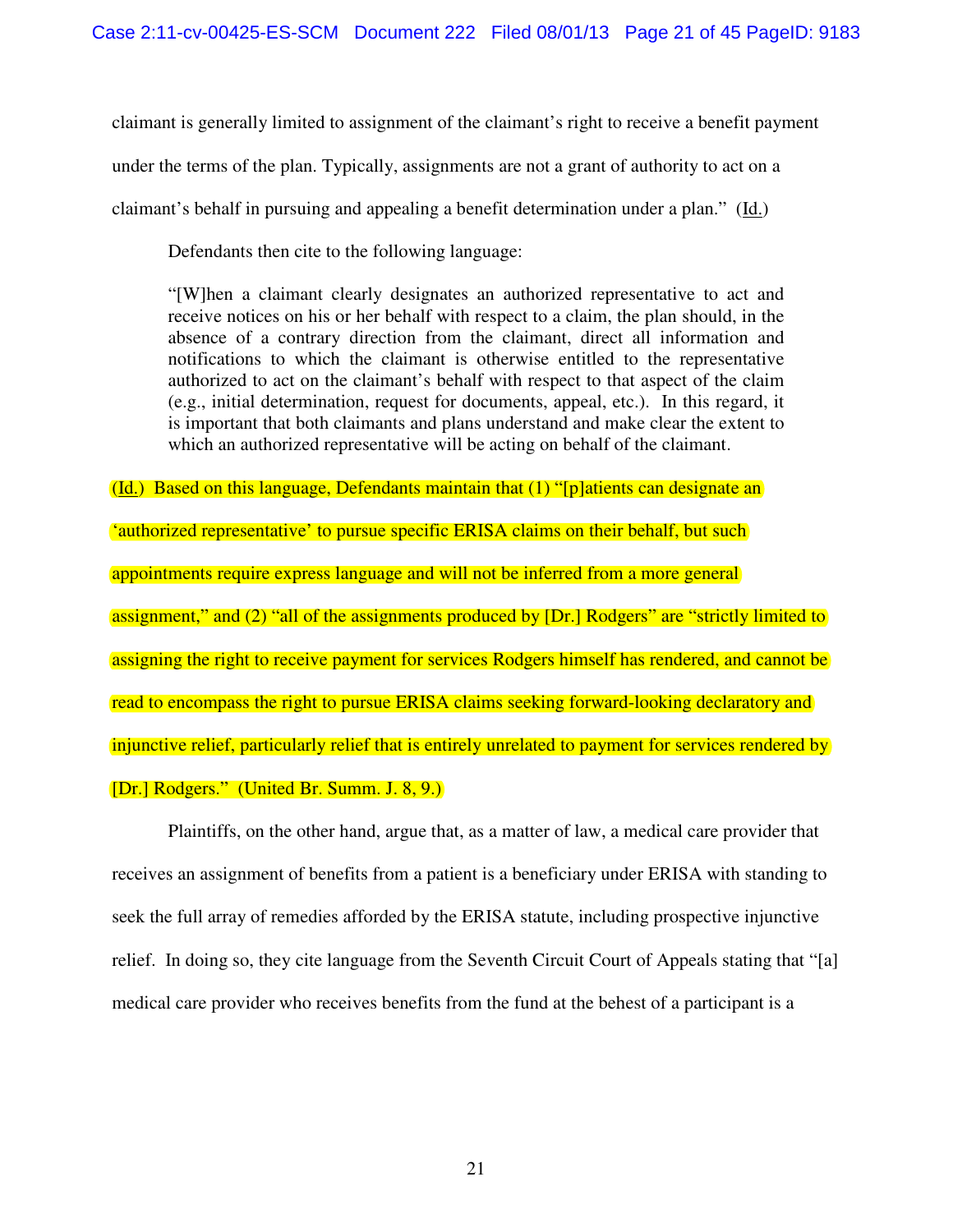beneficiary" under ERISA.<sup>19</sup> Central States, Southeast & Southwest Areas Health & Welfare Fund v. Neurobehavioral Assocs., P.A., 53 F.3d 172, 173 ( $7<sup>th</sup>$  Cir. 1995) (citing Kennedy v. Conn. Gen. Life Ins. Co., 924 F.2d 698, 700 (7<sup>th</sup> Cir. 1991)).

 Moreover, according to Plaintiffs, a healthcare provider that becomes a beneficiary via assignment has statutory standing to bring a civil action against the insurer to, among other things, '"clarify his rights to future benefits under the terms of the plan,'" (Pl.'s Br. Summ. J. 11) (quoting 29 U.S.C. § 1132(a)(1)(B), or '"to enjoin any act or practice which violates [ERISA] or the terms of the plan' or 'to obtain other appropriate equitable relief'" (Pl.'s Br. Summ. J. 12) (quoting 29 U.S.C. § 1132(a)(3)). Consequently, Plaintiffs contend that Dr. Rodgers may, under the broad language of the ERISA statute, step into the shoes of his United insured patients, via assignment, to assert claims to enjoin United's UR procedures.

 The notion that an assignment to a healthcare provider of the right to reimbursement for services rendered by that provider automatically gives the provider standing as a beneficiary to assert a full array of claims under the ERISA statute is a facile one. To be sure, as the Court previously found, an assignment of benefits to a provider logically gives the provider standing to bring claims under ERISA for the benefits it was assigned. On the other hand, an assignment of benefits from a patient for services rendered by a given healthcare provider cannot logically imply the right to assert ERISA claims for injunctive relief on behalf of that patient for services that he or she may receive from other providers in the future. See Franco v. Conn. Gen. Life Ins. Co., 818 F. Supp. 2d 792, 811 (D.N.J. 2011) (finding that "assignments [] limited to a patient's

j

 $19$  Plaintiffs cite other authority for the general proposition that a healthcare provider can acquire derivative standing to assert ERISA claims as a beneficiary pursuant to a valid assignment from a subscriber. See, e.g., Eden Surgical Ctr. v. B. Braun Med., Inc., 2011 U.S. App. LEXIS 4809, at  $*2$  (9<sup>th</sup> Cir. Mar. 9, 2011); Harris Methodist Fort Worth v. Sales Support Servs., Inc. Employee Health Care Plan,  $426$  F.3d 330, 333-34 ( $5<sup>th</sup>$  Cir. 2005); Cromwell v. Equicor-Equitable HCA Corp., 944 F.2d 1272, 1277 ( $6<sup>th</sup>$  Cir. 1991).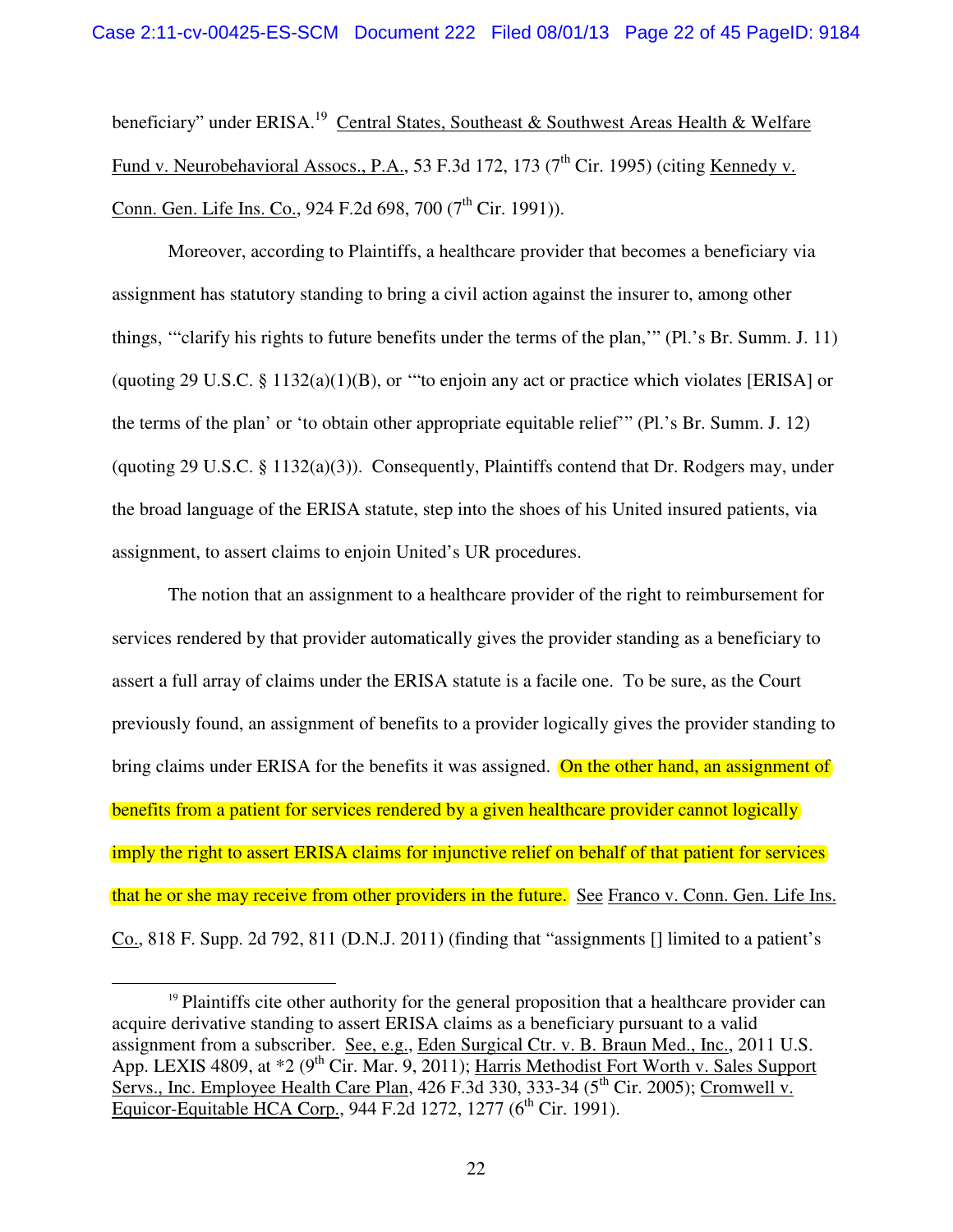assigning his or her right to receive reimbursement from [a health insurer] for the covered portion of the service bill, [] in no way can be construed as tantamount to assigning the right enforce his or her rights under the plan.").

Moreover, to allow a healthcare provider to assert ERISA claims outside the logical scope of an assignment from a subscriber would unknowingly deprive the subscriber of standing to assert those claims in the future. See Hahnemann University Hosp. v. All Shore, Inc., 514 F.3d 300, 308 n.5 (3d Cir. 2008) ("[I]f there is a valid assignment" of benefits to a healthcare provider, the provider "becomes the only claimant because the original claimant gives up her claim by the assignment." (citing Principal Mutual Life Ins. Co. v. Charter Barclay Hosp., Inc., 81 F.3d 53, 55-56 ( $7<sup>th</sup>$  Cir. 1996)). Indeed, a United subscriber that at one time received treatment from Dr. Rodgers on an out of network basis and assigned to him the right to receive benefits for that treatment would not have standing to assert ERISA claims regarding United's UR procedures that are applied to treatment from other future providers on an in network basis, because such standing will have oddly enough already been assigned to Dr. Rodgers. Such a result would run contrary to the "principle object of the [ERISA] statute [which] is to protect plan participants and beneficiaries," such as spouses and dependents. Boggs v. Boggs, 520 U.S. 833, 845 (1997).

In sum, the patient assignments produced by Dr. Rodgers assigning to him "all insurance" benefits . . .otherwise payable to [the patient] for the services rendered" are insufficient to provide standing to assert ERISA claims to enjoin United's future application of its UR procedures, as those claims far exceed the scope of the assignments. Consequently, United's Motion for Summary Judgment against Dr. Rodgers as a named Plaintiff of the ERISA Chiropractor class is granted.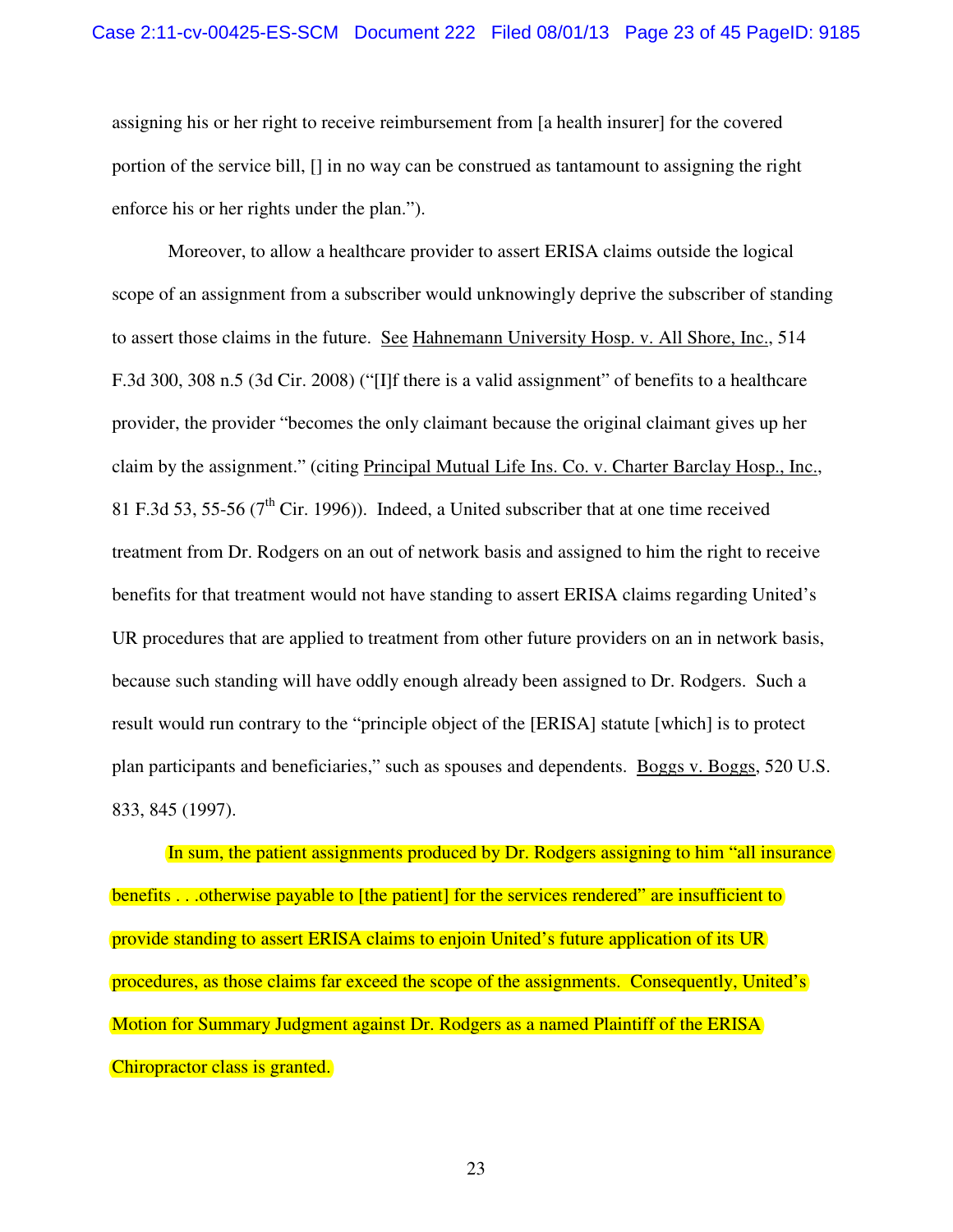### c. Dr. O'Donnell's Patient Assignments

Dr. O'Donnell identifies two patients on behalf of whom she asserts ERISA claims. One patient is no longer a United subscriber, which, as Plaintiffs concede, deprives Dr. O'Donnell from seeking prospective relief on behalf of that patient under ERISA. Dr. O'Donnell fails to produce a patient assignment from the patient that remains a United subscriber.

Plaintiffs argue that they can nevertheless establish that Dr. O'Donnell received an assignment of benefits from the second patient with evidence that Dr. O'Donnell made, and that United acknowledged, claims for reimbursement and appeals of United's benefits determinations on behalf of that patient. However, such evidence only creates the inference that the patient assigned to Dr. O'Donnell the right to receive reimbursement for the care rendered by her, not the right to assert a full array of ERISA claims. As previously discussed, an assignment of the right to receive reimbursement for treatment rendered by a particular healthcare provider cannot give that provider standing to seek injunctive relief relating to treatment that the patient would receive in the future from other providers.<sup>20</sup> Consequently, Defendants' Motion for Summary Judgment against Dr. O'Donnell as a named Plaintiff of the ERISA Chiropractor class is granted.

# **B. Plaintiffs' Motion for Class Certification**

j

Class certification is proper if the Court finds that Plaintiffs satisfy all of the requirements of Federal Rule of Civil Procedure 23(a) and one of the provisions of Federal Rule of Civil Procedure 23(b). In re Constar Int'l Inc. Sec. Litig., 585 F.3d 774, 780 (3d Cir. 2009). Under Rule 23(a), Plaintiffs must show that:

 $20$  Even if Dr. O'Donnell had produced an assignment form identical to that executed by her other patient that is no longer a United subscriber, she would still lack standing to seek prospective injunctive relief against United's UR procedure. That assignment clearly states that the patient assigns the right to bring ERISA claims on his or her behalf "with respect to any healthcare expense incurred as a result of the services [the patient] received from Provider." (Buffaloe Decl., Ex. F.)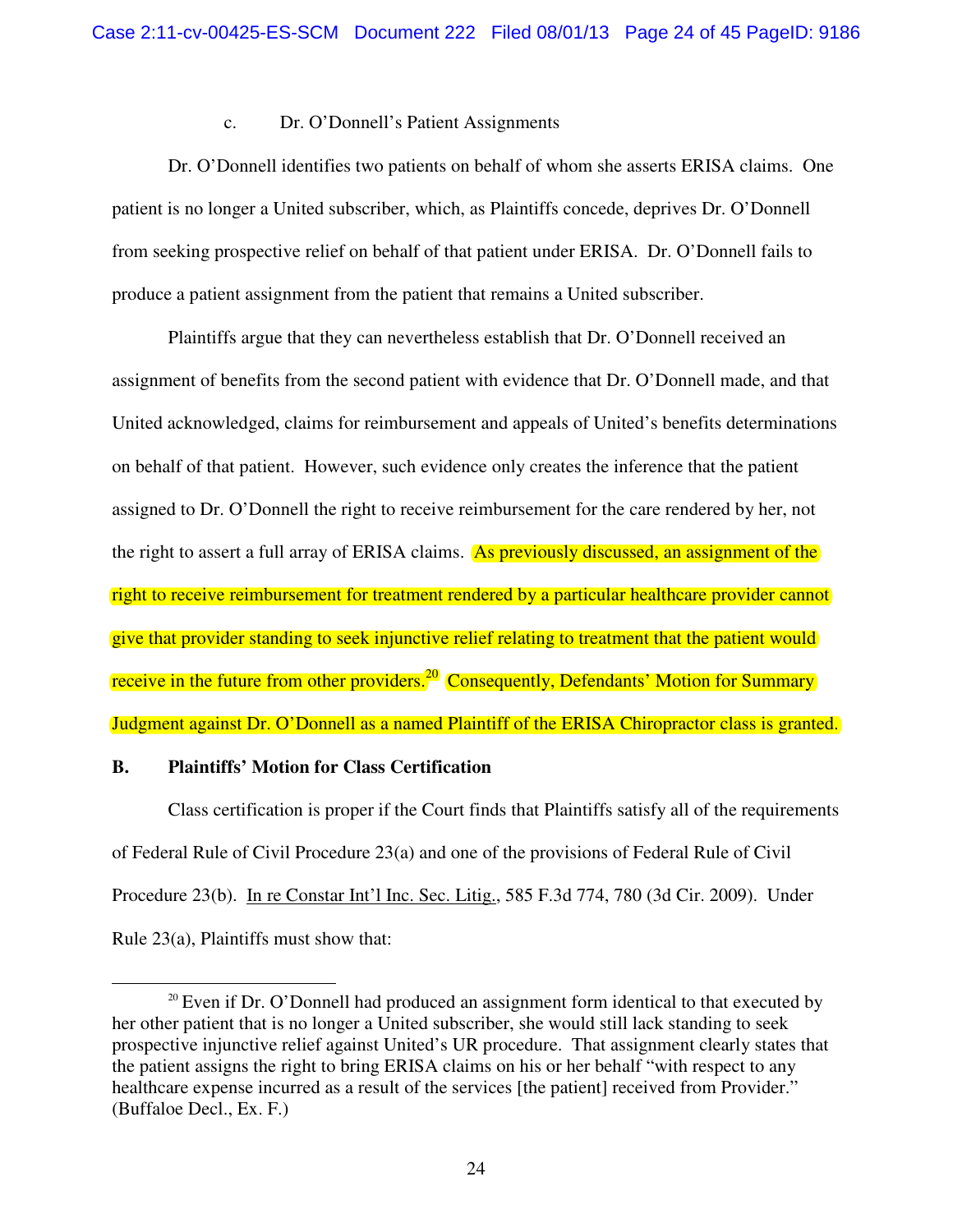(1) the class is so numerous that joinder of all members is impracticable [numerosity]; (2) there are questions of law or fact common to the class [commonality]; (3) the claims or defenses of the representative parties are typical of the claims or defenses of the class [typicality]; and (4) the representative parties will fairly and adequately protect the interests of the class [adequacy].

Fed. R. Civ. P. 23(a).

With respect to Rule 23(b), Plaintiffs seek certification under either Rule 23(b)(1)(A), (b)(2), or  $b(3)$ . Plaintiffs may satisfy Rule  $23(b)(1)(A)$  by showing that "prosecuting separate" actions by or against individual class members would create a risk of . . . inconsistent or varying adjudications with respect to individual class members that would establish incompatible standards of conduct for the party opposing the class." Fed. R. Civ. P. 23(b)(1)(A). Plaintiffs may satisfy Rule 23(b)(2) by showing that "the party opposing the class has acted or refused to act on grounds that apply generally to the class, so that final injunctive relief or corresponding declaratory relief is appropriate respecting the class as a whole." Fed. R. Civ. P. 23(b)(2). Finally, Plaintiffs may satisfy Rule 23(b)(3) by showing that "the questions of law or fact common to class members predominate over any questions affecting only individual members, and that a class action is superior to other available methods for fairly and efficiently adjudicating the controversy." Fed. R. Civ. P.  $23(b)(3)$ 

 Because the Court dismissed the named plaintiffs of the ERISA Chiropractor Class, the Court will only consider Plaintiffs' Motion to Certify the ERISA Recoupment Class.

# *i. Rule 23(a)(1) (Numerosity)*

Plaintiffs contend that the ERISA Recoupment Class satisfies the numerosity requirement of Rule 23(a) based on evidence that United recovers hundreds of millions of dollars a year in overpayment determinations. Defendants do not dispute this contention. Consequently, the proposed ERISA Recoupment Class satisfies Rule 23(a)(1).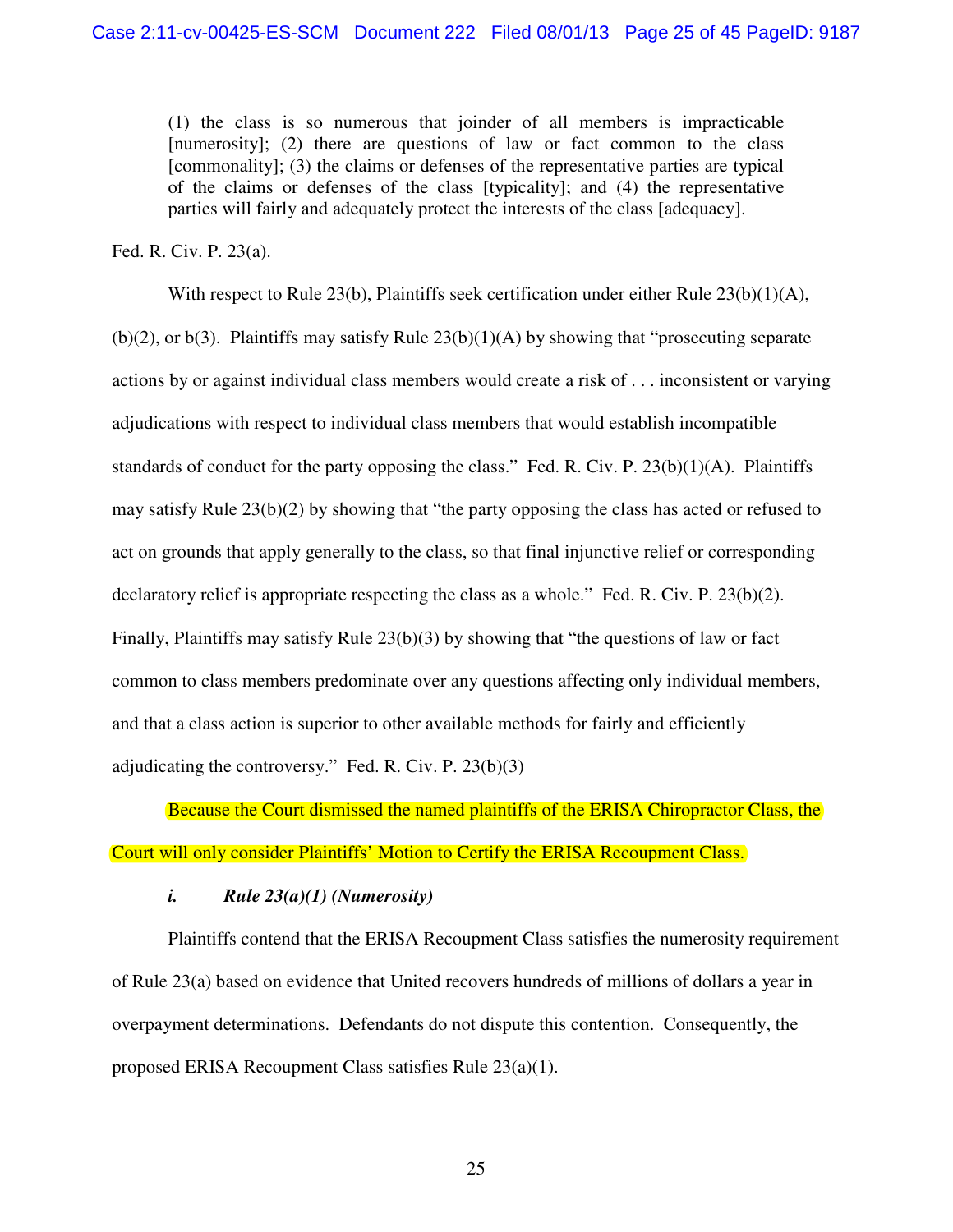# *ii. Rule 23(a)(2) (Commonality)*

Plaintiffs argue that the ERISA Recoupment Class satisfies the commonality requirement of Rule 23(a) because all class members share (1) standing to pursue ERISA claims via patient assignments; (2) the contention that United's actions to recoup overpayments amount to an adverse benefit determination under ERISA; and (3) the contention that those actions are not in substantial compliance with ERISA.

Defendants argue that the ERISA Recoupment Class fails to satisfy the commonality requirement because there is substantial variation among class members regarding the extent to which (1) they have enforceable patient assignments to challenge United's overpayment recoupment procedures;  $(2)$  their patients' plans have anti-assignment provisions and/or the extent to which United waived those provisions; (3) they must arbitrate their ERISA claims under their network agreements; (4) an overpayment determination amounts to an adverse benefit determination under ERISA; and (5) United's recoupment procedures substantially comply with ERISA.

 "Commonality requires the plaintiff to demonstrate that the class members have suffered the same injury" based upon "a common contention" that "is capable of classwide resolution which means that determination of its truth or falsity will resolve an issue that is central to the validity of each one of the claims in one stroke." Wal-Mart Stores, Inc. v. Dukes, 131 S.Ct. 2541, 2551 (2011) (quotation omitted). Furthermore, "[w]hat matters to class certification . . . is not the raising of common 'questions'—even in droves—but, rather the capacity of a classwide proceeding to generate common *answers* apt to drive the resolution of the litigation." Id. (quotation omitted) (emphasis in original). Consequently, "[d]issimilarities within the proposed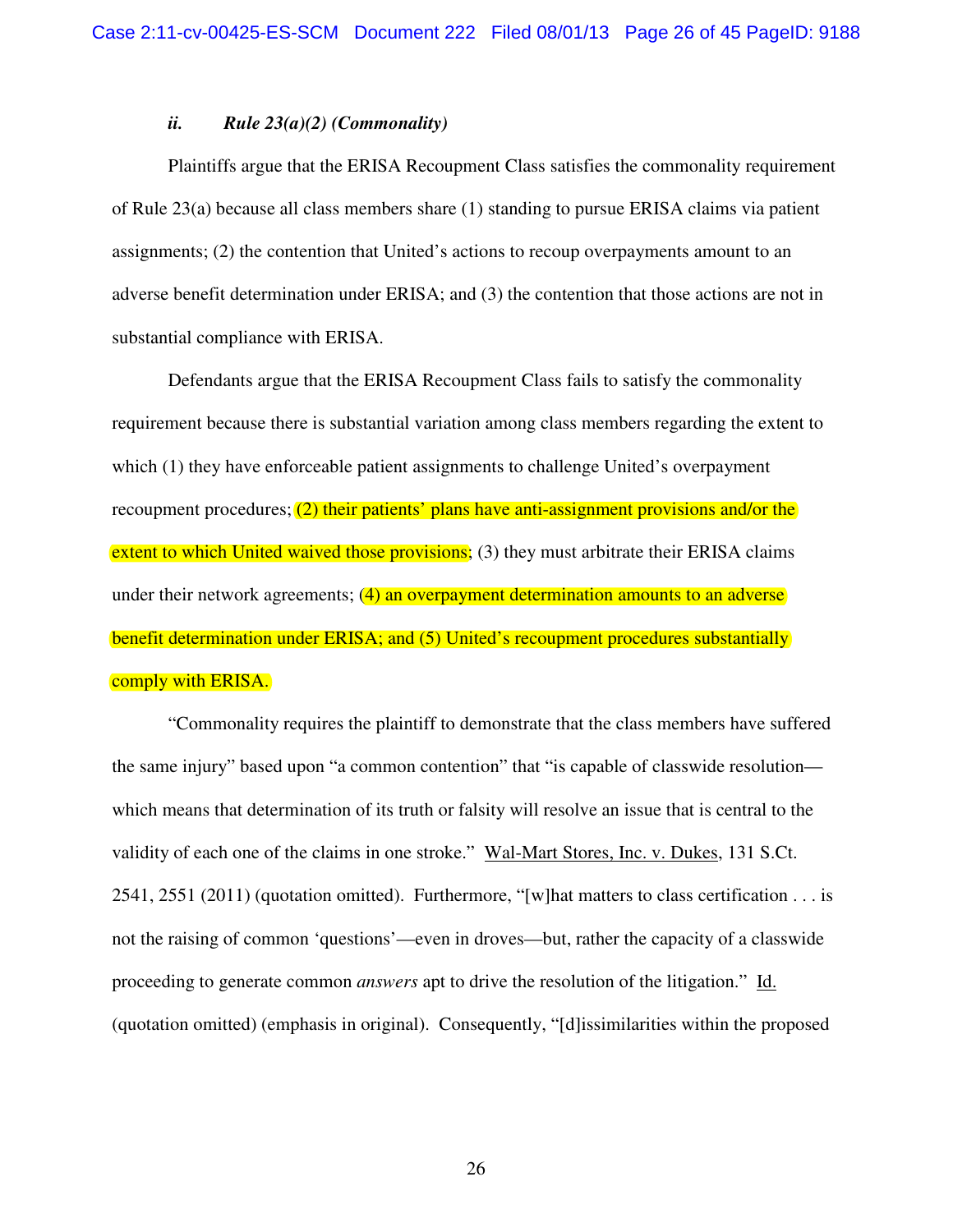class are what have the potential to impede the generation of common answers." Id. (quotation omitted).

To be sure, "Rule  $23(a)(2)$ 's commonality requirement does not require identical claims or facts among class member[s]." Marcus v. BMW of North Am. LLC, 687 F.3d 583, 597 (3d Cir. 2012) (quotation omitted). "For purposes of Rule  $23(a)(2)$ , even a single common question will do." Id. (quoting Dukes, 131 S.Ct. at 2556).

# a. ERISA Standing from Patient Assignments

Members of the ERISA Recoupment Class have standing to pursue ERISA claims

challenging United's procedures to recover overpayments of benefits that were assigned to the class members by their patients. As the Court previously held, assignment of the right to reimbursement "must logically include the ability to seek judicial enforcement of that right." Premier Health, 2012 WL 1135608, at \*8. Here, there can be little doubt that United's attempts to recover overpayments of benefits that were assigned to the class members have a significant effect on their right to receive those benefits. Therefore, the class members' challenge to the procedures used to recover overpayments of benefits assigned to them is a logical extension of their right to receive those benefits.<sup>21</sup>

 Furthermore, any provisions in a United subscriber's plan preventing assigning benefits under the plan to the class members cannot defeat their standing to assert ERISA claims. As the

j  $21$  If healthcare providers that had already received benefit assignements ran the risk of being unable to challenge the procedures by which an insurer recovers overpayments made to those providers for lack of a precise assignment of the right to do so, they might be unwilling to accept patient assignment of benefits in the first place. See Memorial Hosp. Sys. v. Northbrook Life Ins. Co., 904 F.2d 236, 247 ( $5<sup>th</sup>$  Cir. 1990) ("[D] iscouraging health care providers from becoming assignees would undermine Congress' goal of enhancing employees' health and welfare benefit coverage . . . . [S]uch assignments . . . protect beneficiaries by making it unnecessary for health care providers to evaluate the solvency of patients before commencing medical treatment, and by eliminating the necessity for beneficiaries to pay potentially large medical bills and await compensation from the plan." (quotations omitted)).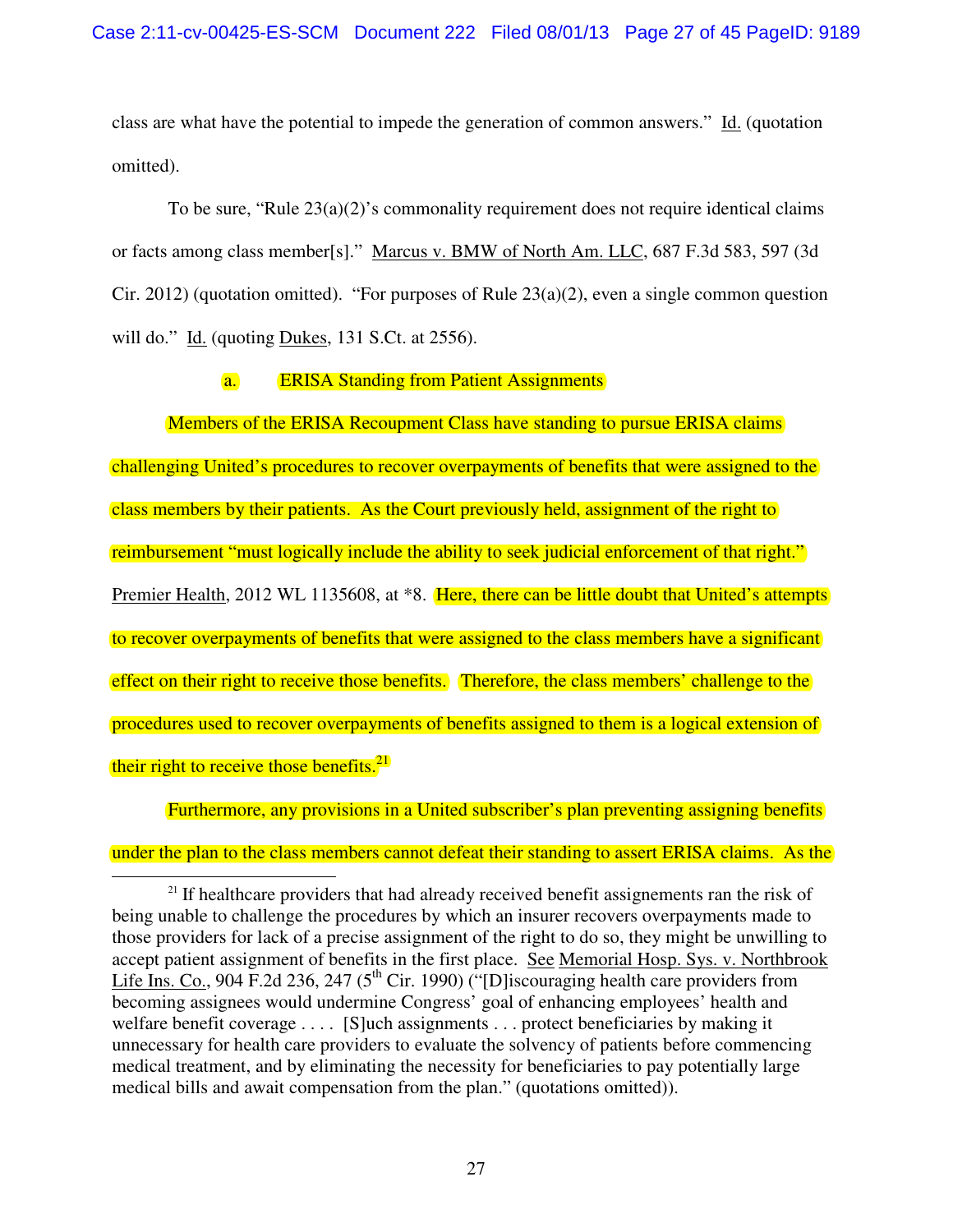Court previously held in this case, "Defendants have waived any right to enforce [an] antiassignment provision" because "the Amended Complaint alleges a course of conduct beyond direct reimbursement for medical services." Id. at \*10. Indeed, each member of the ERISA Recoupment Class by definition received (1) a direct payment from United in response to a claim for benefits; and (2) one or more letters from United indicating that it had overpaid that claim and demanding reimbursement of the amount that was overpaid directly to United. Thus, whether United waived its right to assert an anti-assignment provision is subject to common proof.<sup>22</sup> See Dukes, 131 S.Ct. at 2551.

Finally, the extent to which class members are in network providers and subject to arbitration clauses in their network agreements with United is irrelevant because the named plaintiffs of the ERISA Recoupment Class are out of network providers ostensibly representing other providers that rendered services on an out of network basis and that are therefore not subject to such arbitration clauses.<sup>23</sup> Thus, the ERISA Recoupment Class satisfies Rule  $23(a)$ 's commonality requirement as to its standing to pursue ERISA claims.

b. Overpayment Determination as an Adverse Benefit Determination

-

 $22$  Defendants argue that the plans under which the class members' patients assigned their benefits are subject to the laws of at least nine different states, and that the Court would therefore have to determine the issue of waiver based on varying standards. However, Defendants only note that some states require proof of waiver by a preponderance of the evidence while others require such proof by clear and convincing evidence, and Plaintiffs have stipulated that the Court may apply the clear and convincing standard to the issue of waiver in this case.

<sup>&</sup>lt;sup>23</sup> While Plaintiffs' description of the ERISA Recoupment Class does not specify whether it is limited to providers asserting claims regarding services rendered on an out of network basis, including members asserting claims related to services rendered on an in network basis that might be subject to an arbitration clause would cut heavily against commonality in standing. Consequently, the ERISA Recoupment Class satisfies Rule 23(a)'s commonality requirement to the extent it is limited to those asserting claims related to services provided on an out of network basis.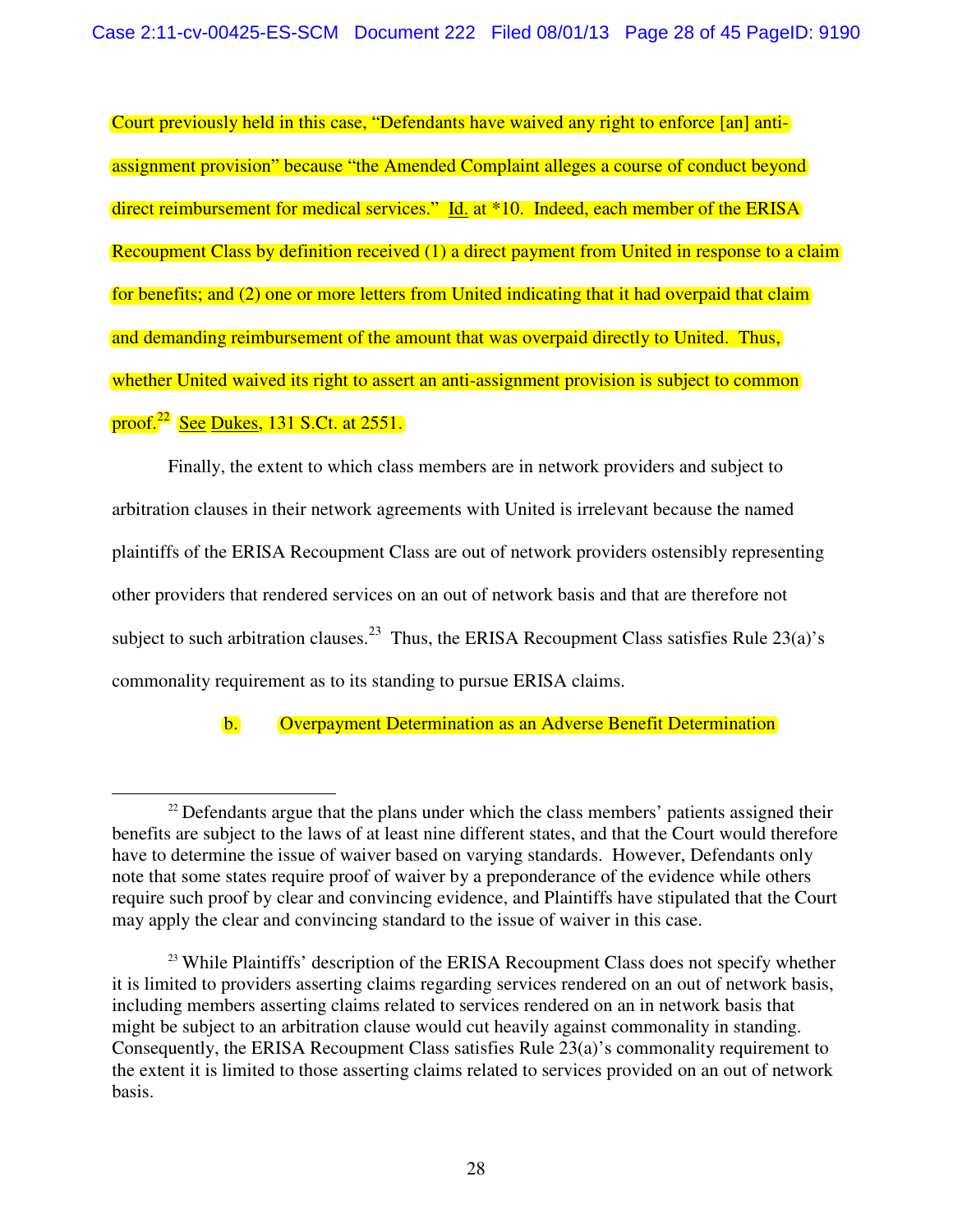Case 2:11-cv-00425-ES-SCM Document 222 Filed 08/01/13 Page 29 of 45 PageID: 9191

 Under ERISA, an '"adverse benefit determination' means any of the following: a denial, reduction, or termination of, or a failure to provide or make payment (in whole or in part) for, a benefit. . ." 29 C.F.R. § 2560.503-1(m)(4). If an insurer makes an adverse benefit determination ("ABD") under an ERISA plan, a member or beneficiary of that plan is entitled to certain rights under ERISA, including (1) sufficient notice of the ABD; (2) the right to an appeal the ABD; and (3) a full and fair review of the appeal. See 29 C.F.R.  $\S 2560.503-1(g)$ -(h).

 Plaintiffs argue that, as a matter of law, an overpayment determination amounts to an ABD under ERISA. Consequently, according to Plaintiffs, whether United's overpayment determinations against members of the ERISA Recoupment Class merit ERISA protections in challenging those determinations is a common question. United, on the other hand, contends that an overpayment determination amounts to an ABD only if the plan member (i.e. the patient) is adversely affected financially by the determination. And because both the basis of the overpayment determination and network status of the healthcare provider establish the effect on the plan member, the question of whether an overpayment determination amounts to an ABD under ERISA is not a common one.

 Defendants cites to a section of the aforementioned DOL Document stating that ERISA claims procedures do "not apply to requests by health care providers for payments due them rather than due the claimant—in accordance with contractual arrangements between the provider and an insurer or managed care organization, where the provider has no recourse against the claimant for amounts, in whole or in part, not paid by the insurer or managed care organization." (Buffaloe Decl., Ex. G.) Consequently, "[a]ny request by the doctor to the managed care organization for payment or reimbursement for services rendered to a participant is a request made under the contract with the managed care organization, not the group health plan;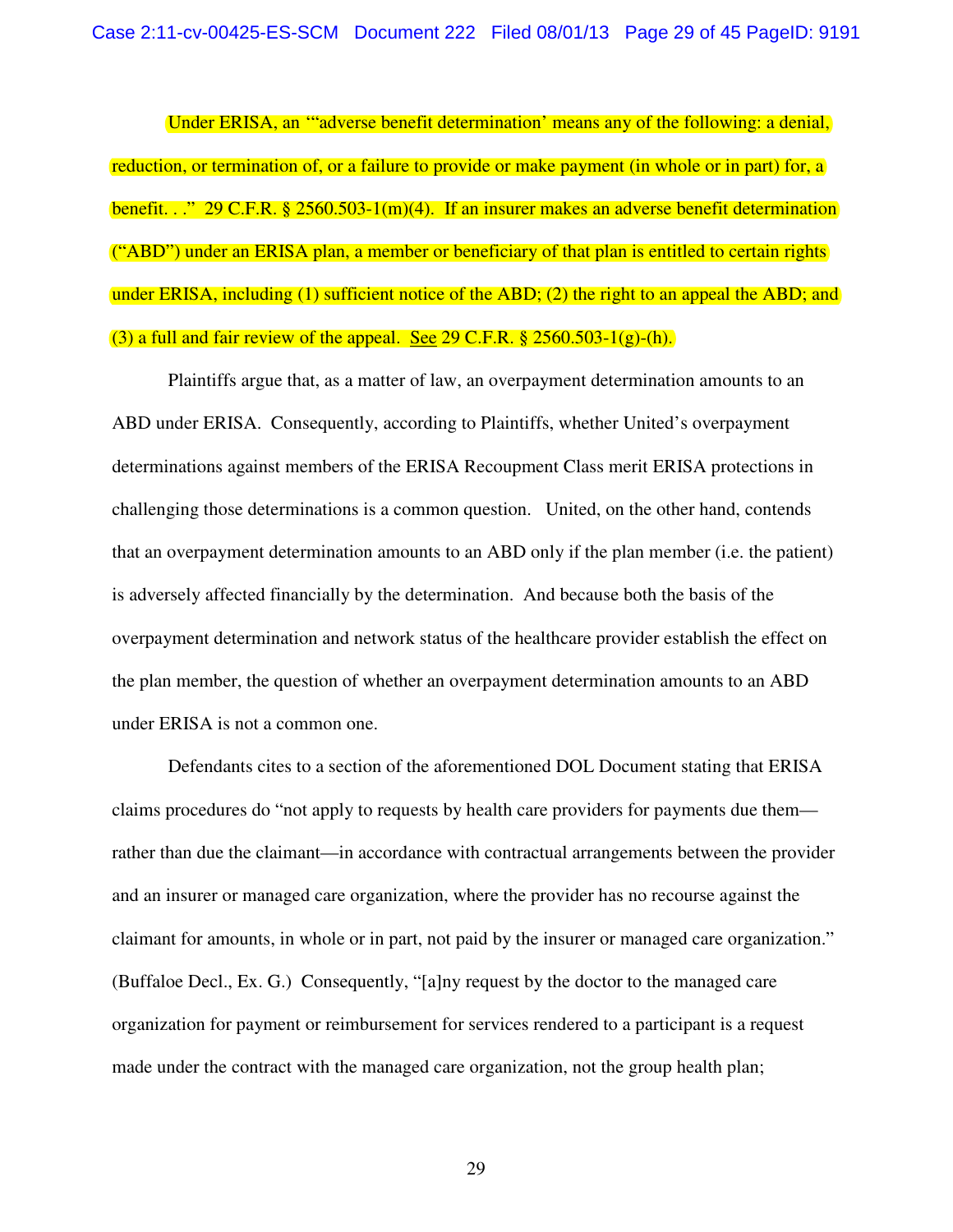accordingly, the doctor's request is not a claim for benefits governed by the regulation. On the other hand, where a claimant may request payments for medical services from a plan, but the medical provider will continue to have recourse against the claimant for amounts unpaid by the plan, the request, whether made by the claimant or by the medical provider (e.g., in the case of an assignment of benefits by the claimant) would constitute a claim for benefits by the claimant." (Id.)

 Defendants further cites to Pa. Chiropractic Ass'n v. Blue Cross Blue Shield Ass'n, which interpreted this language and found that "the regulations and the notice of appeal process" provided by ERISA "apply only when a claimant stands to be financially liable, not merely when a provider and an insurance company dispute payment." 286 F.R.D. 355, 364-65 (N.D. Ill. 2012). In turn, the court concluded that "many payment disputes between providers and insurance companies in which plan participants will not be liable do not constitute adverse benefit determinations." Id. at 365. The court noted that, for example, a health insurance company's attempt to recoup a duplicate payment made to a provider is not "a denial, reduction, termination, or failure to provide a benefit" and therefore is not an adverse benefit determination under ERISA, because it did not amount to a "substantive decision[] regarding a plaintiff's rights under a particular plan." Id. (quotation omitted).

 The Court finds this reasoning to be misguided. The notion of what, as a matter of law, relates to a benefit plan under ERISA has always been a broad one. See Pilot Life Ins. Co. v. Dedeaux, 481 U.S. 41, 47 (1987) ("The phrase 'relate to' was given its broad common-sense meaning, such that a state law 'relate[s] to' a benefit plan in the normal sense of the phrase, if it has a connection with or reference to such a plan." (quotations omitted)); Shaw v. Delta Air Lines, Inc., 463 U.S. 85, 98 (1983) ("Congress used the words 'relate to'... in their broad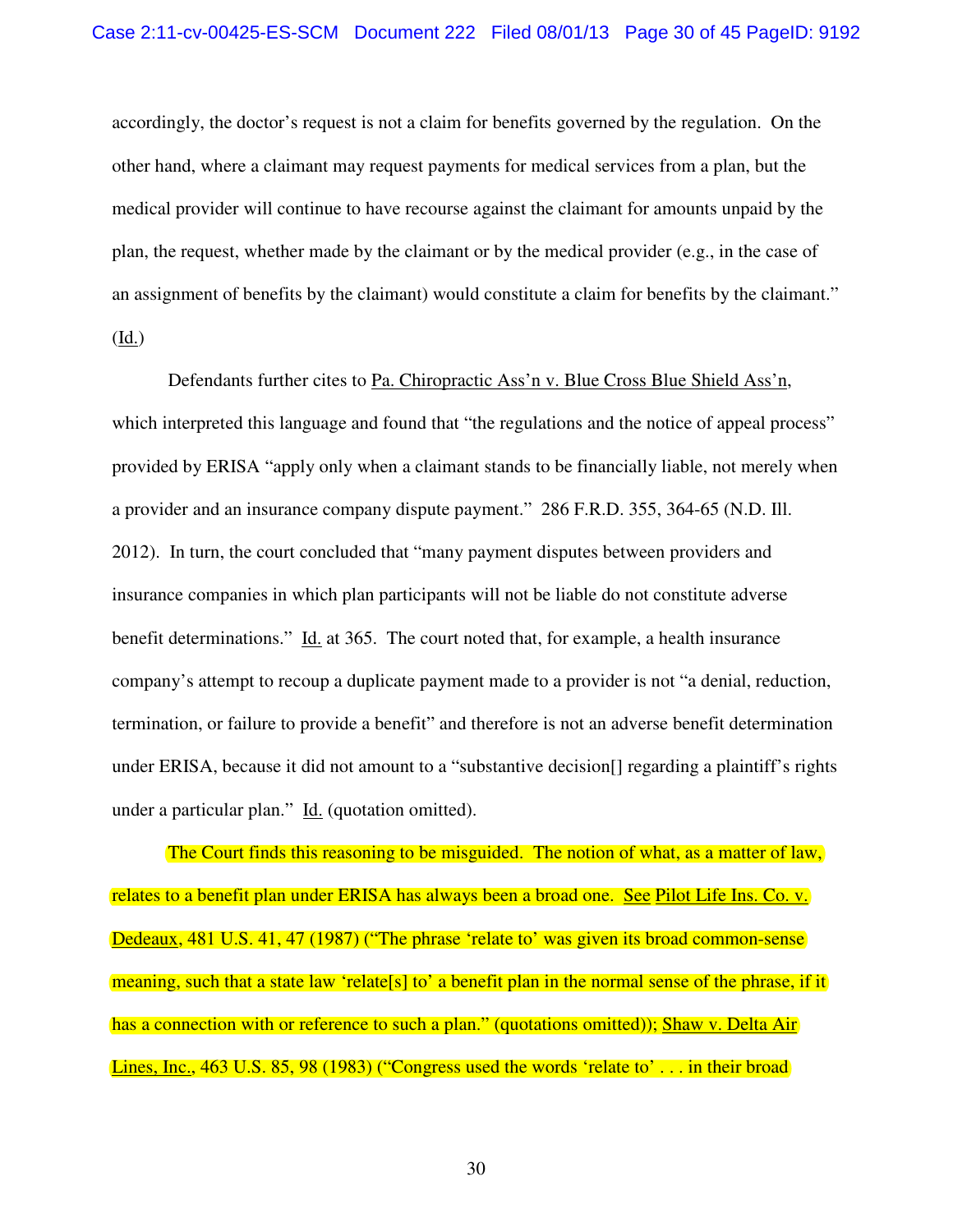sense.") Indeed, the Court of Appeals has flatly held that ERISA applies to "claim[s] challeng[ing] the administration of, or eligibility for, benefits." Levine v. United Healthcare Corp., 402 F.3d 156, 162 (3d Cir. 2005).

 Notably, other than Pa. Chiropractic Ass'n, Defendants fail to point to any case law suggesting that a threshold level of plan interpretation is required for ERISA to apply to a claim regarding the administration of benefits. This is because such a standard would undermine ERISA's goal of providing "a uniform source of law." H.R. Rep. No. 93-553, 93th Cong., 2nd Sess. 1974. Moreover, as other courts have recognized, such a standard would also prove unwieldy because it is often difficult to determine early on how much plan interpretation is required to resolve a benefits dispute. See Central States, SE and SW Areas Health & Welfare Fund v. Neurobehavioral Assocs., P.A., 53 F.3d 172, 175 (7<sup>th</sup> Cir. 1995) ("No matter how straightforward a claim may, at first glance, appear, Congress' desire to provide uniformity in this area would be undermined were we to allow claims to be brought in state court based on a preliminary determination of their federal worth."); Kentucky Laborers Dist. Council Health and Welfare Fund v. Hope, 861 F.2d 1003, 1005 ( $6<sup>th</sup>$  Cir. 1988) ("T] he extent of interpretation required in an action involving a plan will often not be apparent" at the outset.). For example, an insurer might seek to recover from a provider what its claims processing department has labeled a simple mistaken duplicate payment for a particular service. Upon further inquiry, however, it may become clear that the provider in fact performed that service twice and was therefore entitled to the payment under the terms of the ERISA plan. Such an inquiry would undoubtedly require a court to analyze the terms of the plan.

 Even if the insurer had in fact mistakenly issued a duplicate payment for a single service, issued a gross overpayment based on a clerical error, or failed to properly coordinate benefits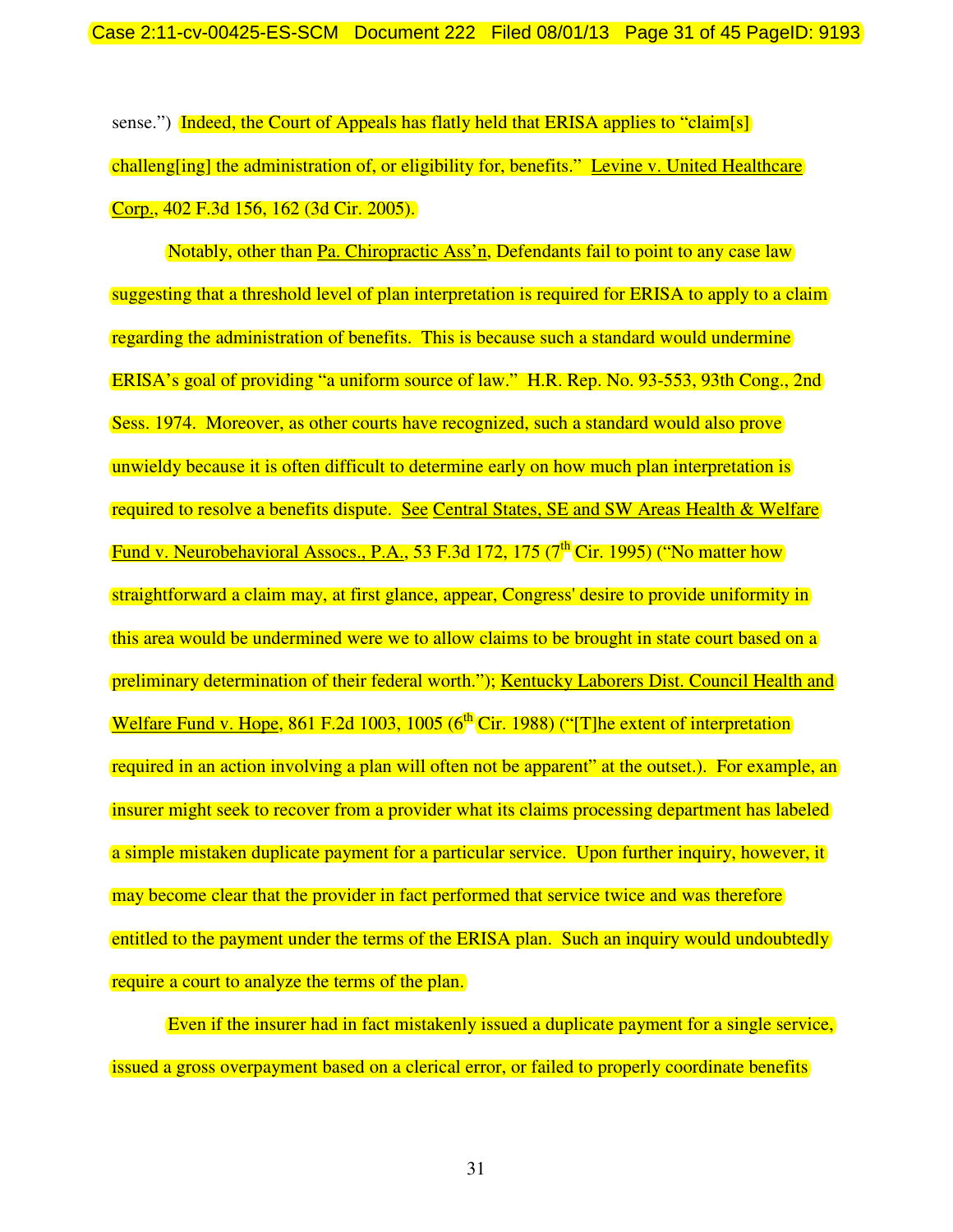with a co-insurer, those determinations would still require a court to analyze the terms of a given plan to find the appropriate payment for a particular service.<sup>24</sup> Indeed, to not consider the terms of the plan, even in seemingly clear-cut circumstances of overpayment, would be to accept the insurer's overpayment determination at face value. See Aetna Health Inc. v. Davila, 542 U.S. 200, 214 (2004) ("[D]istinguishing between pre-empted and non-pre-empted claims based on the particular label affixed to them would elevate form over substance and allow parties to evade the pre-emptive scope of ERISA[.]" (quotation omitted)).

 Similarly, overpayment determinations based on fraud cannot defeat commonality. While an insurer's cause of action against a provider in court for fraud often does not implicate ERISA, see, e.g., Aetna Health Inc. v. Health Goals Chiropractic Ctr., No. 10-5216, 2011 WL 1343047, at \*6 (D.N.J. Apr. 7, 2011), the administrative procedure by which an insurer attempts to recoup overpayments based on what it believes to be fraudulent activity must allow the provider the opportunity to challenge that determination in accordance with ERISA procedures, lest the determination be accepted at face value. See Davila, 542 U.S. at 214.

 Finally, Defendants' argument that ERISA does not extend to overpayment determinations against providers for services rendered on an in network basis because payment for those services is determined by the terms of the contract between United and the provider, not the terms of the patient's ERISA plan, is persuasive. However, it is irrelevant here since, as previously discussed, the ERISA Recoupment Class is limited to those that provided services to

-

 $24$  Indeed, a number of courts have found that, as a matter of law, ERISA applies to claims by health insurers to recover mistaken overpayments made to providers. See, e.g., Central States, SE and SW Areas Health & Welfare Fund v. Neurobehavioral Assocs., P.A., 53 F.3d 172, 173 ( $7<sup>th</sup>$  Cir. 1995); Blue Cross & Blue Shield of Alabama v. Weitz, 913 F.2d 1544, 1549 (11<sup>th</sup>) Cir. 1990); Provident Life & Accident Ins. Co. v. Waller,  $906$  F.2d 985, 993 (4<sup>th</sup> Cir. 1990), cert. denied, 498 U.S. 982 (1990). The Court sees no reason why health insurers' attempts to recover mistaken overpayments outside of court do not similarly arise under ERISA.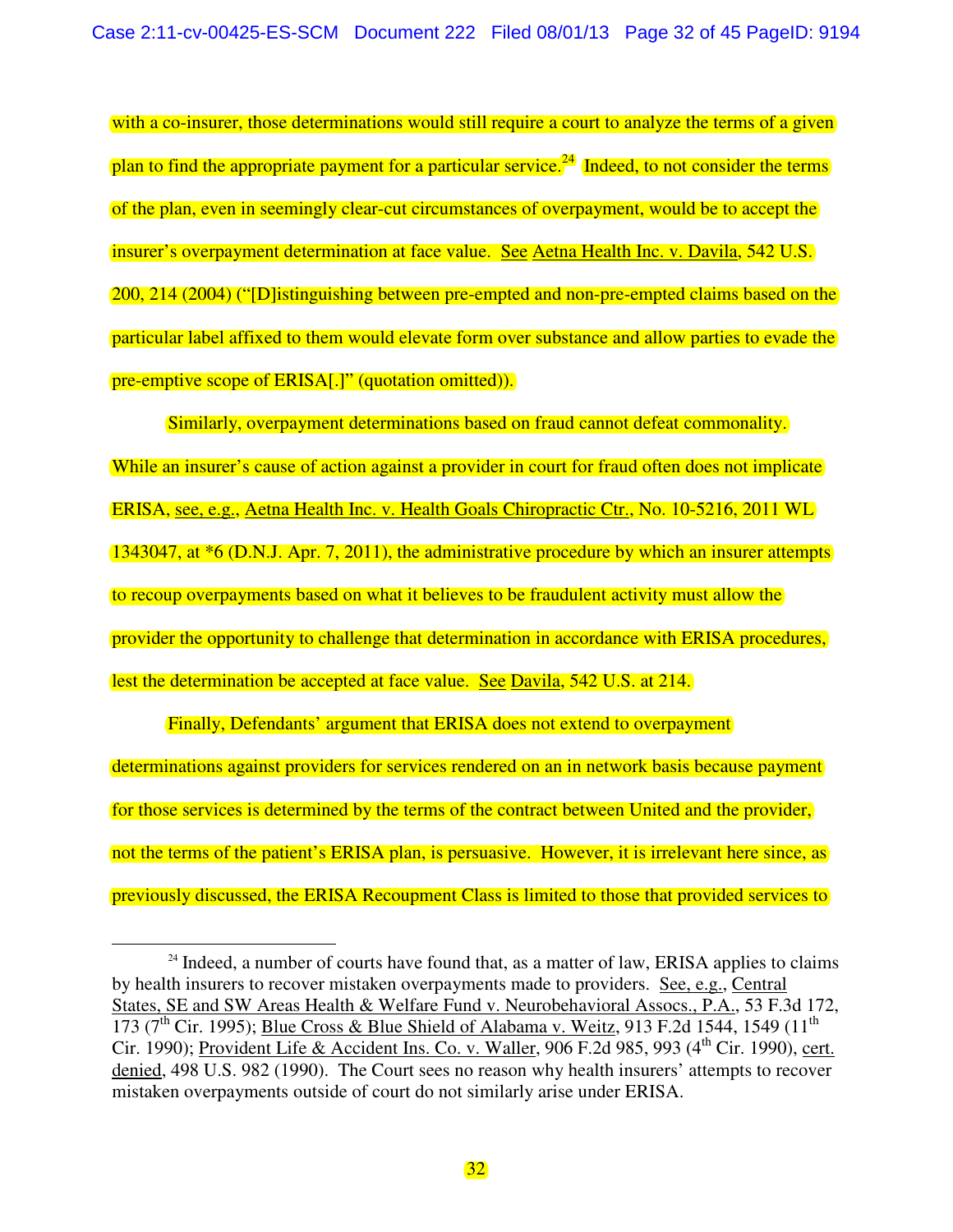United members on an out of network basis. Thus, the ERISA Recoupment Class satisfies Rule 23(a)'s commonality requirement with respect to whether an overpayment determination against a provider for out of network services amounts to an ABD under ERISA.

# c. United's Compliance with ERISA Requirements

 As previously discussed, if an insurer makes an adverse benefit determination ("ABD") under an ERISA plan, a member or beneficiary of that plan is entitled to certain rights under ERISA, including (1) sufficient notice of the ABD; (2) the right to appeal the ABD; and (3) a full and fair review of the appeal. See 29 C.F.R.  $\S 2560.503-1(g)-(h)$ . "An administrator need only 'substantially comply' with the foregoing regulation." Kao v. Aetna Life Ins. Co., 647 F. Supp. 2d 397, 412 (D.N.J. 2009) (citations omitted).

 Defendants argue that its compliance with these requirements is not subject to common proof because (1) there was substantial variation in the form and substance of notice to providers of overpayment recoupments; and (2) whether United's review of provider appeals was full and fair is a claim-specific inquiry. Plaintiffs contend that United follows a standard policy in recouping overpayments, and therefore the Court need only consider whether that policy complies with ERISA.

 The content of United's recoupment notification letters does, in fact, vary substantially. The letters in the record provide widely varying levels of detail regarding (1) the basis of the overpayment determination; and (2) the provider's ability to appeal and how to do so. See (Hufford Decl., Ex. 5); (Boyle Decl., Exs. 37, 40, 79-86). However, they all violate ERISA in three respects. First, they fail to provide "[a] description of the plan's review procedures and the time limits applicable to such procedures, including a statement of the claimant's right to bring a civil action under section 502(a) of [ERISA] following an adverse benefit determination on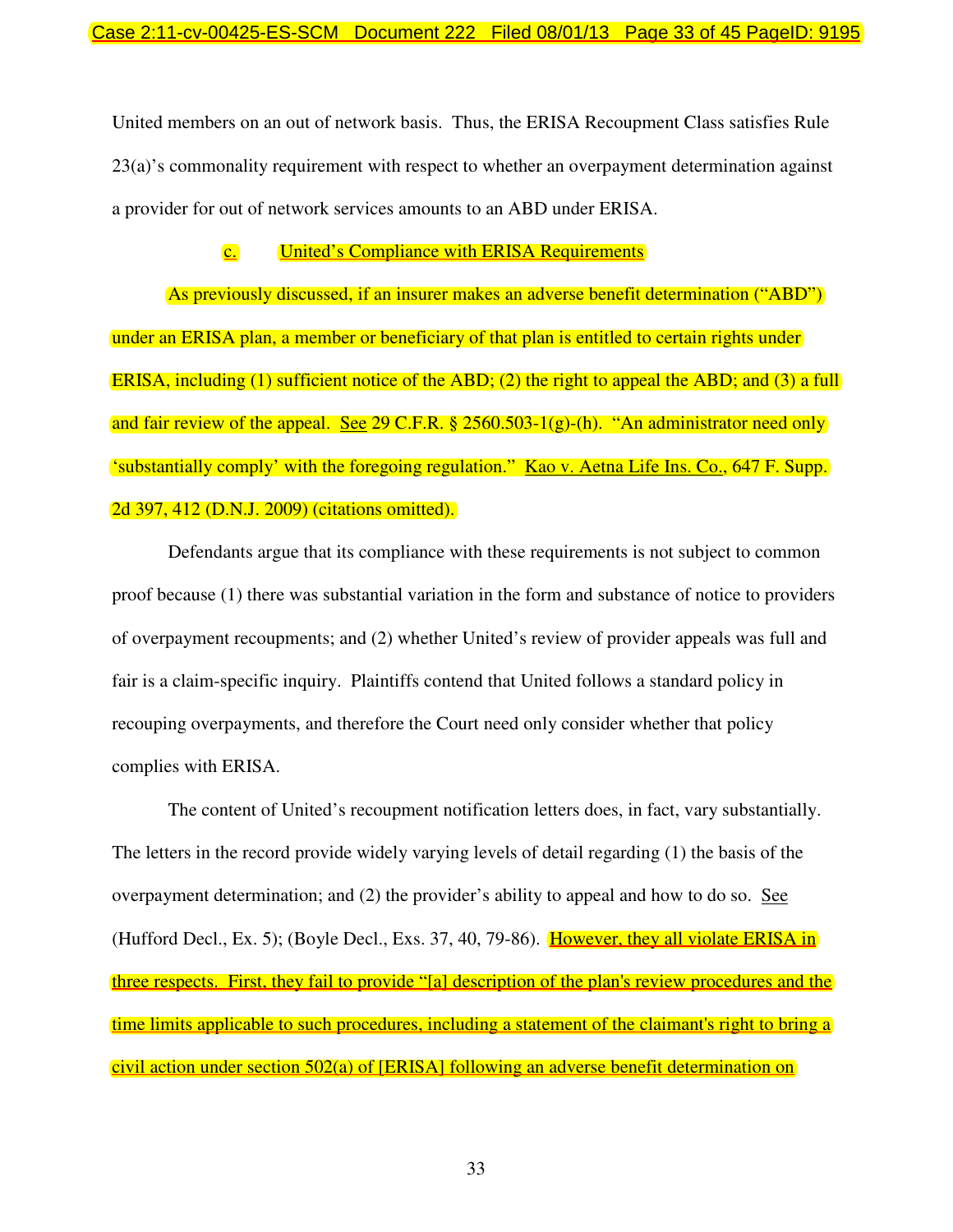review." 29 C.F.R. § 2650.503-1(g)(1)(iv).<sup>25</sup> Second, they fail to indicate that the provider. "upon request and free of charge, [will have] reasonable access to, and copies of, all documents, records, and other information relevant to the" overpayment determination. 29 C.F.R. §  $2650.503-1(h)(2)(ii)$ . Third, they fail to "[p]rovide claimants at least 180 days following receipt of a notification of an adverse benefit determination within which to appeal the determination." 29 C.F.R.  $\frac{2650.503 - 1(h)(3)(i)^{26}}{h}$ 

 The fact that certain class members appealed one or more of United's overpayment determinations does not defeat commonality in this regard. United's notice and appeal process stands in violation of ERISA as a matter of law, whether or not a provider appeals. Consequently, Plaintiffs have satisfied Rule 23(a)'s commonality requirement with respect to

whether United's notification letters comply with ERISA. $27$ 

-

<sup>26</sup> The PRAs similarly refer providers to the member's plan document, see, e.g., (Boyle Decl., Ex. 15), while the corresponding EOBs sent to the plan member specifically states that he or she has 180 days in which to appeal, see, e.g., (Boyle Decl., Ex. 11).

 $27$  On reply, Plaintiffs contend that another common question is whether ERISA bars United from deducting overpaid amounts from future benefits without satisfying the elements of equitable restitution. This is not so. Plaintiffs cite to authority stating that a claim to recoup previously paid benefits under ERISA is an equitable one and therefore must satisfy the elements of equitable restitution. See DiGiacomo v. Prudential Ins. Co. of Am., 501 F. Supp. 2d 626, 634- 35 (D.N.J. 2007); Aetna Life Ins. Co. v. DFW Sleep Diagnostics Ctr., No. Civ. A. 02-1335, 2004 WL 1922033, at  $*4$  (E.D.La. Aug. 25, 2004). Here, however, the ERISA plan specifically allows United to recoup overpayments made "in excess of the amount [United] should have paid under the Policy" and to deduct overpaid amounts from future benefits if the payee "does not promptly refund the full amount." (UHC-0030748). Consequently, United need not file a lawsuit under ERISA for equitable restitution each time it seeks to recoup overpayments under the ERISA plan.

 $25$  The PRAs sent to providers also fail to provide an adequate description of United's appeal procedures. Instead of providing a description, they merely refer the provider to the appeals procedures set forth in the member's benefit plan document. See, e.g., (Boyle Decl., Ex. 15.) In contrast, the EOB sent to the plan member sets forth (1) how to appeal; (2) the time frame in which to appeal; (3) the time frame in which United will decide the appeal; and (4) that the member may have the right to file a civil action under ERISA following completion of an appeal. See, e.g., (Boyle Decl., Ex. 11.)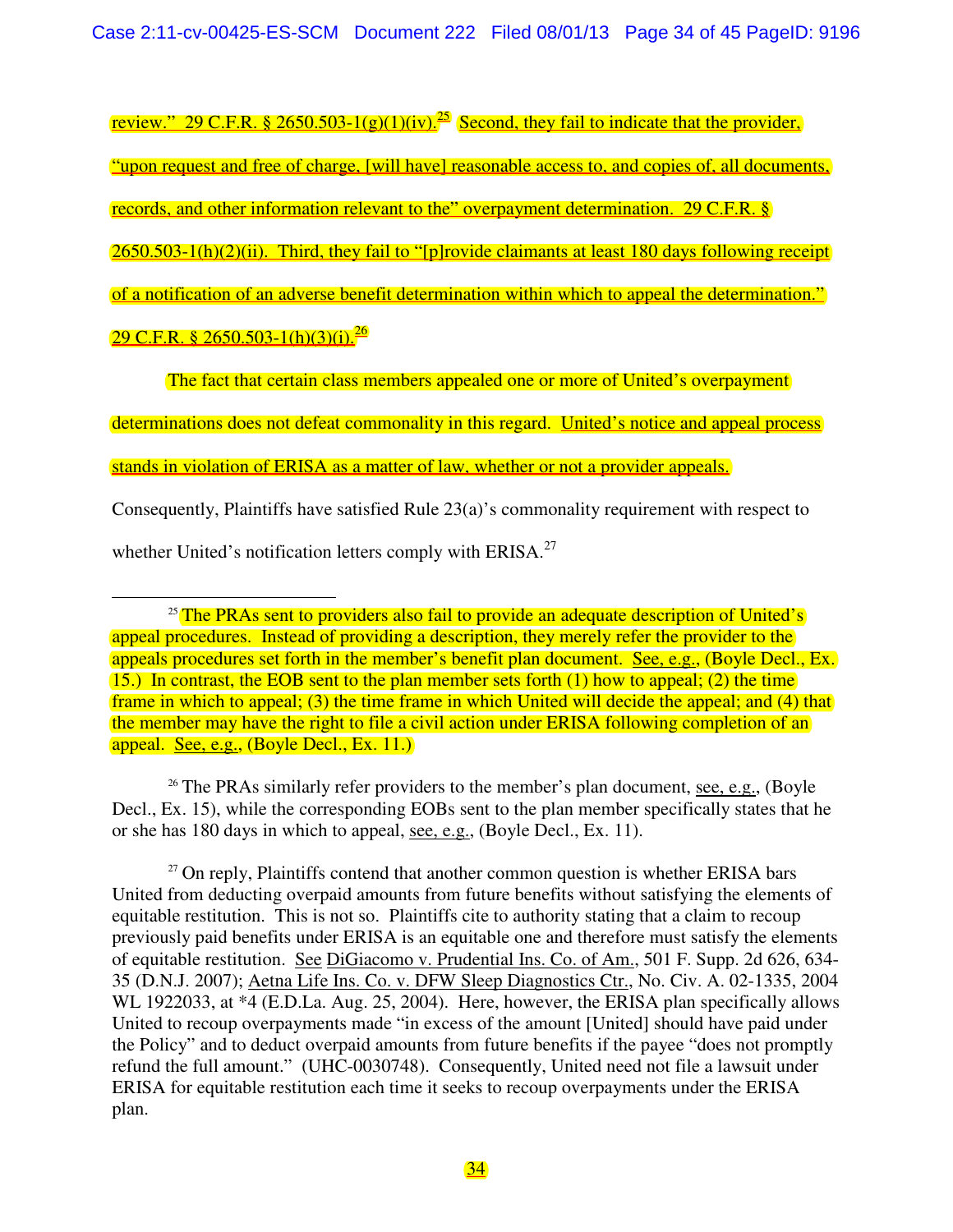# *iii. Rule 23(a)(3) (Typicality)*

-

Typicality requires that "the claims or defenses of the representative parties are typical of the claims or defenses of the class." Fed. R. Civ. P. 23(a)(3). This requirement "ensure[es] that the class representatives are sufficiently *similar* to the rest of the class—in terms of their legal claims, factual circumstances, and stake in the litigation—so that certifying those individuals to represent the class will be fair to the rest of the proposed class." In re Schering Plough Corp. ERISA Litig., 589 F.3d 585, 598 (3d Cir. 2009) (citations omitted).

In ascertaining typicality, the Court must consider three factors. First, it must consider "the similarity of the legal theory and legal claims[.]" Id. "The similarity between claims or defenses of the representative and those of the class does not have to be perfect." Id. at 599. However, "the incentives of the plaintiffs [must be] aligned with those of the class." Id.

Second, the Court must consider "the similarity of the individual circumstances on which those theories and claims are based." Id. at 598. This "requires the claims and defenses of the representative to be sufficiently similar not just in terms of their legal form, but also in terms of

Plaintiffs also point to language from the Seventh Circuit Court of Appeals stating that "merely because a payment is made by mistake doesn't give the payor an automatic right to the return of the payment, and so doesn't conclude the issue of offset. The payor's rights are governed by the principles of the law of restitution." Operating Eng'rs Local 139 Health Benefit Fund v. Gustafson Constr. Corp., 258 F.3d 645, 651 ( $7<sup>th</sup>$  Cir. 2001). That language, however, arises in the context of mistaken overpayments into an employee pension and benefit fund, which is governed by entirely separate provisions of ERISA.

To be sure, offsetting overpaid amounts from future benefits may be subject to equitable principles to the extent the offset results in undue hardship. See, e.g., Wells v. U.S. Steel & Carnegie Pension Fund, Inc., 950 F.2d 1244, 1251 ( $6<sup>th</sup>$  Cir. 1991); Butler v. Aetna U.S. Healthcare, Inc., 109 F. Supp. 2d 856, 862 (S.D. Ohio 2000). However, Plaintiffs make no allegations of undue hardship as a result of United's deducting unrefunded overpayments from future benefits.

Finally, while offsetting an overpaid amount from future benefits before the 180 days in which to appeal the overpayment determination may amount to a violation of ERISA, the parties do not dispute that there is significant variation across the ERISA Recoupment Class regarding how long United waited after sending an overpayment notification letter before offsetting the overpaid amount from future benefits.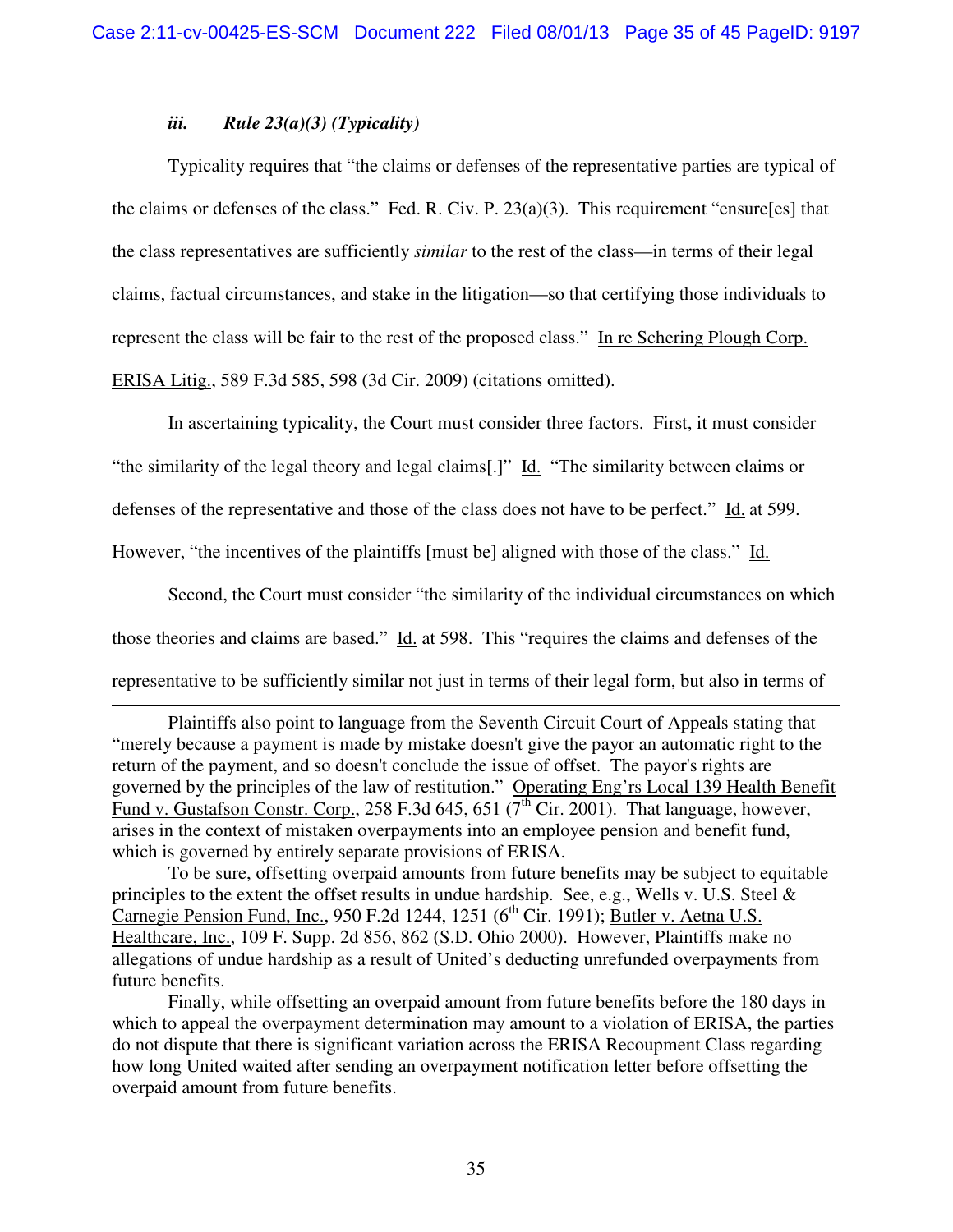their factual basis and support." Id. at 599. "However, factual differences between the proposed representative and other members of the class do not render the representative atypical if the claim arises from the same event or practice or course of conduct that gives rise to the claims of the class members." Id. (quotation omitted). "Complete factual similarity is not required; just enough factual similarity so that maintaining the class action is reasonably economical and the interests of the other class members will be fairly and adequately protected in their absence." Id. (citation omitted).

Third, the Court must consider "the extent to which the proposed representative may face significant unique or atypical defenses to her claims." Id. at 598-99 (citation omitted). "It is well established that a proposed class representative is not 'typical' under Rule  $23(a)(3)$  if the representative is subject to a unique defense that is likely to become a major focus of the litigation." Id. at 599 (quotation omitted). "[T]he challenge presented by a defense unique to a class representative is that the representative's interests might not be aligned with those of the class, and the representative might devote time and effort to the defense at the expense of issues that are common and controlling for the class." Id. (quotation omitted).

Plaintiffs argue that they have satisfied Rule  $23(a)(3)$ 's typicality requirement because (1) all members of the ERISA Recoupment Class press the same claim: that United's overpayment recoupment procedures violate ERISA; and (2) United enforces its overpayment recoupment procedures in a uniform manner. Defendants contend that Plaintiffs have failed to satisfy Rule  $23(a)(3)$ 's typicality requirement because the class members' economic interests are in direct conflict with those of many of the plan members whose claims they purport to assert by assignment.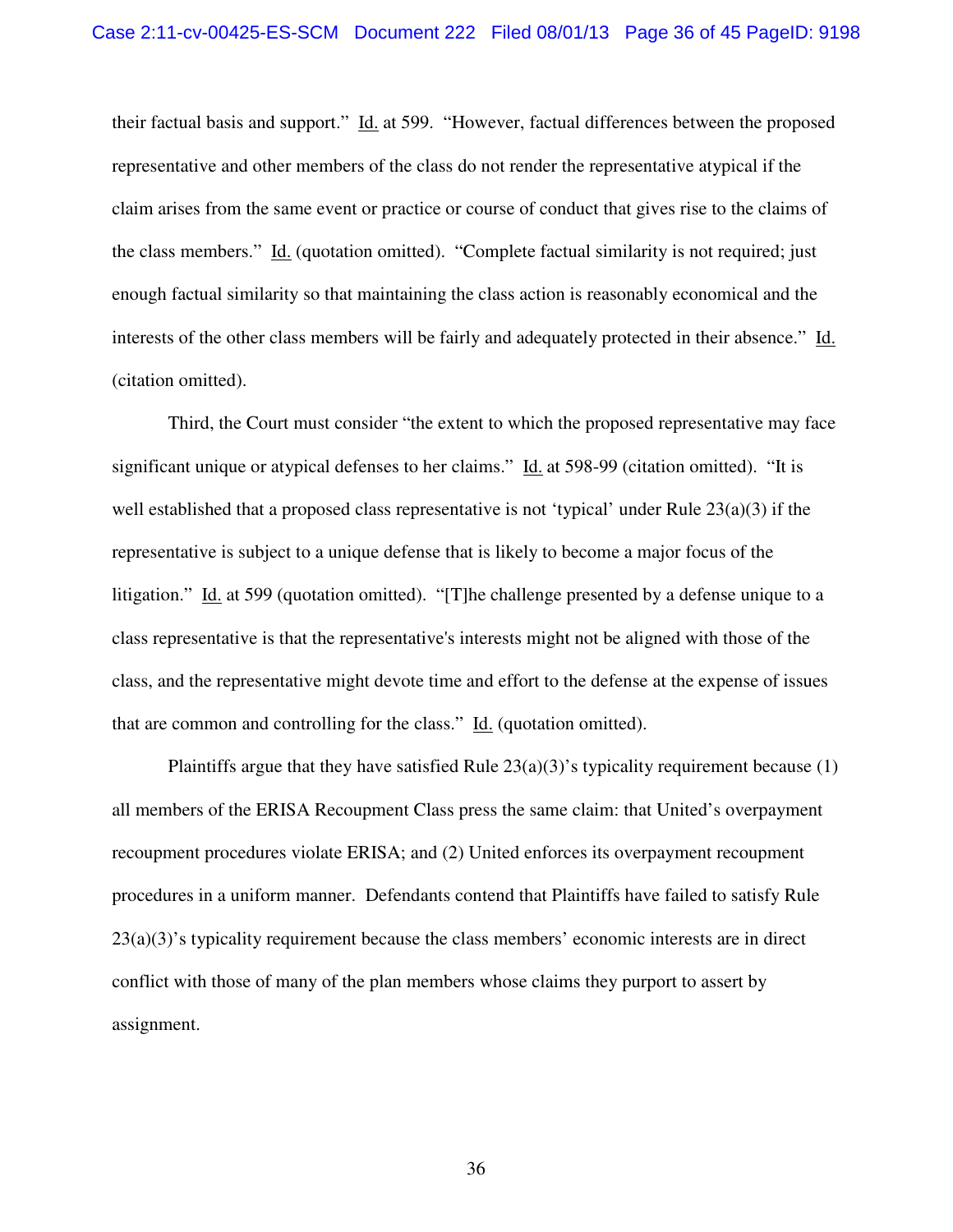This contention is a red herring. The plan members are not members of the ERISA Recoupment Class. Thus, their incentives are irrelevant to the typicality inquiry under Rule 23(a)(3). Furthermore, the ERISA Recoupment Class does not seek to prevent United from correcting provider billing errors that may have otherwise resulted in excessive copayments by plan members. Rather, the class seeks to ensure that, in correcting such errors, United affords providers sufficient notice and appeal rights under ERISA.

Defendants further contend that the named plaintiffs of the ERISA Recoupment Class are subject to unique defenses that render them unfit to represent the class as a whole. With respect to BHSC, Defendants note that (1) BHSC failed to exhaust its administrative remedies because it did not appeal United's overpayment determination even after receiving full notice of its ERISA appeal rights when United issued an EOB and PRA explaining an offset for the overpayment determination. With respect to Tri3, Defendants point out that (1) Tri3 similarly failed to exhaust its administrative remedies regarding many of United's overpayment determinations; and (2) Tri3 in fact succeeded on a number of overpayment-related appeals, which would bar Tri3 from contending that United's administrative appeal process is futile.

With respect to Dr. Sprandel, Defendants note that he submitted improper billing codes for which he lacks "any credible explanation" and therefore "is a poor candidate to champion the interests of other providers." (Def.'s Br. Class Cert., 24.) Finally, Defendants point out that none of the named plaintiffs voluntarily returned an overpayment to United, whereas the majority of recouped overpayments were submitted voluntarily. Thus, a substantial number of class members, but not the named plaintiffs, would be subject to to the defense of voluntary payment.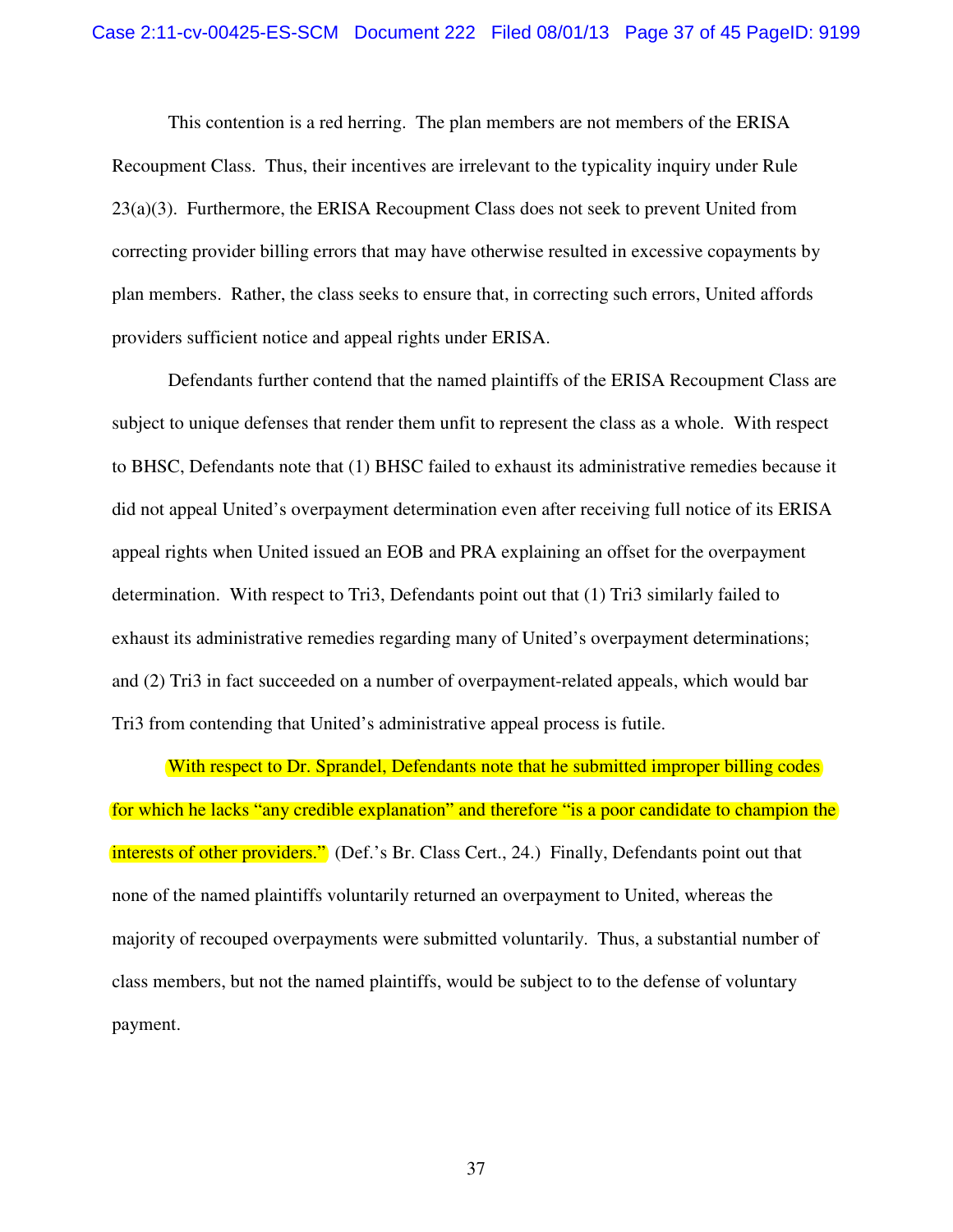The notion that Defendants would only raise a defense of failure to exhaust administrative remedies against BHSC and Tri3 is a specious one. The record makes clear that a small percentage of the ERISA Recoupment Class appealed one or more of United's overpayment determinations. Consequently, the defense of failure to exhaust administrative remedies is hardly unique to BHSC and Tri3.

Moreover, that Tri3 succeeded on one or more appeals of United's overpayment determinations similarly does not create a unique defense. Evidence of a successful appeal may clearly serve to defend against the overarching ERISA Recoupment Class claim that United's overpayment recoupment notification and appeal procedures amount to an insufficient administrative remedy under  $ERISA.<sup>28</sup>$ 

Also unpersuasive is Defendants' contention that Dr. Sprandel is subject to a unique defense because he lacks any credible explanation for the billing codes that he submitted to United. The record is clear that United determined that Dr. Sprandel had submitted inaccurate billing codes, and that Dr. Sprandel had attempted to appeal that determination by submitting additional documentation to justify use of those billing codes. See (Boyle Decl., Ex. 18 at 81:5-81:8).

However, cutting deeply against typicality is the fact that United recovers a substantial portion of repayment dollars through voluntary repayments, while none of the named plaintiffs submitted a voluntary repayment in response an overpayment determination. While this does not subject the named plaintiffs to a unique defense, per se, it nonetheless renders their claims

l

 $28$  Defendants style the ERISA Recoupment Class claim against United's overpayment recoupment procedures as one alleging futility. However, it is clear that the class instead alleges that those procedures amount to an insufficient administrative remedy. See Reindl v. Hartford Life and Acc. Ins. Co., 705 F.3d 784, 788 n.4 ( $8<sup>th</sup>$  Cir. 2013) ("There are two exceptions to [ERISA's] exhaustion requirement: (1) when there is no administrative remedy; or (2) when pursuing the administrative remedy would be futile." (citation omitted)).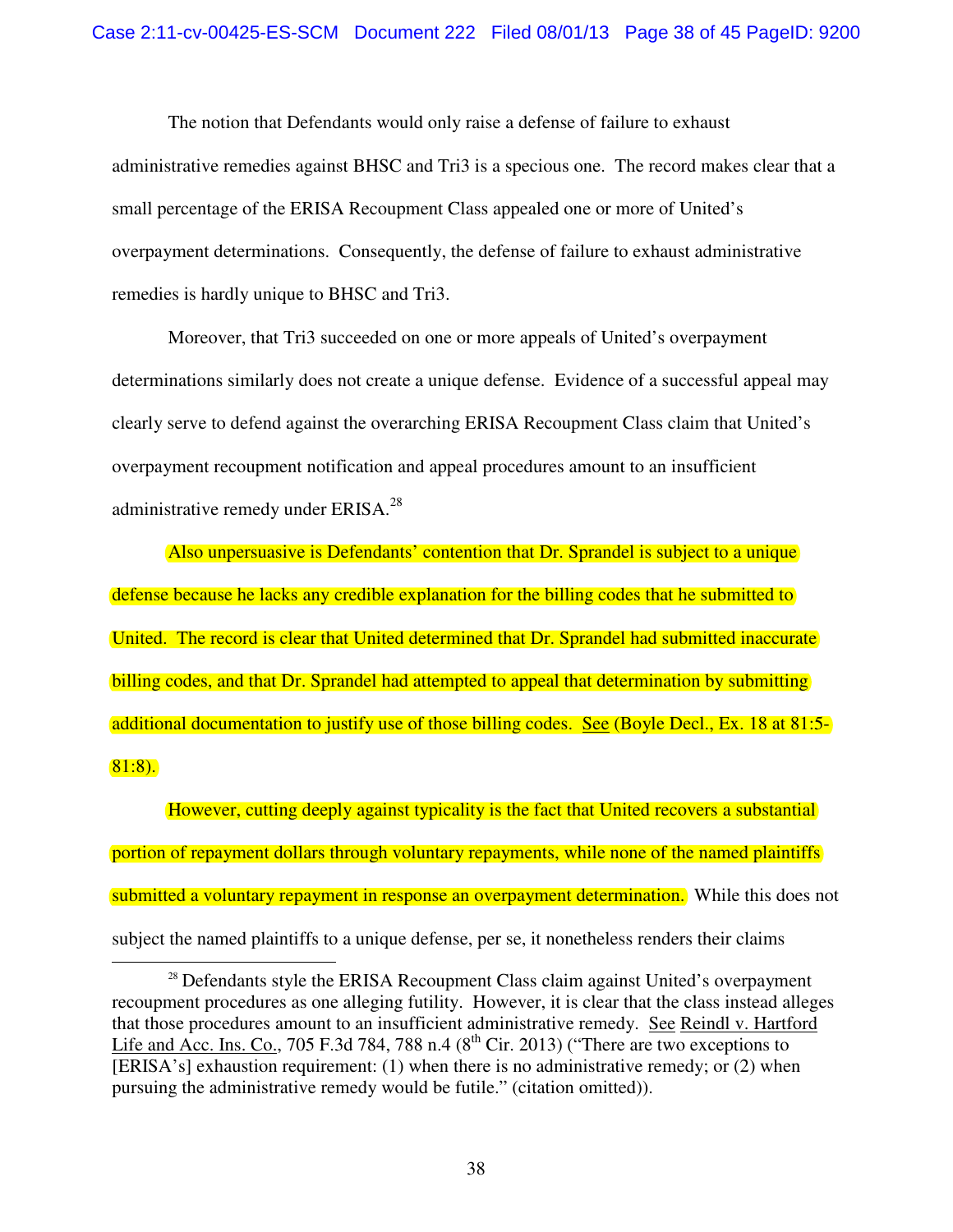atypical of the class as a whole because resolution of those claims will not address a defense that may well apply to a significant portion of the class,<sup>29</sup> thus unfairly depriving Defendants of the opportunity to raise it. Accordingly, the ERISA Recoupment Class fails to satisfy Rule

# 23(a)(3)'s typicality requirement.

-

# *iv. Rule 23(a)(4) (Adequacy)*

Adequacy requires that "the representative parties will fairly and adequately protect the interests of the class." Fed. R. Civ. P. 23(a)(4). "The adequacy inquiry has two components designed to ensure that absentees' interests are fully pursued." In re Schering Plough, 589 F.3d at 601-02 (quotation omitted). "First, the adequacy inquiry tests the qualifications of the counsel to represent the class." Id. at 602 (quotation omitted). No issue has been raised regarding the qualifications of Plaintiffs' counsel to represent the ERISA Recoupment Class.

"The second component of the adequacy inquiry seeks to uncover conflicts of interest between named parties and the class they seek to represent." Id. (quotation omitted). "There are clear similarities between the components of the typicality inquiry relating to the absence of unique defenses and alignment of interests, and this second part of the adequacy inquiry that focuses on possible conflicts of interest." Id. "Because of the similarity of [the typicality and

<sup>&</sup>lt;sup>29</sup> Citing to Pa. Chiropractic Ass'n v. Blue Cross Blue Shielf Ass'n, No. 09 C 5619, 2010 WL 1979569, (N.D. Ill. May 17, 2010), Plaintiffs contend that the defense of voluntary repayment is irrelevant because all class members were "pressured to pay sums to United." (Pl.'s Br. Class Cert., 17 n.33.) That opinion addressed a motion to dismiss concerning allegations similar to those in this case, namely that defendant health insurers issued repayment demands without sufficient notice or opportunity to appeal. See Pa. Chiropractic, 2010 WL 1979569, at \*3-\*4. The opinion ruled against the defendants' affirmative defense that the plaintiffs had voluntarily settled the defendant's overpayment claims, noting that "they did so under duress because they were not able to effectively appeal due to defendants' improper actions." Id. at \*22. Here, however, the Court cannot find that a voluntary repayment in response to each of United's overpayment notification letters would amount to payment under duress. As previously discussed, there is substantial variation in the level of notice and appeal rights contained in United's overpayment notification letters. And while all of the notification letters violate certain ERISA requirements, the Court cannot find that a voluntary repayment in the face of those violations alone amounts to one performed under duress.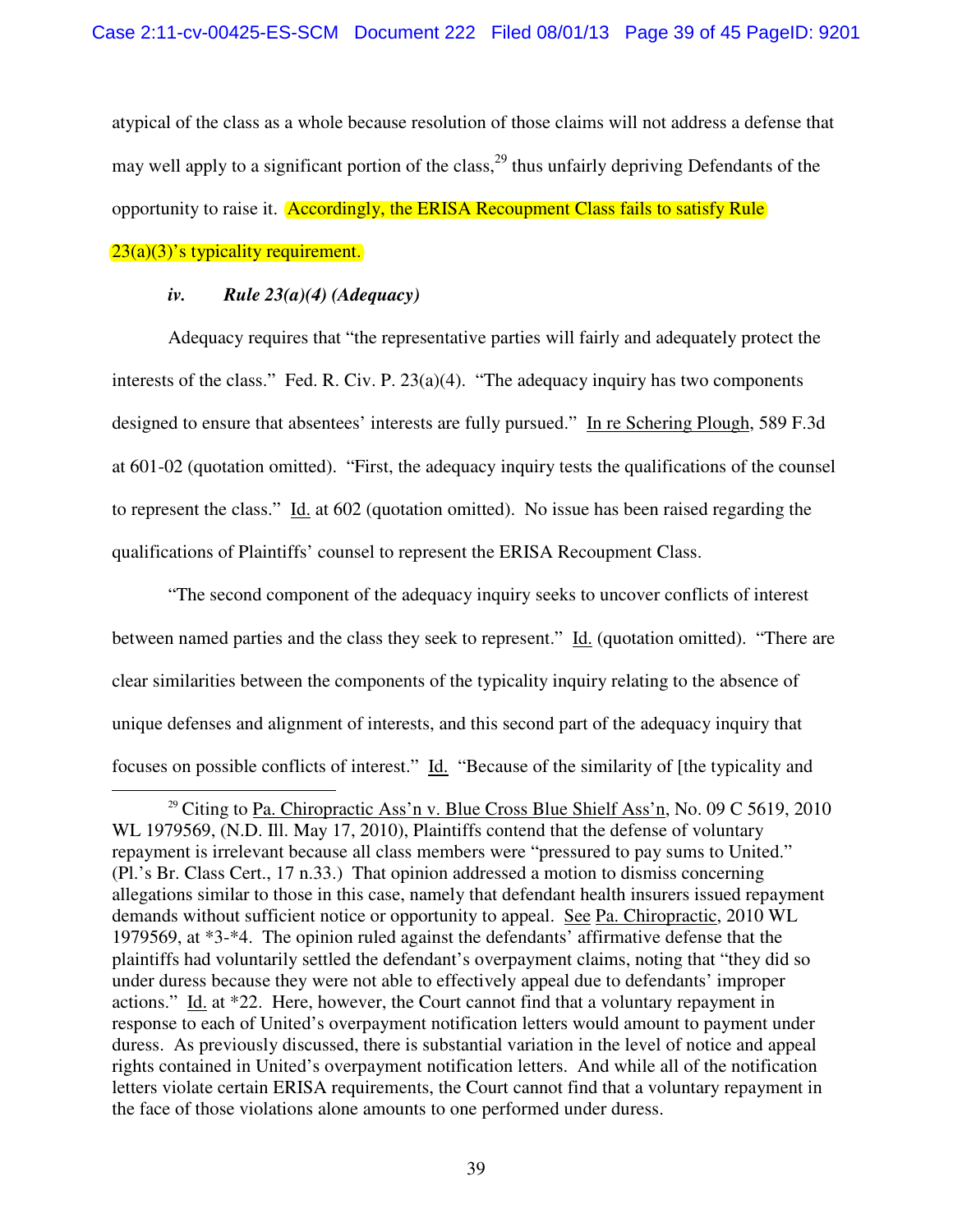adequacy] inquiries, certain questions—like whether a unique defense should defeat class certification—are relevant under both." Id. (quotation omitted).

Here, as with typicality, the fact that none of the named plaintiffs of the ERISA Recoupment Class will be subject to the defense of voluntary payment—while a substantial portion of the class may well be—defeats adequacy because the named plaintiffs will not adequately represent the interests of the class as a whole, one of which is to address the issue of voluntary payment.<sup>30</sup> Consequently, the ERISA Recoupment Class fails to satisfy Rule 23(a)(4)'s adequacy requirement.

# *v. Rule 23(b)(1)(A)*

-

Plaintiffs correctly argue that the ERISA Recoupment Class satisfies the requirements of Rule 23(b)(1)(A). Rule 23(b)(1)(A) permits certification if "prosecuting separate actions by or against individual class members would create a risk of . . . inconsistent or varying adjudications with respect to individual class members that would establish incompatible standards of conduct for the party opposing the class." Fed. R. Civ. P.  $23(b)(1)(A)$ . "Rule  $23(b)(1)(A)$  takes in cases where the party is obliged by law to treat the members of the class alike (a utility acting toward customers; a government imposing a tax), or where the party must treat all alike as a matter of practical necessity (a riparian owner using water as against downriver owners)." Amchem Prods. Inc. v. Windsor, 521 U.S. 591, 614 (1997) (quotations omitted).

Here, prosecution of individual actions by members of the ERISA Recoupment Class would create a risk of imposing inconsistent obligations on United with respect to its overpayment recoupment procedures. The ERISA Recoupment Class seeks a ruling that

<sup>&</sup>lt;sup>30</sup> Plaintiffs cannot deprive Defendants of the opportunity to raise the defense of voluntary payment to the claims of the ERISA Recoupment Class by naming class representatives that did not submit voluntary repayments.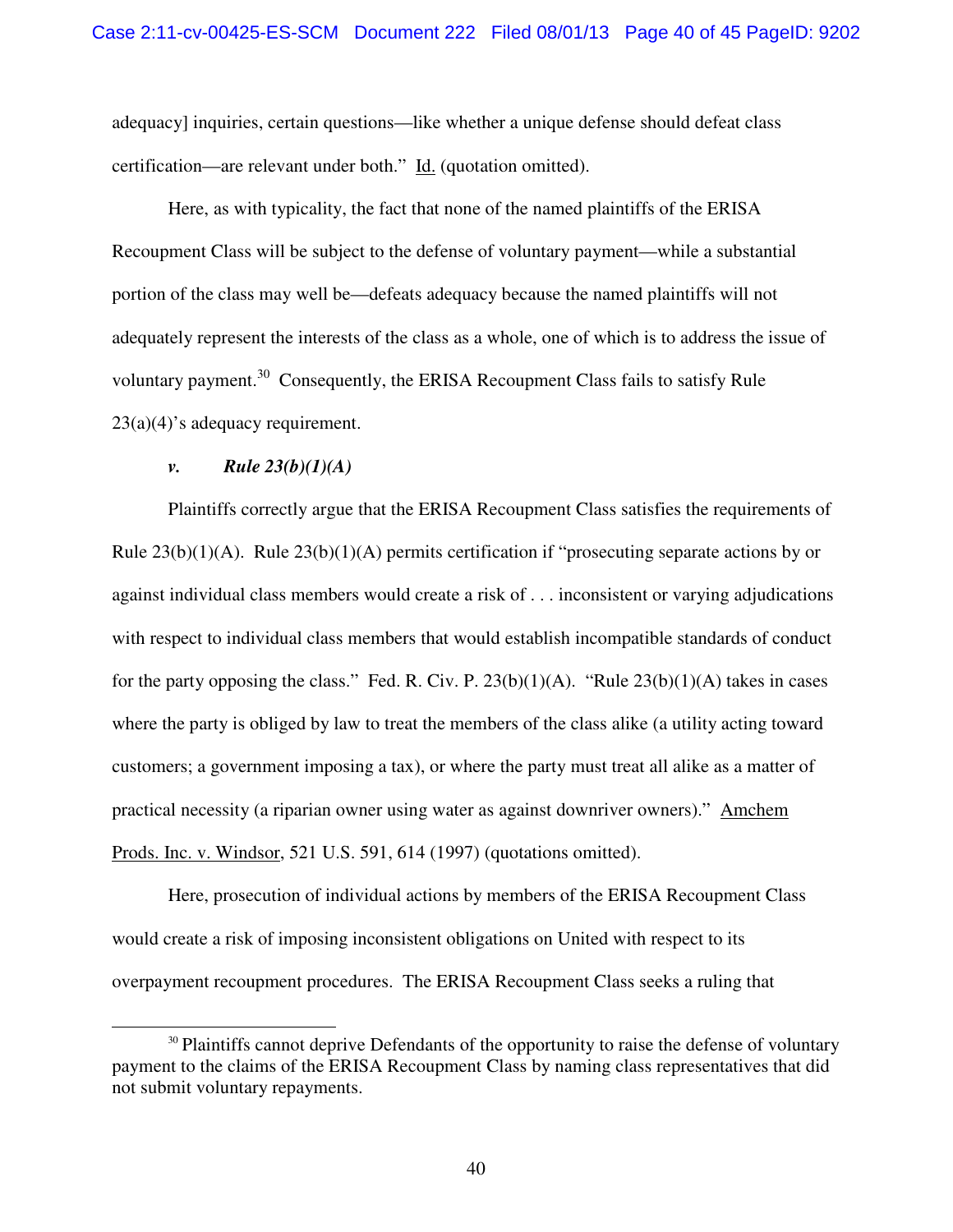United's overpayment recoupment procedures stand in violation of ERISA and an order, among other things, (1) enjoining United from continuing to enforce its overpayment recoupment procedures; and (2) requiring United to comply with ERISA in recouping overpayments in the future.<sup>31</sup> There can be little doubt that individual lawsuits asking for such relief presents a real risk of establishing inconsistent standards of conduct for United. Indeed, one lawsuit could result in a ruling that United's overpayment recoupment procedures violate ERISA's notice and appeal requirements and an order enjoining enforcement of those procedures. Another lawsuit might result in a ruling that United's overpayment recoupment procedures as a matter of law are in substantial compliance with ERISA's notice and appeal rights. Yet another lawsuit could result in a ruling that ERISA does not even govern a given overpayment determination. Consequently, the ERISA Recoupment Class satisfies Rule 23(b)(1)(A).

### *vi. Rule 23(b)(2)*

l

Rule 23(b)(2) permits certification if "the party opposing the class has acted or refused to act on grounds that apply generally to the class, so that final injunctive relief or corresponding declaratory relief is appropriate respecting the class as a whole." Fed. R. Civ. P. 23(b)(2). "Rule 23(b)(2) applies only when a single injunction or declaratory judgment would provide relief to each member of the class." Dukes, 131 S.Ct. at 2557.

The ERISA Recoupment Class seeks injunctive relief under Rule 23(b)(2) in the form of equitable restitution. Specifically, it "seek[s] injunctive relief to reverse United's repayment demands made in violation of ERISA, reversion to the *status quo*" (i.e. compel United to return all recouped overpayments to the class members), "and a remand to United to provide the required appellate procedures under ERISA." (United Class Cert. Reply Br. 20.) As Defendants

<sup>&</sup>lt;sup>31</sup> The ERISA Recoupment Class also seeks reinstatement of all benefits that United recovered through its overpayment recoupment procedures. As discussed below, however, the class is not entitled to reinstatement on a class-wide basis.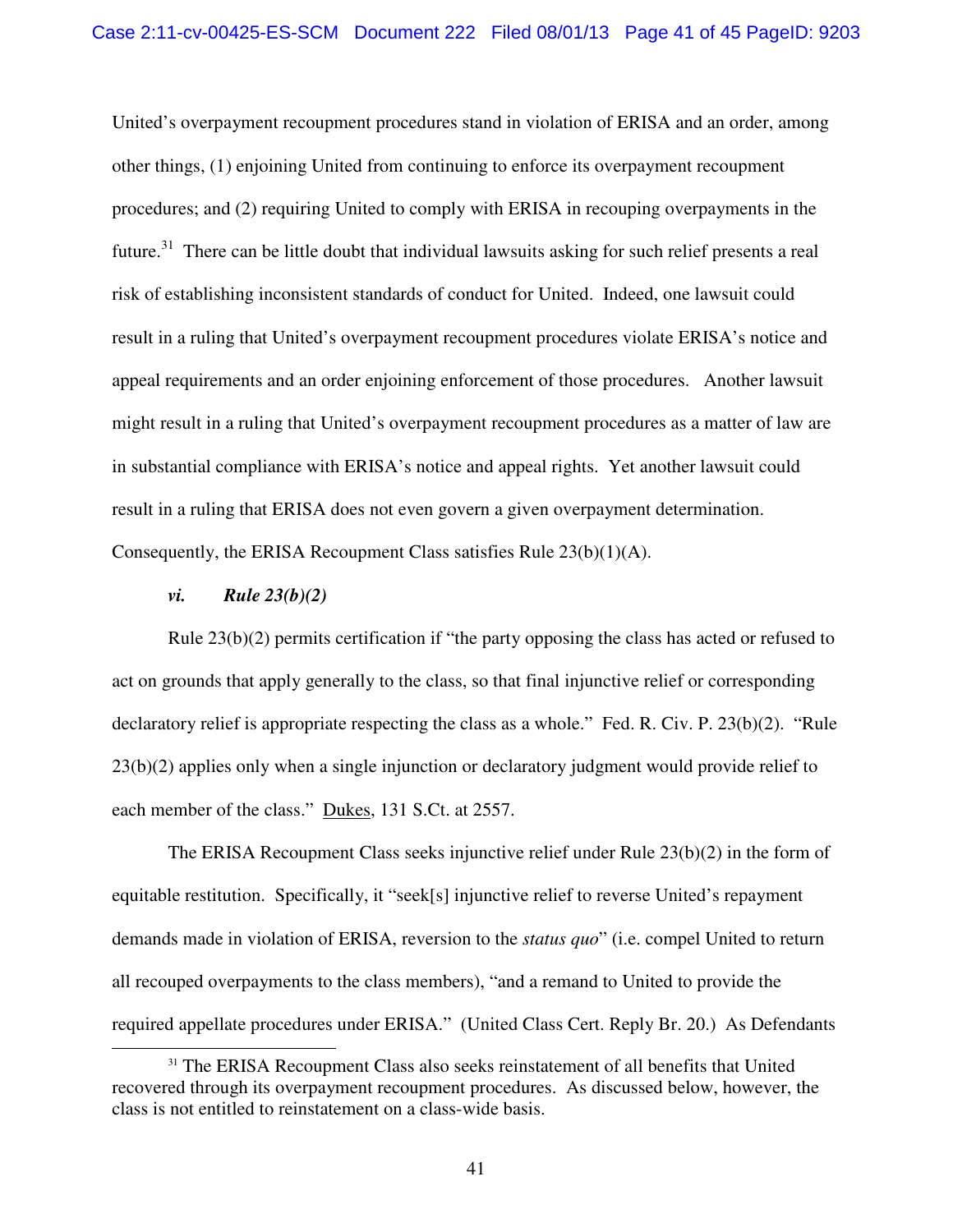point out, however, this relief would require an individualized inquiry into the merits of each and every repayment demand that would defeat certification under Rule 23(b)(2).

 Where a letter denying or terminating benefits "does not comply with [ERISA's] statutory and regulatory requirements, the time limits for bringing an administrative appeal are not enforced against the claimant." Syed v. Hercules Inc., 214 F.3d 155, 162 (3d Cir. 2000) (citation omitted). "Thus, the remedy . . . is to remand to the plan administrator so the claimant gets the benefit of a full and fair review." Id. (citation omitted). In contrast, in the case of "a termination of benefits after they were already awarded[,] . . . . a finding that [the termination] was arbitrary and capricious means that the administrator terminated the claimant's benefits unlawfully." Miller v. American Airlines, Inc., 632 F.3d 837, 856-57 (3d Cir. 2011). "Accordingly, benefits should be reinstated to restore the status quo." Id. at 857.

The ERISA Recoupment Class seeks injunctive relief based on inadequate notice of and opportunity to appeal United's overpayment determinations under ERISA, not a finding that that United's overpayment determinations were themselves arbitrary and capricious. Therefore, reinstating previously recouped benefits is not the proper remedy in this case. Indeed, affording a provider the opportunity to appeal a benefit recoupment in no way requires reinstatement of that benefit. Moreover, to reinstate previously recouped benefits would amount to effecting equitable restitution without a showing that those benefits rightly belong to the class members. See Great-West Life & Annuity Ins. Co. v. Knudson, 534 U.S. 204, 213 (2002) (a plaintiff can seek equitable restitution under ERISA only "where money . . . belong[s] in good conscience to the plaintiff[.]").

Notwithstanding the claim for reinstatement of benefits, a single injunction would not provide appropriate relief to each member of the ERISA Recoupment Class. As previously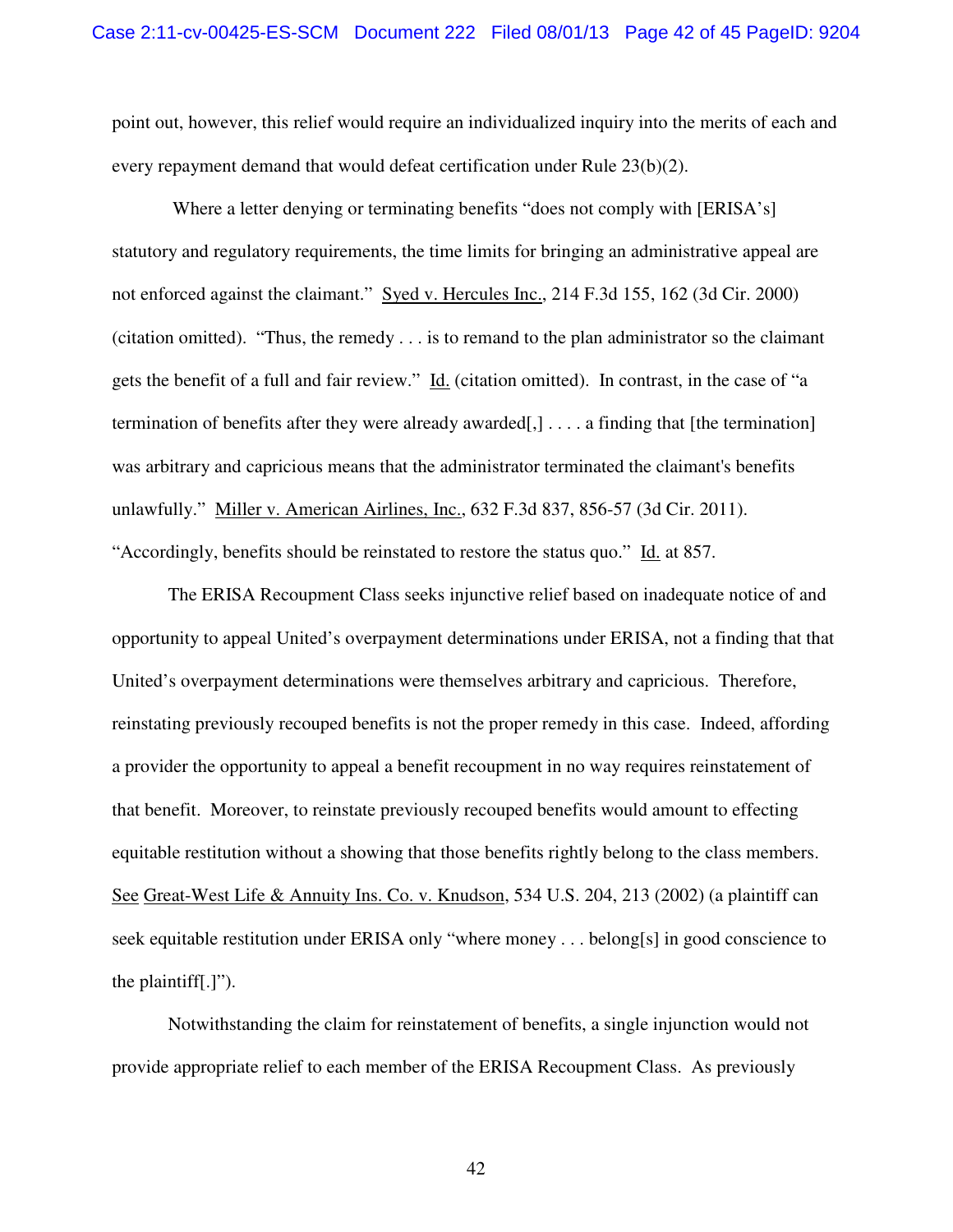discussed, in its notification letters, United provided wildly varying levels of detail regarding the basis of an overpayment determination. Thus, even an injunction allowing class members to appeal United's overpayment determinations will not provide relief to those class members that received insufficient notice of the basis of a given overpayment determination. Consequently, the ERISA Recoupment Class fails to satisfy the requirements of Rule 23(b)(2).

### *vii. Rule 23(b)(3)*

Certification under Rule 23(b)(3) requires that the Court "finds that the questions of law or fact common to class members predominate over any questions affecting only individual members, and that a class action is superior to other available methods for fairly and efficiently adjudicating the controversy." Fed. R. Civ. P. 23(b)(3). "The Rule 23(b)(3) predominance inquiry tests whether proposed classes are sufficiently cohesive to warrant adjudication by representation." Amchem Prods., 521 U.S. at 623. "Thus, the predominance test involves an attempt to achieve a balance between the value of allowing separate actions to be instituted so that individuals can protect their own interests and the economy that can be achieved by allowing a multiple party dispute to be resolved on a class-action basis." 7AA Wright, Miller, & Kane, Fed. Prac. & Proc. Civ. § 1777 (3d ed.)

The superiority inquiry tests whether "another available method of handling the controversy seems to be better suited than the class-action device." Id. To aid the Court in determining whether class-action treatment would be superior, Rule 23(b)(3) lists four nonexhaustive factors that the Court should consider. They are: (A) the interest of the individual class members in controlling the litigation; (B) the extent and nature of any ongoing litigation involving the same matters; (C) the desirability of concentrating the adjudication of all the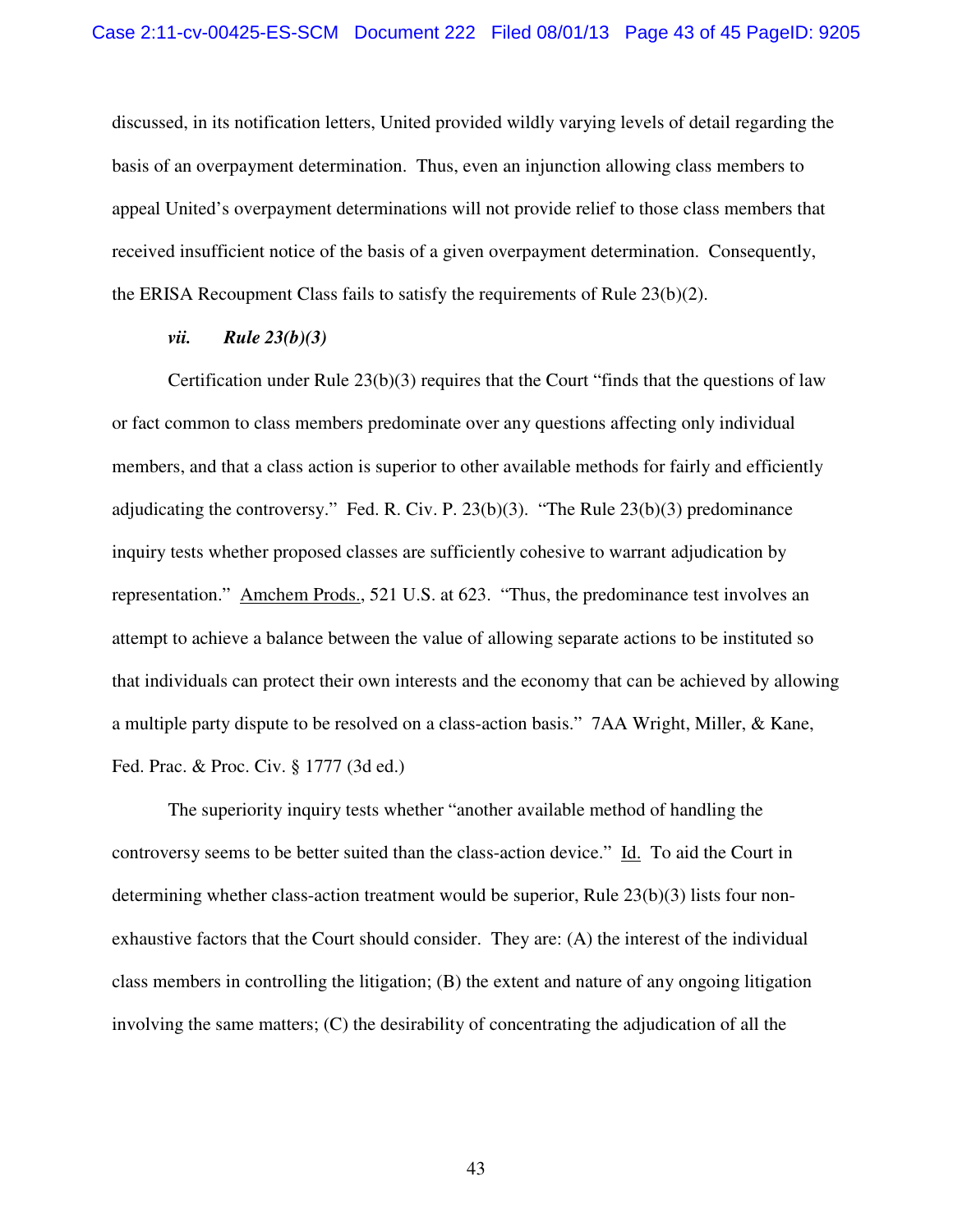members' claims in the forum in which the class action is lodged; and (D) the management difficulties that may be encountered in a class action.

The ERISA Recoupment Class fails the predominance prong of Rule 23(b)(3). While the questions of whether the class members have standing to assert ERISA claims and whether an overpayment determination amounts to an adverse benefit determination under ERISA are certainly common ones, the key question in this litigation is whether United's recoupment procedures substantially comply with ERISA, and there are simply too many individuating factors with respect to how those recoupment procedures were applied across the class to merit certification under Rule 23(b)(3).

To be sure, as previously discussed, United's recoupment procedures violate three specific ERISA regulations across the class. However, the widely varying level of detail across United's overpayment notification letters regarding both the basis of an overpayment determination and the provider's ability to appeal and how to do so, in addition to the significant disparity regarding (1) whether class members received revised PRAs notifying them of an overpayment and stating the right to appeal in accordance with the ERISA plan procedures; and (2) how long United waited after sending an overpayment notification letter before offsetting the overpaid amount from future benefits, renders the nature of United's compliance with ERISA's notice and appeal regulations a predominantly individual inquiry. Indeed, assessing United's overpayment recoupment procedures across the class would indicate varying levels of compliance with ERISA.

The ERISA Recoupment Class also fails to satisfy the superiority prong of Rule 23(b)(3). In addition to the individuating factors regarding United's overpayment recoupment procedures, that certain class members would be subject to the defense of voluntary payment would only